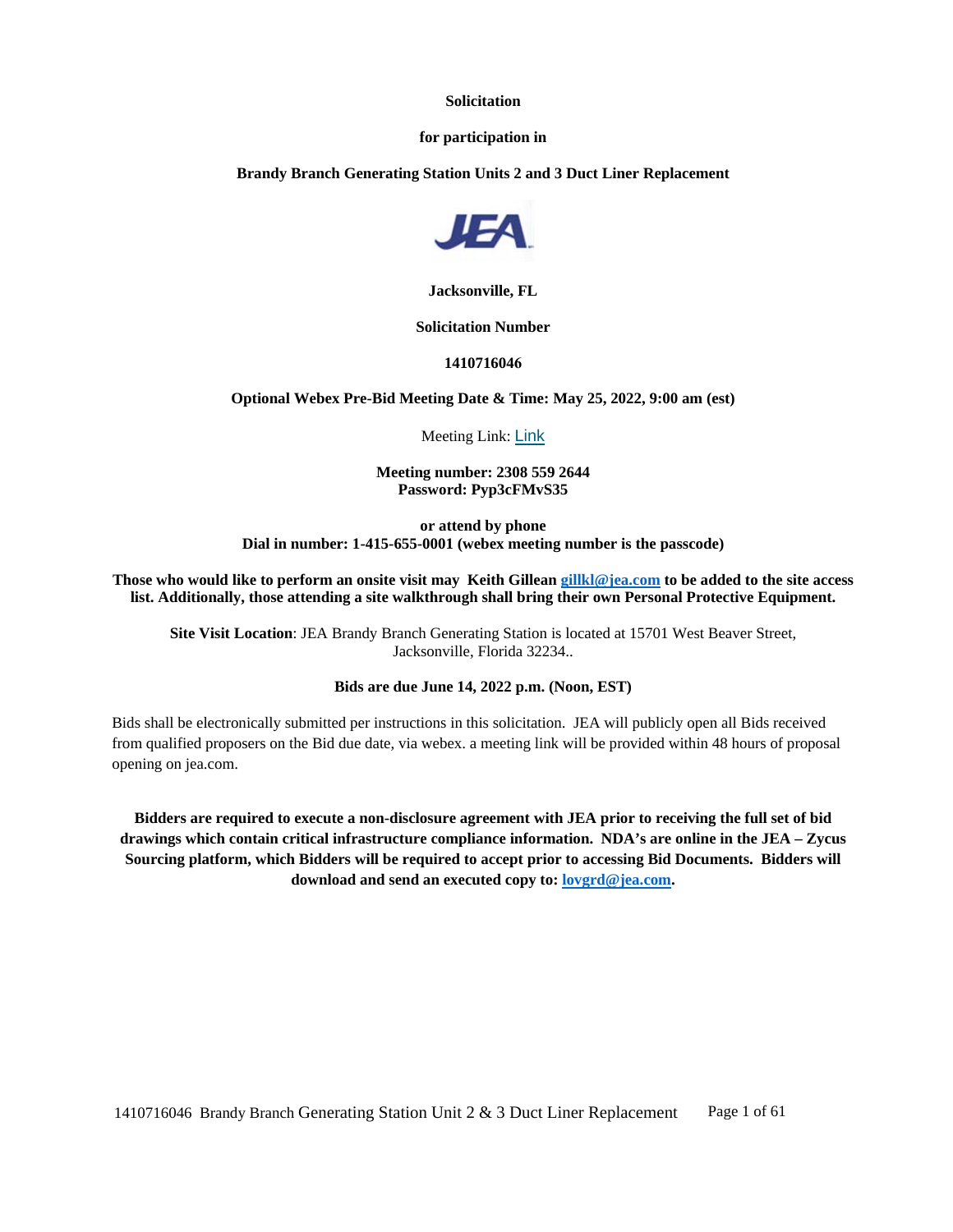# **TABLE OF CONTENTS**

|    | 1.1.      |                                                                         |  |
|----|-----------|-------------------------------------------------------------------------|--|
|    | 1.1.1.    |                                                                         |  |
|    | 1.1.2.    |                                                                         |  |
|    | 1.1.3.    |                                                                         |  |
|    | 1.1.4.    |                                                                         |  |
|    | 1.2.      |                                                                         |  |
|    | 1.2.1.    |                                                                         |  |
|    | 1.2.2.    |                                                                         |  |
|    | 1.2.3.    |                                                                         |  |
|    | 1.2.4.    | JACKSONVILLE SMALL AND EMERGING BUSINESS (JSEB) PROGRAM REQUIREMENTS  9 |  |
|    | 1.2.5.    |                                                                         |  |
|    | 1.2.1.    |                                                                         |  |
|    | 1.2.2.    |                                                                         |  |
|    | 1.2.3.    |                                                                         |  |
|    | 1.2.4.    |                                                                         |  |
|    | 1.2.5.    |                                                                         |  |
|    | 1.3.      |                                                                         |  |
|    | 1.3.1.    |                                                                         |  |
|    | 1.3.2.    |                                                                         |  |
|    | 1.3.3.    |                                                                         |  |
|    | 1.3.4.    |                                                                         |  |
|    | 1.3.5.    |                                                                         |  |
|    | 1.3.6.    |                                                                         |  |
|    | 1.3.7.    |                                                                         |  |
|    | 1.3.8.    |                                                                         |  |
|    | 1.3.9.    |                                                                         |  |
|    | 1.3.10.   |                                                                         |  |
|    | 1.3.11.   |                                                                         |  |
|    | 1.3.12.   |                                                                         |  |
|    | 1.3.13.   |                                                                         |  |
|    | 1.3.14.   |                                                                         |  |
|    | 1.3.15.   |                                                                         |  |
|    | 1.3.16.   |                                                                         |  |
|    | 1.3.17.   |                                                                         |  |
|    | 1.3.18.   |                                                                         |  |
|    | 1.3.19.   |                                                                         |  |
|    | 1.3.20.   |                                                                         |  |
|    | 1.3.21.   |                                                                         |  |
|    | 1.3.22.   |                                                                         |  |
| 2. |           |                                                                         |  |
|    | 2.1.      |                                                                         |  |
|    | 2.2.      |                                                                         |  |
|    | $2.2.1$ . |                                                                         |  |
|    |           |                                                                         |  |
|    | 2.2.2.    |                                                                         |  |
|    | 2.2.3.    |                                                                         |  |
|    | 2.2.4.    |                                                                         |  |
|    | 2.2.5.    |                                                                         |  |
|    | 2.2.6.    |                                                                         |  |
|    | 2.2.7.    |                                                                         |  |
|    | 2.2.8.    |                                                                         |  |
|    | 2.2.9.    |                                                                         |  |
|    | 2.2.10.   |                                                                         |  |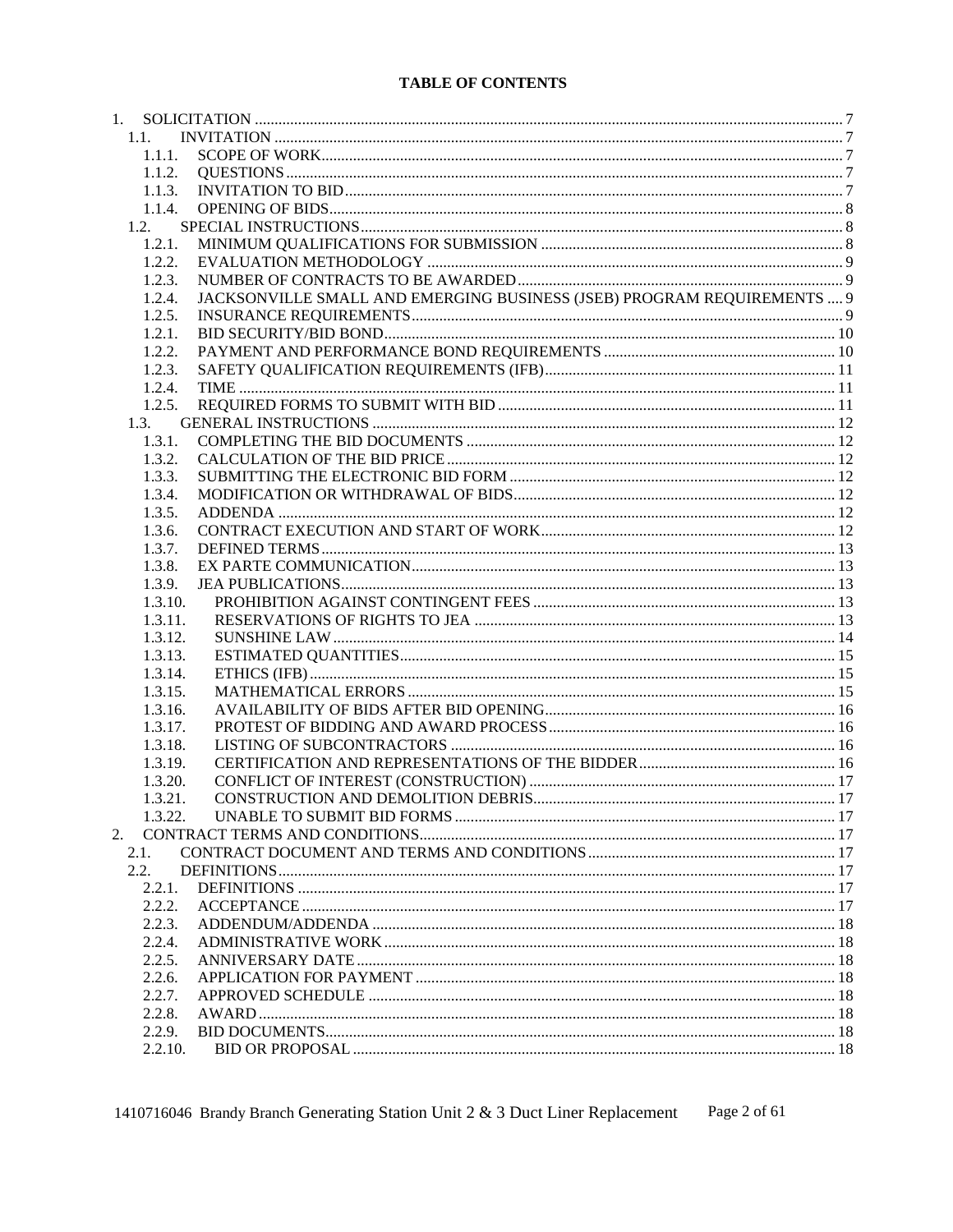| 2.2.11. |  |
|---------|--|
| 2.2.12. |  |
| 2.2.13. |  |
| 2.2.14. |  |
| 2.2.15. |  |
| 2.2.16. |  |
| 2.2.17. |  |
| 2.2.18. |  |
| 2.2.19. |  |
| 2.2.20. |  |
| 2.2.21. |  |
| 2.2.22. |  |
| 2.2.23. |  |
| 2.2.24. |  |
| 2.2.25. |  |
| 2.2.26. |  |
| 2.2.27. |  |
| 2.2.28. |  |
| 2.2.29. |  |
| 2.2.30. |  |
| 2.2.31. |  |
| 2.2.32. |  |
| 2.2.33. |  |
| 2.2.34. |  |
| 2.2.35. |  |
| 2.2.36. |  |
|         |  |
| 2.2.37. |  |
| 2.2.38. |  |
| 2.2.39. |  |
| 2.2.40. |  |
| 2.2.41. |  |
| 2.2.42. |  |
| 2.2.43. |  |
| 2.2.44. |  |
| 2.2.45. |  |
| 2.2.46. |  |
| 2.2.47. |  |
| 2.2.48. |  |
| 2.2.49. |  |
| 2.2.50. |  |
| 2.2.51. |  |
| 2.2.52. |  |
| 2.2.53. |  |
| 2.2.54. |  |
| 2.2.55. |  |
| 2.2.56. |  |
| 2.2.57. |  |
| 2.2.58. |  |
| 2.2.59. |  |
| 2.3.    |  |
| 2.3.1.  |  |
| 2.4.    |  |
| 2.4.1.  |  |
| 2.4.2.  |  |
| 2.4.3.  |  |

1410716046 Brandy Branch Generating Station Unit 2 & 3 Duct Liner Replacement Page 3 of 61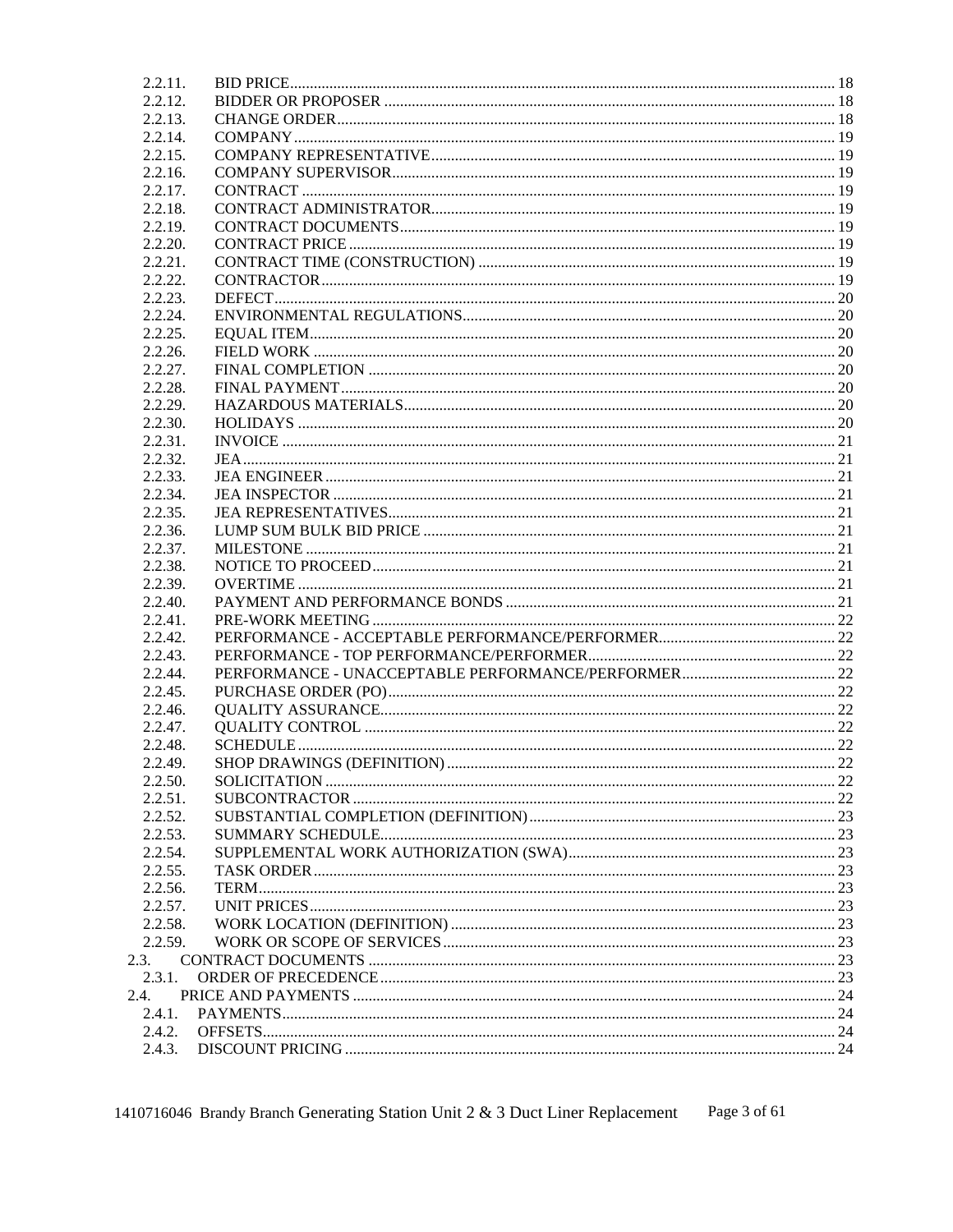| 2.4.4.   |                                                                        |  |
|----------|------------------------------------------------------------------------|--|
| 2.4.5.   |                                                                        |  |
| 2.5.     |                                                                        |  |
| 2.5.1.   |                                                                        |  |
|          |                                                                        |  |
|          |                                                                        |  |
| 2.6.     |                                                                        |  |
|          |                                                                        |  |
| 2.7.     |                                                                        |  |
| 2.7.1.   |                                                                        |  |
| 2.7.2.   |                                                                        |  |
| 2.7.3.   |                                                                        |  |
| 2.7.4.   |                                                                        |  |
| 2.7.5.   |                                                                        |  |
|          |                                                                        |  |
| 2.7.6.   |                                                                        |  |
| 2.8.     |                                                                        |  |
|          |                                                                        |  |
|          | 2.8.2. ACCEPTANCE OF WORK - RECEIPT, INSPECTION, USAGE AND TESTING  29 |  |
| 2.9.     |                                                                        |  |
| 2.9.1.   |                                                                        |  |
| 2.9.2.   |                                                                        |  |
| 2.9.3.   |                                                                        |  |
| 2.9.4.   |                                                                        |  |
| 2.9.5.   |                                                                        |  |
|          |                                                                        |  |
| 2.10.1.  |                                                                        |  |
| 2.10.2.  |                                                                        |  |
| 2.10.3.  |                                                                        |  |
| 2.10.4.  |                                                                        |  |
| 2.10.5.  |                                                                        |  |
|          |                                                                        |  |
| 2.10.6.  |                                                                        |  |
| 2.10.7.  |                                                                        |  |
| 2.10.8.  |                                                                        |  |
| 2.10.9.  |                                                                        |  |
| 2.10.10. |                                                                        |  |
| 2.10.11. |                                                                        |  |
| 2.10.12. |                                                                        |  |
| 2.11.    |                                                                        |  |
| 2.11.1.  |                                                                        |  |
| 2.11.2.  |                                                                        |  |
| 2.11.3.  |                                                                        |  |
| 2.11.4.  |                                                                        |  |
|          |                                                                        |  |
| 2.12.1.  |                                                                        |  |
| 2.12.2.  |                                                                        |  |
| 2.12.3.  |                                                                        |  |
| 2.12.4.  |                                                                        |  |
|          |                                                                        |  |
| 2.12.5.  |                                                                        |  |
| 2.12.6.  |                                                                        |  |
| 2.12.7.  |                                                                        |  |
| 2.12.8.  |                                                                        |  |
| 2.12.9.  |                                                                        |  |
| 2.12.10. |                                                                        |  |
|          | 2.13. COMPANY'S RESPONSIBILITIES AND PERFORMANCE OF THE CONTRACT  38   |  |
| 2.13.1.  |                                                                        |  |

1410716046 Brandy Branch Generating Station Unit 2 & 3 Duct Liner Replacement Page 4 of 61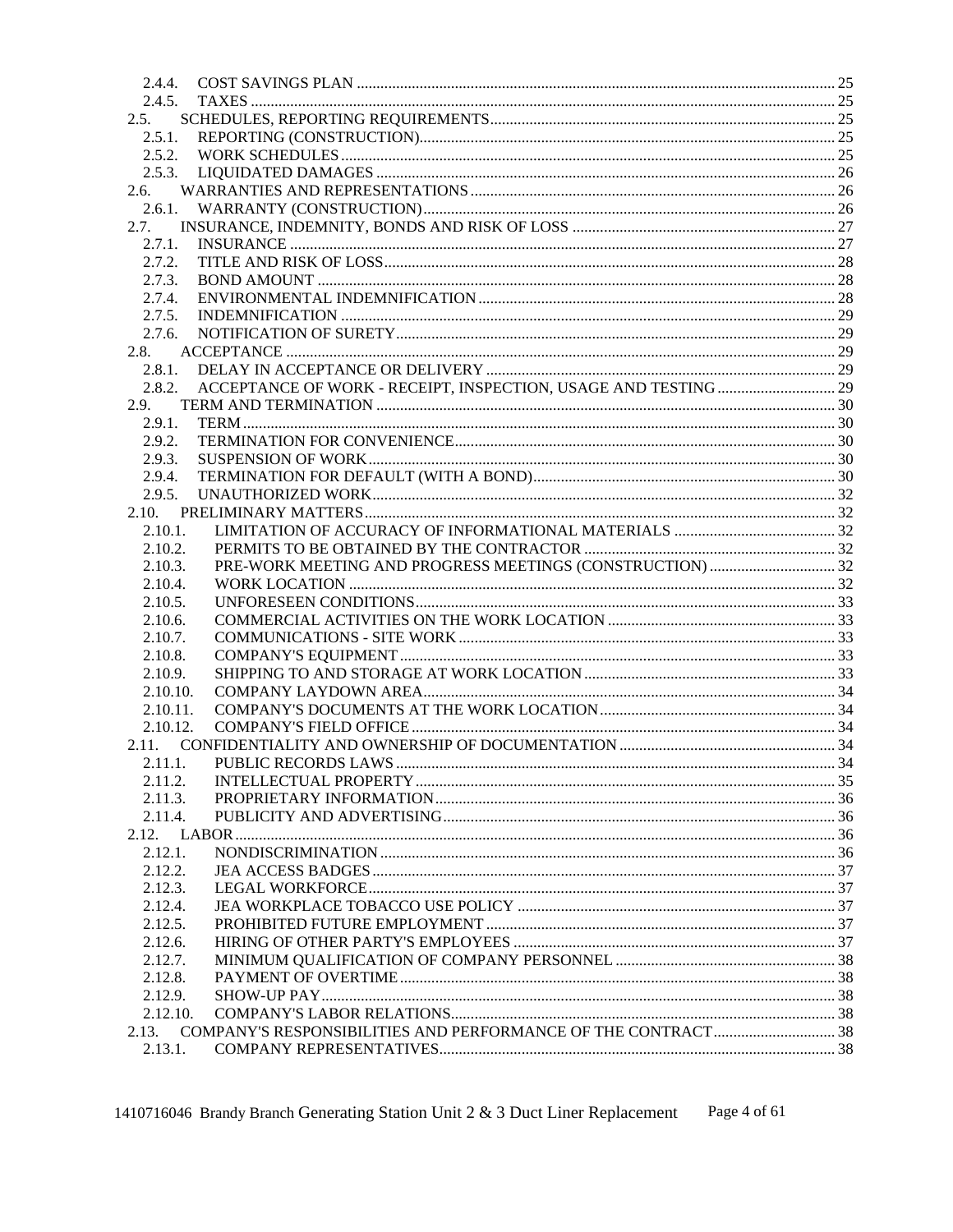| 2.13.2.              |  |
|----------------------|--|
| 2.13.3.              |  |
| 2.13.4.              |  |
| 2.13.5.              |  |
| 2.13.6.              |  |
| 2.13.7.              |  |
| 2.13.8.              |  |
| 2.13.9.              |  |
| 2.13.10.             |  |
| 2.13.11.             |  |
| 2.13.12.             |  |
| 2.13.13.             |  |
| 2.13.14.             |  |
| 2.13.15.             |  |
| 2.13.16.             |  |
| 2.13.17.             |  |
| 2.13.18.             |  |
| 2.13.19.             |  |
| 2.13.20.             |  |
| 2.13.21.             |  |
| 2.13.22.             |  |
| 2.13.23.             |  |
| 2.13.24.             |  |
| 2.13.25.             |  |
|                      |  |
| 2.13.26.             |  |
| 2.13.27.<br>2.13.28. |  |
|                      |  |
| 2.13.29.             |  |
| 2.13.30.             |  |
| 2.13.31.             |  |
| 2.13.32.<br>2.13.33. |  |
|                      |  |
| 2.13.34.             |  |
| 2.13.35.             |  |
| 2.14.                |  |
| 2.14.1.              |  |
|                      |  |
| 2.15.1.              |  |
| 2.16.                |  |
| 2.16.1.              |  |
| 2.17.                |  |
| 2.17.1.              |  |
| 2.17.2.              |  |
| 2.17.3.              |  |
| 2.17.4.              |  |
| 2.17.5.              |  |
| 2.17.6.              |  |
| 2.17.7.              |  |
| 2.17.8.              |  |
| 2.17.9.              |  |
| 2.17.10.             |  |
| 2.17.11.             |  |
| 2.18.                |  |
| 2.18.1.              |  |
| 2.18.2.              |  |

1410716046 Brandy Branch Generating Station Unit 2 & 3 Duct Liner Replacement Page 5 of 61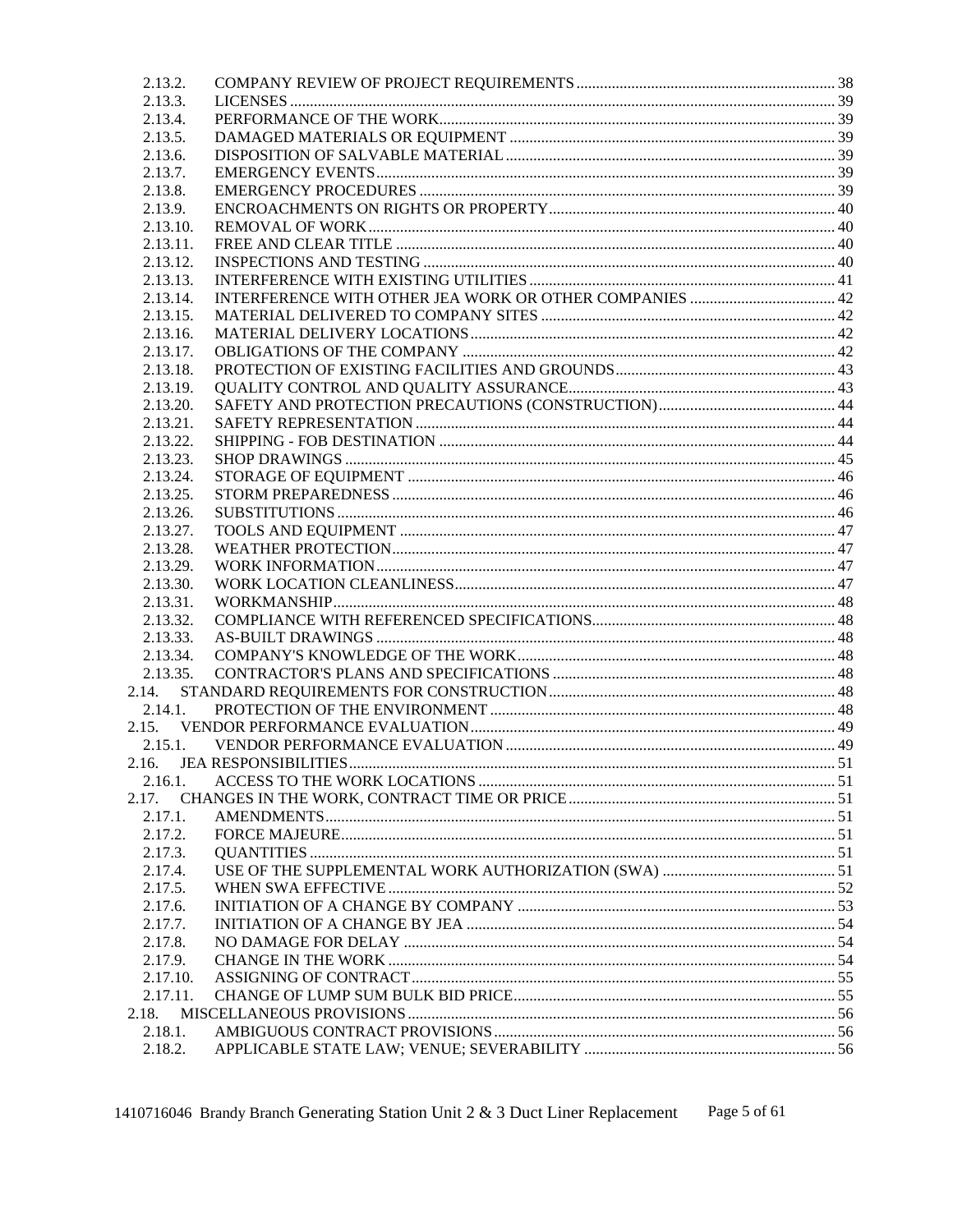| 2.18.3.  |                                                              |  |
|----------|--------------------------------------------------------------|--|
| 2.18.4.  |                                                              |  |
| 2.18.5.  |                                                              |  |
| 2.18.6.  |                                                              |  |
| 2.18.7.  |                                                              |  |
| 2.18.8.  |                                                              |  |
| 2.18.9.  |                                                              |  |
| 2.18.10. |                                                              |  |
| 2.18.11. |                                                              |  |
| 2.18.12. |                                                              |  |
| 2.18.13. |                                                              |  |
| 2.18.14. |                                                              |  |
| 2.18.15. |                                                              |  |
| 2.18.16. |                                                              |  |
| 2.18.17. |                                                              |  |
| 2.18.18. |                                                              |  |
| 2.18.19. |                                                              |  |
| 2.18.20. |                                                              |  |
| 2.18.21. |                                                              |  |
| 2.18.22  |                                                              |  |
| 2.18.23. |                                                              |  |
| 2.18.24. |                                                              |  |
| 2.18.25. |                                                              |  |
| 2.18.26. | BACKGROUND CHECKS AND OTHER INFORMATION SECURITY POLICIES 60 |  |
| 2.18.27. |                                                              |  |
| 2.18.28. |                                                              |  |
|          |                                                              |  |
|          |                                                              |  |

 $\frac{3}{4}$ .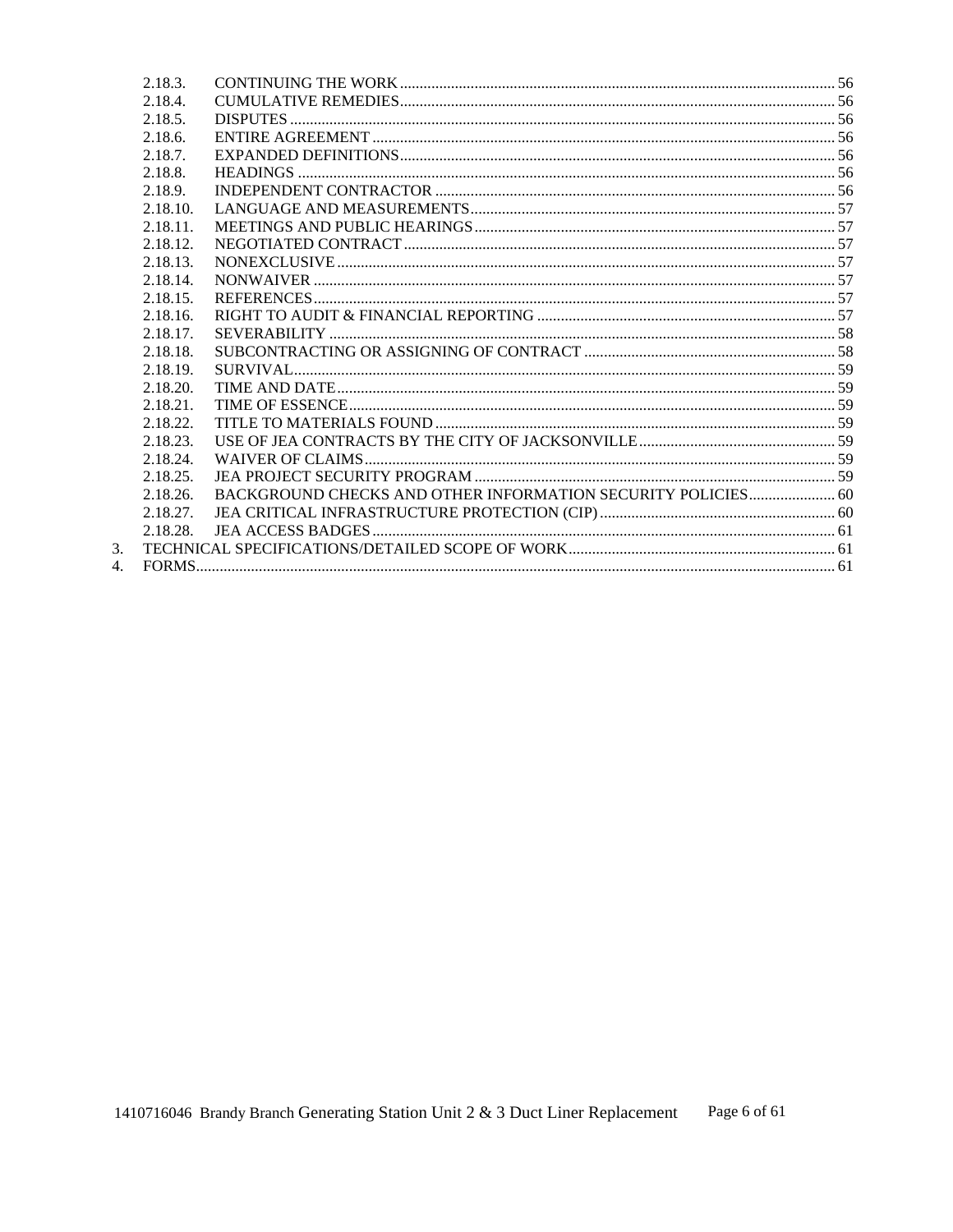#### <span id="page-6-0"></span>**1. SOLICITATION**

#### <span id="page-6-1"></span>**1.1. INVITATION**

#### <span id="page-6-2"></span>**1.1.1. SCOPE OF WORK**

JEA is soliciting Bids for the engineering, design, fabrication, and installation of inlet liner system (including insulation) in sections D, E, and F of the transition duct liners for two gas turbine unit as described herein. This specification also covers demolition and removal of the entire existing liner in sections D, E, and F of the transition duct. The awarded Company is to furnish all labor, supervision, material, cranes, subcontracts, etc. to engineer, design, fabricate, deliver to the site, unload, and install new replacement liner, hardware, and insulation system for sections D, E, and F of each Heat Recovery Steam Generator (HRSG) transition duct in its entirety (4 surfaces).

A complete scope of work is provided in Appendix A - Technical Specifications.

The Tentative Schedule is: February 23, 2023, completion is required by March 29, 2023 – 30 working days. JEA will work to provide the final approved schedule by January 2023.

Work ocation: JEA Brandy Branch Generating Station is located at 15701 West Beaver Street, Jacksonville, Florida 32234..

#### <span id="page-6-3"></span>**1.1.2. QUESTIONS**

All questions must be submitted in writing or electronically on the eForum to the JEA Buyer listed below at least five (5) business days prior to the opening date. Questions received within five (5) business days prior to the opening date will not be answered. Bidder Questions may be submitted via the Zycus Chat function in the associated bid under eForum or by emailing the purchasing agent listed below. Responses shall be issued by addendum and attached to the online procurement on the Zycus platform.

Submitting an inquiry to the eForum section will sent a communication to the buyer. Any comments or queries are not Addendums to the Solicitation. Only Addendum issued and attached to the Solicitation under "Buyers Attachments" will be considered to be a formally approved change or clarification.

Participants may also submit questions to the Buyer directly by emailing to:

#### **For Procurement Related Questions:**

Buyer: Rodney Lovgren E-mail: [lovgrd@jea.com](mailto:lovgrd@jea.com)

#### <span id="page-6-4"></span>**1.1.3. INVITATION TO BID**

You are invited to bid on the Solicitation noted below:

#### **JEA Solicitation Title:** Brandy Branch Generating Station Unit 2 and 3 Duct Liner Replacement

#### **JEA Solicitation Number:** 1410716046

To obtain more information about this Solicitation: Download a copy of the Solicitation, PDF quality drawings (if applicable) and any required forms at jea.com.

**Bid Due Date:** See coversheet **Bid Due Time:** 12:00 PM

To obtain more information about this Solicitation: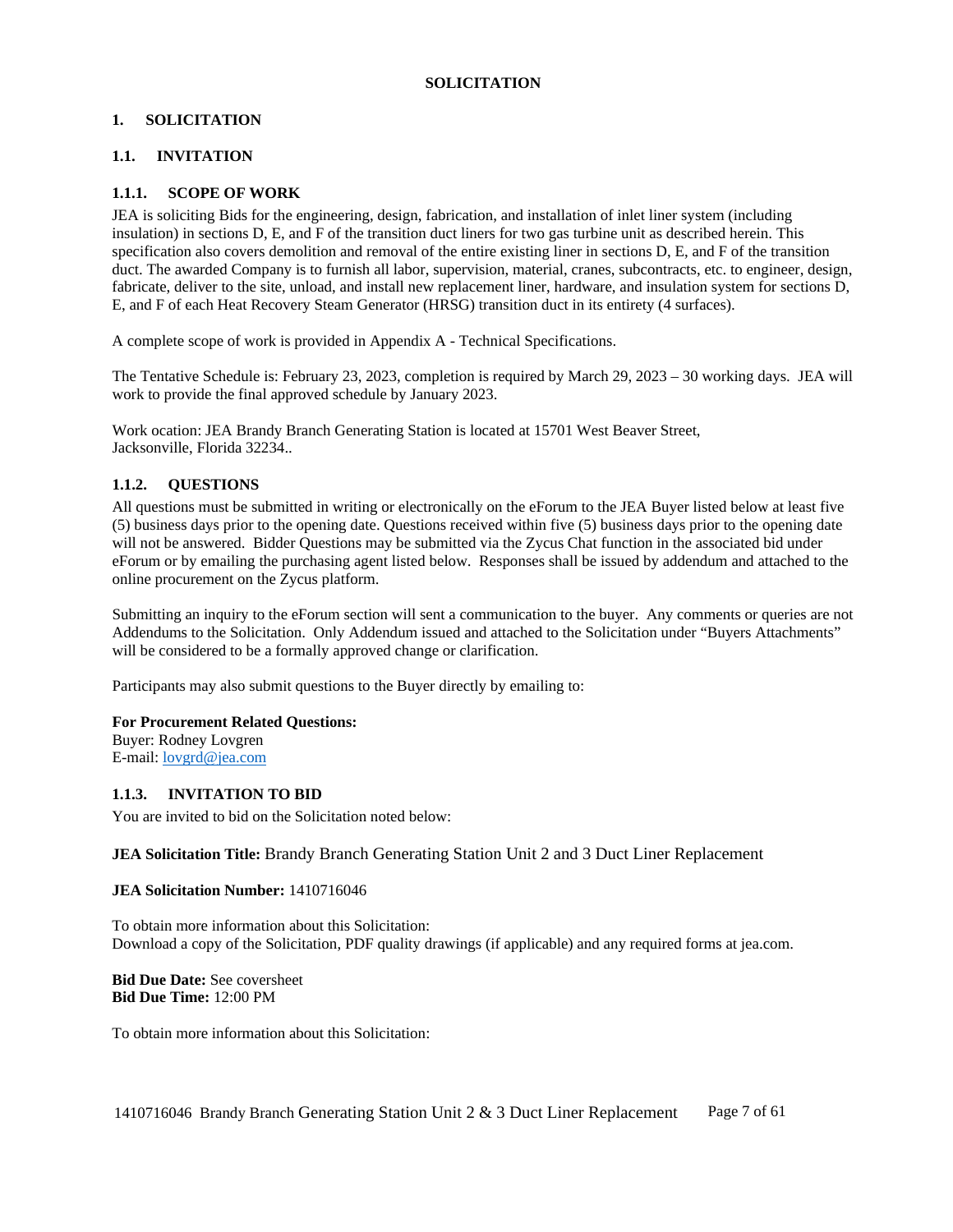Download a copy of the Solicitation, PDF quality drawings (if applicable) and any required forms at jea.com, search key word "Zycus" to connect to the online sourcing platform. Or click the following link: [https://www.jea.com/about/procurement/zycus\\_portal/](https://www.jea.com/about/procurement/zycus_portal/)

**Closing Date and Time & Proposal Due Date:** Per Zycus Close Date See the Solicitation # on Zycus cloud based souring platform for more details.

All Proposal documentation must reference the RFP Title and Number noted above. All Proposals must be made on the appropriate forms as specified within the RFP and uploaded to a JEA's sourcing platform.

Once in the Event. The event has prompts for actions required to respond to the solicitation.

Initial Actions that may be require Acceptance of the Proposer may include but are not limited to:

- 1.) Acceptance of iSourcing usage Terms & Conditions.
- 2.) Acceptance of NDA requirements
- 3.) For Invitations for Bid (Bids where no exceptions are allowed to terms and conditions), Acceptance of Terms

Proposals shall be delivered electronically via the Zycus platform. An automated, detailed auditing system provides sealed Proposal integrity. Proposal remain sealed on the platform until the Close Date & Time (Due Date & Time).

The Proposer shall be solely responsible for delivery of its Proposal to the electronic Zycus platform.

#### **Proposal are due by the time and on the date listed above. Late Proposals will not be accepted.**

## **Proposers are strongly encourages to acquire log in credentials early as possible. Additionally Proposers are encouraged to submit bids early to ensure uploading process goes smoothly**.

#### <span id="page-7-0"></span>**1.1.4. OPENING OF BIDS**

All Bids shall be publicly opened, read aloud and recorded at 2:00 PM on the Due Date. A physical Bid opening will NOT be available to the public in person, instead JEA will provide virtual participation via WebEx. Instructions for the WebEx meeting may be found at: [https://www.jea.com/Events/Public\\_Meetings/Bid\\_Opening](https://www.jea.com/Events/Public_Meetings/Bid_Opening)

At the opening of Bids, a JEA Representative will publicly open and announce each Bid that was received on time. Bids that have been properly withdrawn will not be opened. JEA has the right to waive any irregularities or informalities in the Bid Document.

#### <span id="page-7-1"></span>**1.2. SPECIAL INSTRUCTIONS**

### <span id="page-7-2"></span>**1.2.1. MINIMUM QUALIFICATIONS FOR SUBMISSION**

Bidder shall have the following Minimum Qualifications to be considered eligible to submit a Bid in response to this Solicitation. **JEA reserves the right to ask for additional project references to ensure the Bidder meets the Minimum Qualifications stated herein.**

It is the responsibility of the Bidder to ensure and certify that it meets the Minimum Qualifications stated below. A Bidder not meeting all of the following criteria will have their Bids rejected:

• Bidder shall have successfully completed two (2) similar projects, within the last seven (7) years as of the Bid Due Date. A similar project is considered to be a combustion turbine duct liner replacement project of at least \$500,000.00 in value per project.

### Please note, any Bidder whose contract with JEA was terminated for default within the last two (2) years shall **have their Bid rejected.**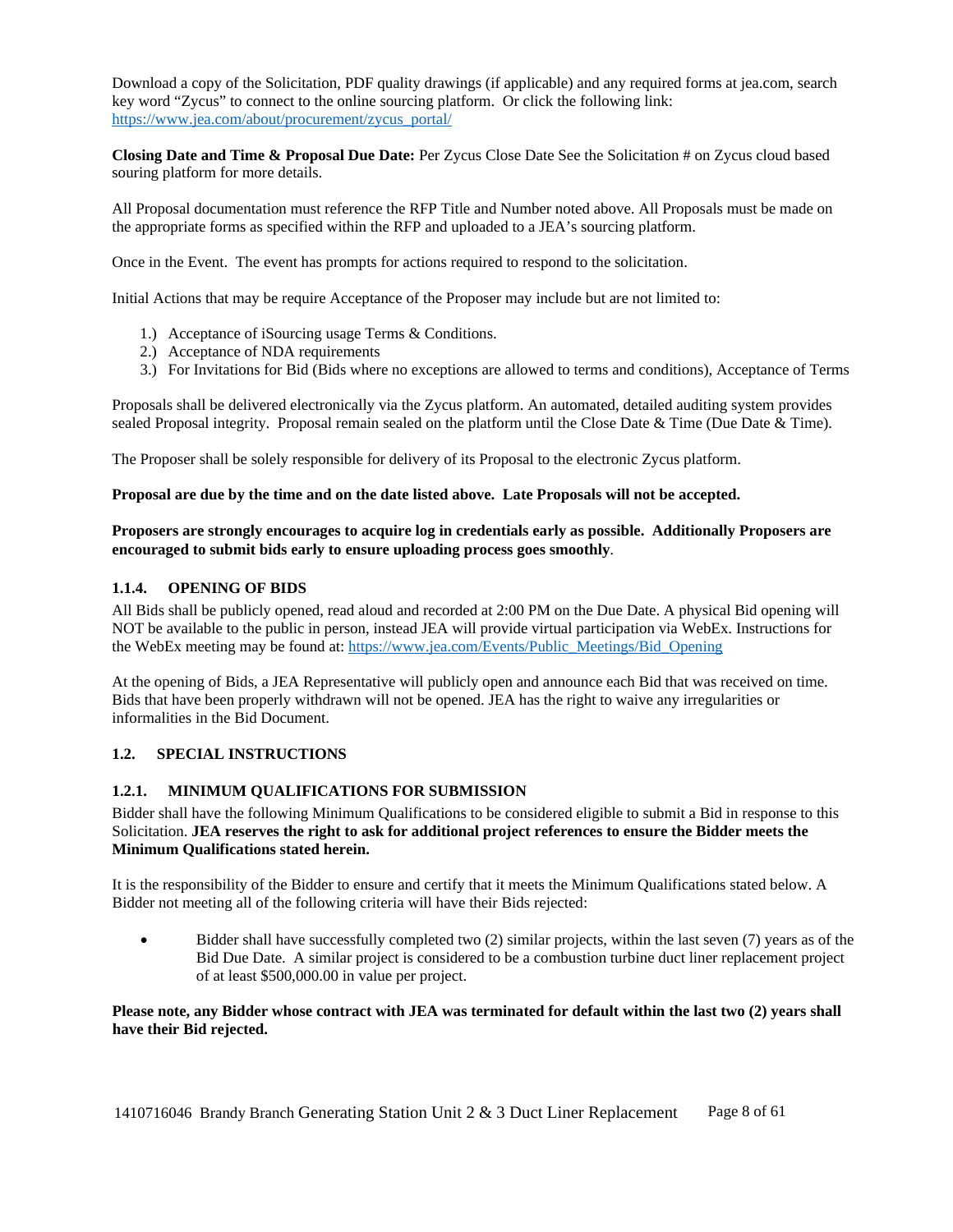## <span id="page-8-0"></span>**1.2.2. EVALUATION METHODOLOGY**

# **1.2.2.1. BASIS OF AWARD – LOWEST TOTAL BID PRICE**

JEA intends to Award a Contract(s) to the responsive and responsible Bidder whose Bid meets or exceeds the Minimum Qualifications set forth in this Solicitation, and the Bidder's Total Bid Price represents the lowest cost to JEA.

JEA will use the Bidder's Total Bid Price stated on the **Bid Form** when making price comparisons for Award purposes.

### **1.2.2.2. COMPETITIVE SEALED BIDDING (INVITATION FOR BIDS)**

The Bidder shall submit its sealed Bid in response to this Solicitation no later than the Bid due date and time indicated herein. At the public opening of the Bids, the Bids from all Bidders will be publicly announced. After the public opening, JEA will subsequently review Bids to determine if they meet the minimum qualifications as stated in this Solicitation. JEA will Award the Contract to the lowest responsive and responsible Bidder whose Bid meets or exceeds the minimum qualifications, and whose Bid Price represents the lowest cost to JEA.

**NO EXCEPTIONS ARE ALLOWED IN AN INVITATION TO BID. IF THE BIDDER OBJECTS IN ANY MANNER TO THE TERMS AND CONDITIONS OR TECHNICAL SPECIFICATIONS, THE OBJECTION MUST BE ADDRESSED IN WRITING FIVE (5) BUSINESS DAYS PRIOR TO THE BID OPENING DATE, AND THE OBJECTION MAY BE ADDRESSED IN AN ADDENDUM IF JEA BELIEVES THAT A CLARIFICATION OR CHANGE IS NECESSARY. ANY MODIFICATIONS, EXCEPTIONS OR OBJECTIONS STATED WITHIN THE BID DOCUMENTS SHALL SUBJECT THE BID TO BE REJECTED.**

### <span id="page-8-1"></span>**1.2.3. NUMBER OF CONTRACTS TO BE AWARDED**

JEA intends to Award one (1) Contract for the Work. JEA may exclude certain Work items, if JEA determines that it is in its best interest to do so.

### <span id="page-8-2"></span>**1.2.4. JACKSONVILLE SMALL AND EMERGING BUSINESS (JSEB) PROGRAM REQUIREMENTS**

### **1.2.4.1. JACKSONVILLE SMALL AND EMERGING BUSINESS (JSEB) PROGRAM - OPTIONAL**

It is at the Respondent's option as to whether it chooses to subcontract to a JSEB firm. JEA encourages the use of JSEB qualified firms; however, the Respondent is not required to utilize JSEB firms to be Awarded this Contract. JSEB firms that qualify for this Contract are only those shown on the current City of Jacksonville JSEB directory appearing at www.COJ.net. Certification of JSEB firms must come from the City of Jacksonville. No other agency or organization is recognized for purposes of this Contract.

In no case shall the Respondent make changes to the JSEB firms listed in its Response, revise the JSEB Scope of Work or amount of Work as stated in its Response without prior written notice to the JEA Contract Administrator, and without subsequent receipt of written approval for the JEA Contract Administrator.

Any subcontractors of Respondent shall procure and maintain the insurance required of Respondent hereunder during the life of the subcontracts. Subcontractors' insurance may either be by separate coverage or by endorsement under insurance provided by Respondent. Note: Any JSEB firms identified by Respondent for this Solicitation are considered "Subcontractors" under the direct supervision of the Prime or General Contractor (herein referred to as Respondent in this Solicitation). Respondents should show good faith efforts in providing assistance to JSEB firms in the securing of Subcontractors' insurance requirements stated in this section. Respondent shall submit subcontractors' Certificates of Insurance to JEA prior to allowing subcontractors to perform Work on JEA's job sites.

<span id="page-8-3"></span>For more information regarding the JSEB program, please contact Rita Smith, JEA, JSEB Manager, sctotrl@jea.com.

# **1.2.5. INSURANCE REQUIREMENTS**

Prior to JEA issuing a Purchase Order to the Bidder to begin the Work or Services, the Bidder shall submit a certificate of insurance (COI) that is in compliance with amounts and requirements as indicated in the Section herein entitled "Insurance Requirements". **Note that the COI shall specifically indicate JEA, if applicable) as additional insured(s) on all required insurance except Worker's Compensation and Professional Liability (if applicable). Furthermore,**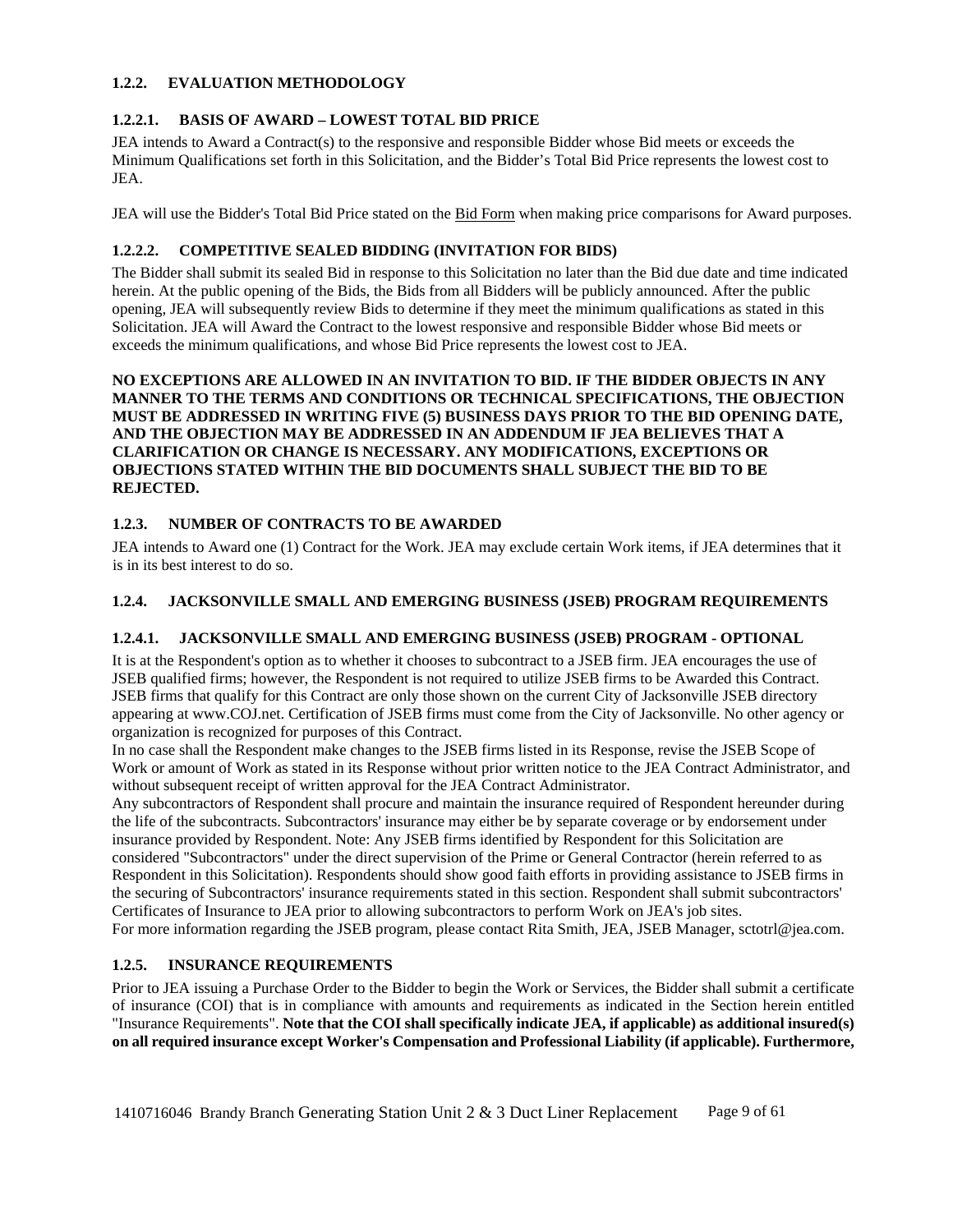waiver of subrogation shall be provided for all required insurance in favor of JEA (if applicable), including their **board members, officers, employees, agents, successors, and assigns.**

### <span id="page-9-0"></span>**1.2.1. BID SECURITY/BID BOND**

All Bids shall be accompanied by a bid security in the amount stated on the Bid Form. The bid security must be furnished by the Bidder at or before the opening of Bids. The bid security shall either be issued by a surety company authorized to do business in the State of Florida, or Bidder shall furnish a certified check or cashier's check in the amount of five percent 5% of the total Bid Amount shown on the Bid Form. The JEA Bid Bond form can be found at jea.com. Failure to furnish the required bid security will disqualify the Bid. If the Bidder is awarded the Work and fails to execute the Contract within ten (10) days of postmarked date on the Contract Documents, JEA shall retain the Bid Bond or check as liquidated damages.

# <span id="page-9-1"></span>**1.2.2. PAYMENT AND PERFORMANCE BOND REQUIREMENTS**

Once the Bidder is awarded the Contract and upon receipt of the Contract Documents, the Bidder shall furnish a Payment and Performance Bond, or alternate form of security, in the amount indicated on the Bid Form, made out to JEA in forms and formats approved and provided by JEA, as security for the faithful performance of the Work or Services. No modifications to the JEA bond forms are allowed.

A fully executed Payment and Performance Bond must be recorded with the Clerk of Duval County Court and delivered to JEA before the JEA Purchase Order will be issued. JEA will send the approved bond forms to the Bidder for execution along with the Contract; however, in no case shall the date on the bond forms be prior to that of the executed Contract. The surety must be authorized and licensed to transact business in Florida. **Note, that the Bidder is responsible for the costs associated with the required Payment and Performance Bonds; therefore, the costs should be included in the Bidder's total Bid Price.** If the Bidder fails or refuses to furnish or record the required bonds, JEA will retain the Bidder's bid bond as liquidated damages.

To be acceptable to JEA as surety for Performance and Payment Bonds, a surety company shall comply with the following provisions:

- o The Surety Company shall have a currently valid Certificate of Authority, issued by the State of Florida, Department of Insurance, authorizing it to write surety bonds in the State of Florida.
- o The Surety Company shall have a currently valid Certificate of Authority issued by the United States Department of Treasury under Sections 9304 to 9308 of Title 31 of the United States Codes.
- o The Surety Company shall be in full compliance with the provisions of the Florida Insurance Code.
- o The Surety Company shall have at least twice the minimum surplus and capital required by the Florida Insurance Code during the life of this agreement.
- o If the Contract Award Amount exceeds \$500,000, the Surety Company shall also comply with the following provisions:

The Surety Company shall have at least the following minimum ratings in the latest issue of AM Best's Key Rating Guide.

POLICY HOLDER'S CONTRACT AMOUNT AND REQUIRED FINANCIAL RATING \$500,000 TO 1,000,000: A-CLASS IV \$1,000,000 TO 2,500,000: A-CLASS V \$2,500,000 TO 5,000,000: A-CLASS VI \$5,000,000 TO 10,000,000: A-CLASS VII \$10,000,000 TO 25,000,000: A- CLASS VIII \$25,000,000 TO 50,000,000: A- CLASS IX \$50,000,000 TO 75,000,000: A- CLASS X The Surety Company shall not expose itself to any loss on any one (1) risk in an amount exceeding ten percent (10%) of its surplus to policyholders, provided: Any risk or portion of any risk being reinsured shall be deducted in determining the limitation of the risk as prescribed in this section. These minimum requirements shall apply to the reinsuring carrier providing

authorization or approval by the State of Florida, Department of Insurance, to conduct business in this state has been met.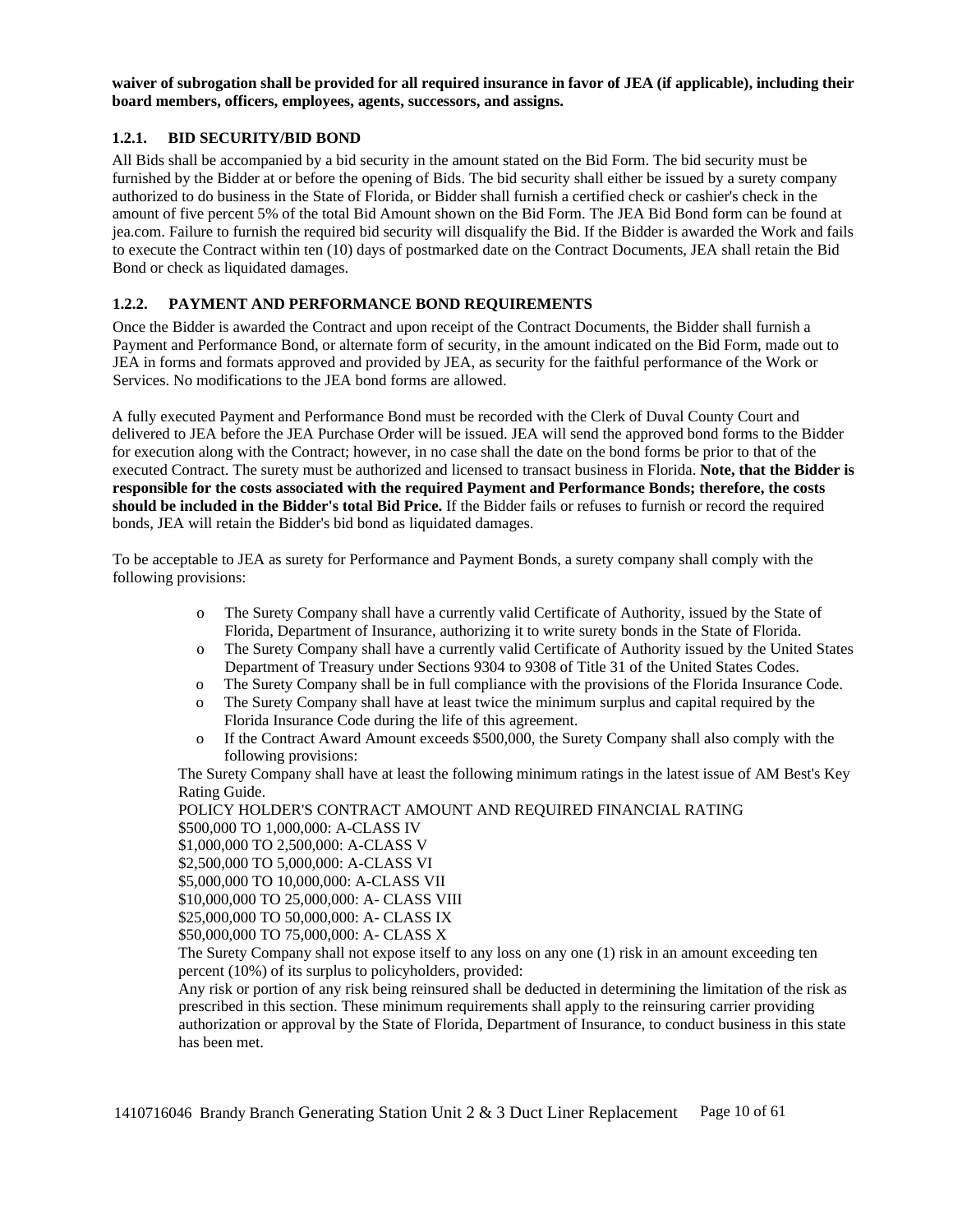In the case of the surety insurance company, in addition to the deduction for reinsurance, the amount assumed by any co-surety, the value of any security deposited, pledged or held subject to the consent of the surety and for the protection of the surety shall be deducted.

# <span id="page-10-0"></span>**1.2.3. SAFETY QUALIFICATION REQUIREMENTS (IFB)**

Bidder shall be approved as JEA Safety Qualified within ten (10) business days of receiving written notice from the JEA Bid Office that it is the lowest responsive and responsible Bidder. If the Bidder fails to obtain JEA approval as a JEA Safety Qualified company by 4:00 PM Eastern Time on the 10<sup>th</sup> business day, JEA may reject the company's Bid, and proceed to Award to the next lowest responsive and responsible Bidder.

**JEA Safety Qualification information is available online at jea.com. Please note that it may take up to ten (10) business days for a company to be approved as JEA Safety Qualified. It is the Bidder's responsibility to ensure it is JEA Safety Qualified. A list of the JEA's Safety Qualified vendors can be found on jea.com. For additional information, contact Jerry Fulop at (904) 665-5810.**

**To finalize Company JEA safety prequalified and work on JEA property companies will need to complete or have already completed the following training:**

- Contractor Supervisors working on site need to take or have taken the Supervisor Leadership Develop class (SLD) – 1 day (8 hour) class offered the North Florida Safety Council on a monthly basis.
- All company employees working on JEA sites will be required to take or have taken:
	- o 10 Hour OSHA safety class
	- o 2 hour JEA site specific
	- Or
	- o CSSO that class covers both the OSHA 10 and the JEA 2 hour site specific training.
	- o Substation Electrical Safety

# <span id="page-10-1"></span>**1.2.4. TIME**

In computing any period of time prescribed or allowed by this solicitation, the day of the act, event, or default from which the designated period of time begins to run shall not be included. The last day of the period so computed shall be included unless it is a Saturday, Sunday, or JEA holiday, in which event the period shall run until the end of the next day which is neither a Saturday, Sunday, or JEA holiday.

### <span id="page-10-2"></span>**1.2.5. REQUIRED FORMS TO SUBMIT WITH BID**

To submit a Bid in response to this Solicitation, all of the forms listed below must be completed and submitted as part of the Bid. The Bidder must obtain the required forms, other than the forms provided in the solicitation, by downloading them from JEA.com. If the Bidder fails to complete or fails to submit one (1) or more of the required forms, the Bid shall be rejected.

The following forms are required to be submitted at the time of Bid:

- o Bid Bond
- o Bid Form (including acknowledgements of all addenda) This form can be found in Appendix B
- o Construction and Demolition Debris Disposal Form This form can be found on JEA.COM
- o List of Subcontractor Form (if any) This form can be found on jea.com

If the above listed forms are not submitted with the Bid by the Bid Due Time on the Bid Due Date, JEA shall reject the Bid.

JEA also requires the following documents to be submitted prior to execution of Contract. A Bid will not be rejected if these forms are not submitted at the Bid Due Time and Date. However, failure to submit these documents at the time of Contract execution could result in Bid rejection.

- o Conflict of Interest Certificate Form
- o Insurance Certificate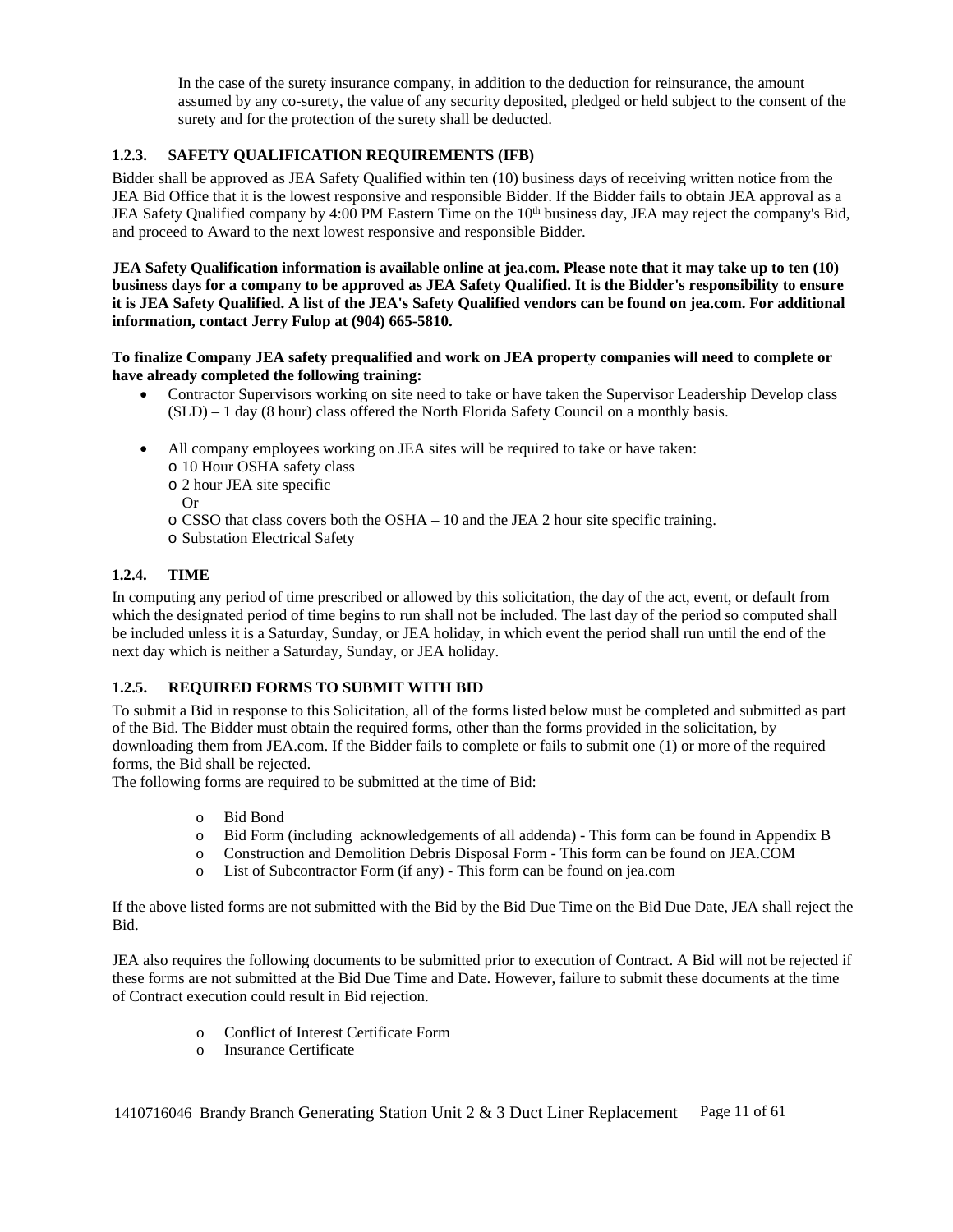- o W-9
- o Evidence of active registration with the State of Florida Division of Corporations (www.sunbiz.org)
- o Any technical submittals as required by the Technical Specifications.

# <span id="page-11-0"></span>**1.3. GENERAL INSTRUCTIONS**

# <span id="page-11-1"></span>**1.3.1. COMPLETING THE BID DOCUMENTS**

Bidders shall complete and submit all Bid Documents with responses typewritten or written in ink. ALL BIDS SUBMITTED LATE TO THE JEA BID OFFICE WILL BE REJECTED.

When a blank is marked "optional" on the bid form, the Bidder shall insert the words "No Bid" in the space provided if the Bidder does not choose to submit a price for that item. Failure to complete each blank with either a price or the words "No Bid" may disqualify the Bid. The Bidder, or its authorized agent or officer, shall sign the Bid Documents. Failure to sign the Bid Documents may disqualify the Bid. JEA approved erasures, interlineations or other corrections shall be authenticated by affixing in the margin, immediately opposite the correction, the handwritten signature of each person executing the Bid. Failure to authenticate changes may disqualify the Bid. JEA may disqualify any Bids that deviate from the requirements of this Solicitation, and those that include unapproved exceptions, amendments, or erasures.

# <span id="page-11-2"></span>**1.3.2. CALCULATION OF THE BID PRICE**

<span id="page-11-3"></span>JEA will use the Bidder's Total Bid Price stated on the Bid Form when making price comparisons for Award purposes.

# **1.3.3. SUBMITTING THE ELECTRONIC BID FORM**

The Bidder shall submit one (1) electronic copy of Bid Documents. The Proposer shall submit one original of all the Proposal Documents electronically as described in solicitation.

# <span id="page-11-4"></span>**1.3.4. MODIFICATION OR WITHDRAWAL OF BIDS**

The Bidder may modify or withdraw its Bid at any time prior to the Bid Due Date and Time by giving written notice to JEA's Chief Procurement Officer. JEA will not accept modifications submitted by telephone, telegraph, email, or facsimile, or those submitted after the Bid Due Date and Time. The Bidder shall not modify or withdraw its Bid from time of Bid opening and for a period of ninety (90) days following the opening of Bids.

### <span id="page-11-5"></span>**1.3.5. ADDENDA**

JEA may issue Addenda prior to the Bid opening date to revise, in whole or in part, or clarify the intent or requirements of the Solicitation. The Bidder shall be responsible for ensuring it has received all Addenda prior to submitting its Bid or Proposal and shall acknowledge receipt of all Addenda by indicating where requested on the Bid Form. JEA will post all Addenda when issued online at jea.com. The Bidder must obtain Addenda from the JEA website. All Addenda will become part of the Solicitation and any resulting Contract Documents. It is the responsibility of each Bidder to ensure it has received and incorporated all Addenda into its Bid or Proposal. Failure to acknowledge receipt of Addenda may be grounds for rejection of a Bid or Proposal.

### <span id="page-11-6"></span>**1.3.6. CONTRACT EXECUTION AND START OF WORK**

Within thirty (30) days from the date of Award, JEA will present the successful Bidder with the Contract Documents. Unless expressly waived by JEA, the successful Bidder shall execute a Contract for the Work or Services within ten (10) days after receiving the Contract from JEA. If the Bidder fails to execute the Contract or associated documents as required, or if it fails to act on a JEA-issued Purchase Order (PO), JEA may cancel the Award with no further liability to the Bidder, retain the bid security or bond (if applicable), and Award to the next-ranked company.

Upon JEA's receipt of the executed Contract, certificate of insurance, and recorded Payment and Performance bonds (if applicable), JEA will issue a PO, in writing and signed by an authorized JEA representative as acceptance of the Proposal or Bid and authorization for the company to proceed with the Work, unless otherwise stated in the Contract or PO.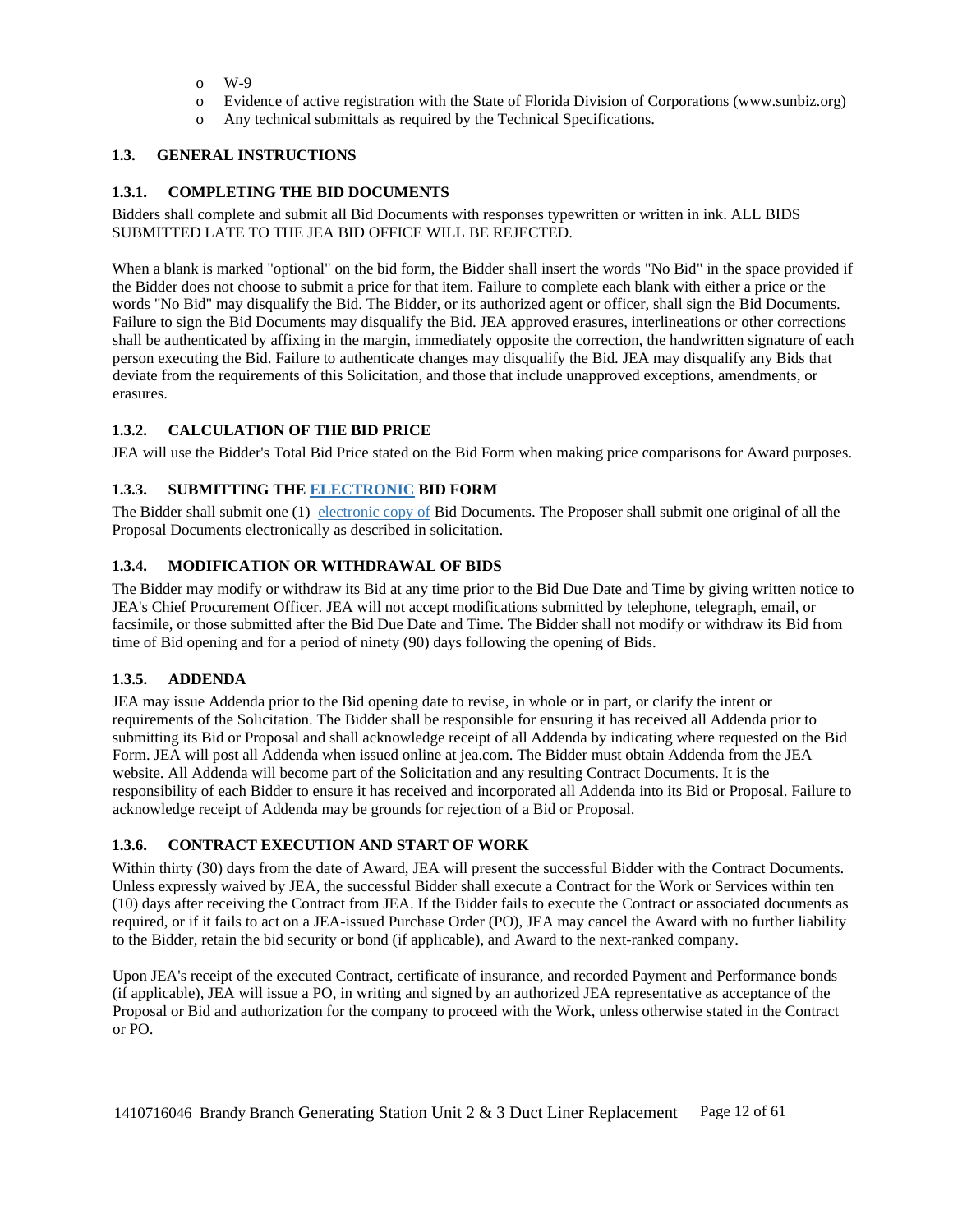For Construction Services: In the event that JEA intends to authorize the successful Bidder to proceed with administrative work only, or with only a portion of the Work, then the PO shall state the specific limitations of such authorization and JEA will issue a separate written Notice to Proceed to authorize the Bidder to begin Field Work, when applicable, or to perform the remainder of the Work, or any portion thereof. The Bidder shall ensure that it is prepared to begin Field Work upon receipt of Notice to Proceed. Any Work performed outside of this partial authorization shall be at the Bidder's risk and JEA shall have no obligation to pay for such Work.

# <span id="page-12-0"></span>**1.3.7. DEFINED TERMS**

Words and terms defined in the Section entitled "Definitions" of this document are hereby incorporated by reference into the entire document.

# <span id="page-12-1"></span>**1.3.8. EX PARTE COMMUNICATION**

Ex Parte Communication is strictly prohibited. Ex Parte Communication is defined as any inappropriate communication concerning a Solicitation between a firm submitting a Bid or Proposal and a JEA representative during the time in which the Solicitation is being advertised through the time of Award. Examples of inappropriate communications include: private communications concerning the details of Solicitation in which a Bidder becomes privy to information not available to the other Bidders. Social contact between Bidders and JEA representatives should be kept to an absolute minimum during the solicitation process.

Failure to adhere to this policy will disqualify the noncompliant Company's Bid or Proposal. Any questions or clarifications concerning a Solicitation must be sent in writing via email to the JEA Buyer at least five (5) business days prior to the opening date. If determined by JEA, that a question should be answered or an issue clarified, JEA will issue an addendum to all Bidders.

For more information on Ex Parte communications, see JEA Procurement Code, Article 1-110, which is available at www.jea.com.

### <span id="page-12-2"></span>**1.3.9. JEA PUBLICATIONS**

<span id="page-12-3"></span>Applicable JEA publications are available at jea.com.

### **1.3.10. PROHIBITION AGAINST CONTINGENT FEES**

The Company warrants that it has not employed or retained any company or person, other than a bona fide employee working for the Company, or an independent sales representative under contract to the Company, to solicit or secure a contract with JEA, and that it has not paid or agreed to pay any person, company, corporation, individual or Company, other than a bona fide employee working solely for the Company, or an independent sale representative under contract to the Company, any fee, commission, percentage, gift, or any other consideration, contingent upon or resulting from the Award or making of the Contract. For a breach or violation of these provisions occurs, JEA shall have the right to terminate the Contract without liability, and at its discretion, to deduct from the Contract Price, or otherwise recover, the full amount of such fee, commission, percentage, gift or consideration.

### <span id="page-12-4"></span>**1.3.11. RESERVATIONS OF RIGHTS TO JEA**

The Solicitation provides potential Companies with information to enable the submission of written offers. The Solicitation is not a contractual offer or commitment by JEA to purchase products or services.

Bids shall be good for a period of ninety (90) days following the opening of the Bids.

JEA reserves the right to reject any or all Bid or Proposals, or any part thereof, and/or to waive informalities if such action is in its best interest. JEA may reject any Bids that it deems incomplete, obscure or irregular including, but not limited to, Bid or Proposals that omit a price on any one (1) or more items for which prices are required, Bids that omit Unit Prices if Unit Prices are required, Bids for which JEA determines that the Bid or Proposal is unbalanced, Bids that offer equal items when the option to do so has not been stated, Bids that fail to include a Bid Bond, where one (1) is required, and Bids from Companies who have previously failed to satisfactorily complete JEA contracts of any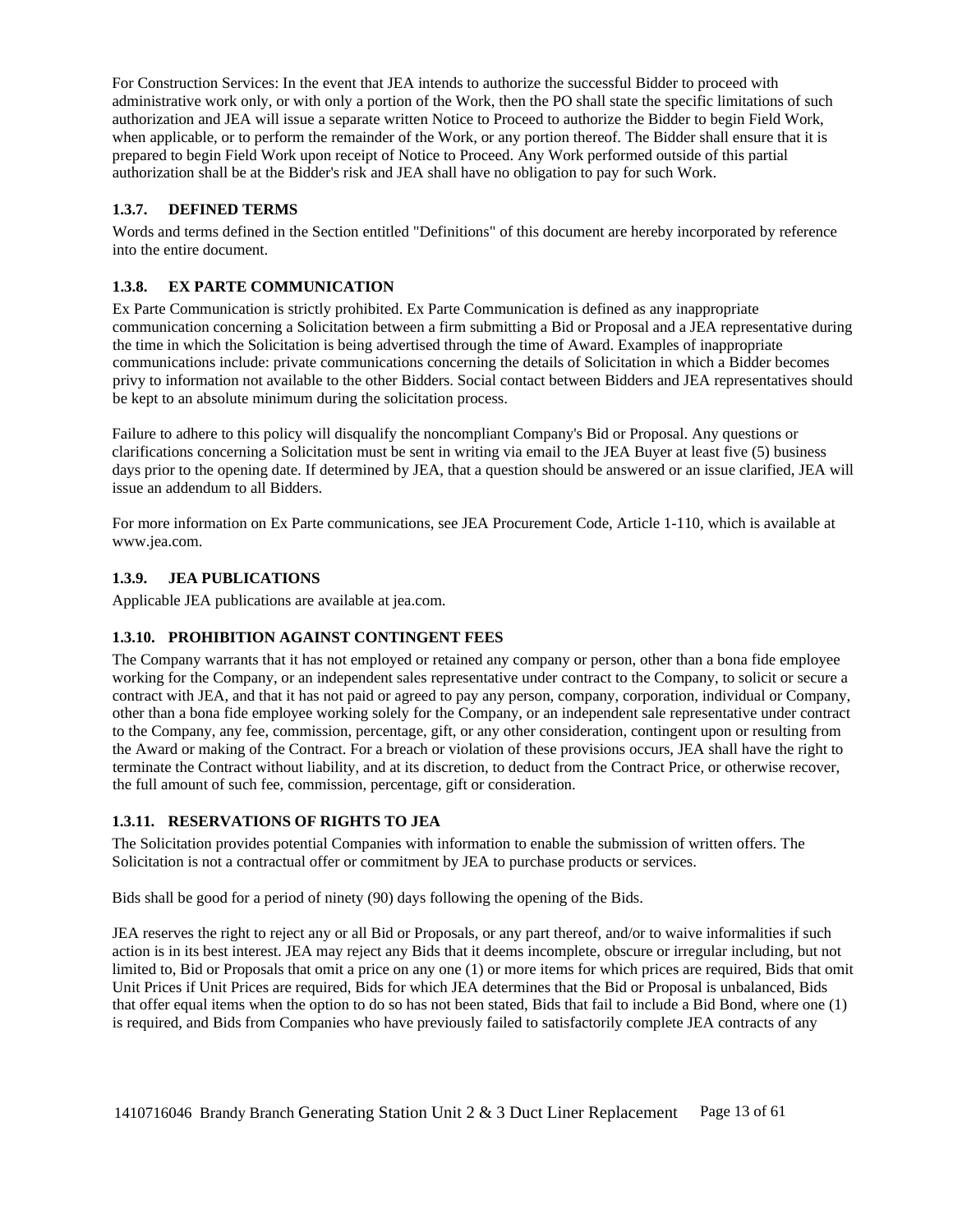nature or who have been scored by JEA as "Unacceptable" and as a result, are temporarily barred from bidding additional work.

JEA reserves the right to cancel, postpone, modify, reissue and amend this Solicitation at its discretion.

JEA reserves the right to cancel or change the date and time announced for opening of Bids at any time prior to the time announced for the opening of Bids. JEA may Award the Contract in whole or in part. In such cases whenever JEA exercises any of these reservations, JEA will make a commercially reasonable effort to notify, in writing, all parties to whom Solicitations were issued. JEA may award multiple or split Contracts if it is deemed to be in JEA's best interest.

#### <span id="page-13-0"></span>**1.3.12. SUNSHINE LAW**

#### **General**

Article I, Section 24, Florida Constitution, guarantees every person access to all public records and Chapter 119, Florida Statutes, provide a broad definition of public records. JEA is a body politic and corporate and subject to these laws and related statutes ("Florida's Public Records Laws"). All responses to this Solicitation are public records and available for public inspection unless specifically exempt by law.

# **IF A BIDDER HAS QUESTIONS REGARDING THE APPLICATION OF CHAPTER 119, FLORIDA STATUTES, TO THE CONTRACTOR'S DUTY TO PROVIDE PUBLIC RECORDS RELATING TO THIS CONTRACT, CONTACT THE CUSTODIAN OF PUBLIC RECORDS AT:**

**JEA Attn: Public Records 21 West Church Street Jacksonville, Florida 32202 Ph: 904-665-8606 publicrecords@jea.com**

#### **Redacted Submissions**

If a Bidder believes that any portion of the documents, data or records submitted in response to this Solicitation are exempt from Florida's Public Records Law, Bidder must (1) clearly segregate and mark the specific sections of the document, data or records as "Confidential," (2) cite the specific Florida Statute or other legal authority for the asserted exemption, and (3) provide JEA with a separate redacted copy of its response (the "Redacted Copy"). The cover of the Redacted Copy shall contain JEA's title and number for this Solicitation and Bidder's name, and shall be clearly titled "Redacted Copy." Bidder should only redact those portions of records that Bidder claims are specifically exempt from disclosure under Florida's Public Records Laws. If Bidder fails to submit a redacted copy of information it claims is confidential, JEA is authorized to produce all documents, data and other records submitted to JEA in answer to a public records request for such information.

In the event of a request for public records to which documents that are marked as confidential are responsive, JEA will provide the Redacted Copy to the requestor. If a requestor asserts a right to any redacted information, JEA will notify Bidder that such an assertion has been made. It is Bidder's responsibility to respond to the requestor to assert that the information in question is exempt from disclosure under applicable law. If JEA becomes subject to a demand for discovery or disclosure of Bidder's redacted information under legal process, JEA shall give Bidder prompt notice of the demand prior to releasing the information (unless otherwise prohibited by applicable law.) Bidder shall be responsible for defending its determination that the redacted portions of its response are not subject to disclosure. By submitting a response to this Solicitation, Bidder agrees to protect, defend and indemnify JEA from and against all claims, demands, actions, suits, damages, liabilities, losses, settlements, costs and expenses (including but not limited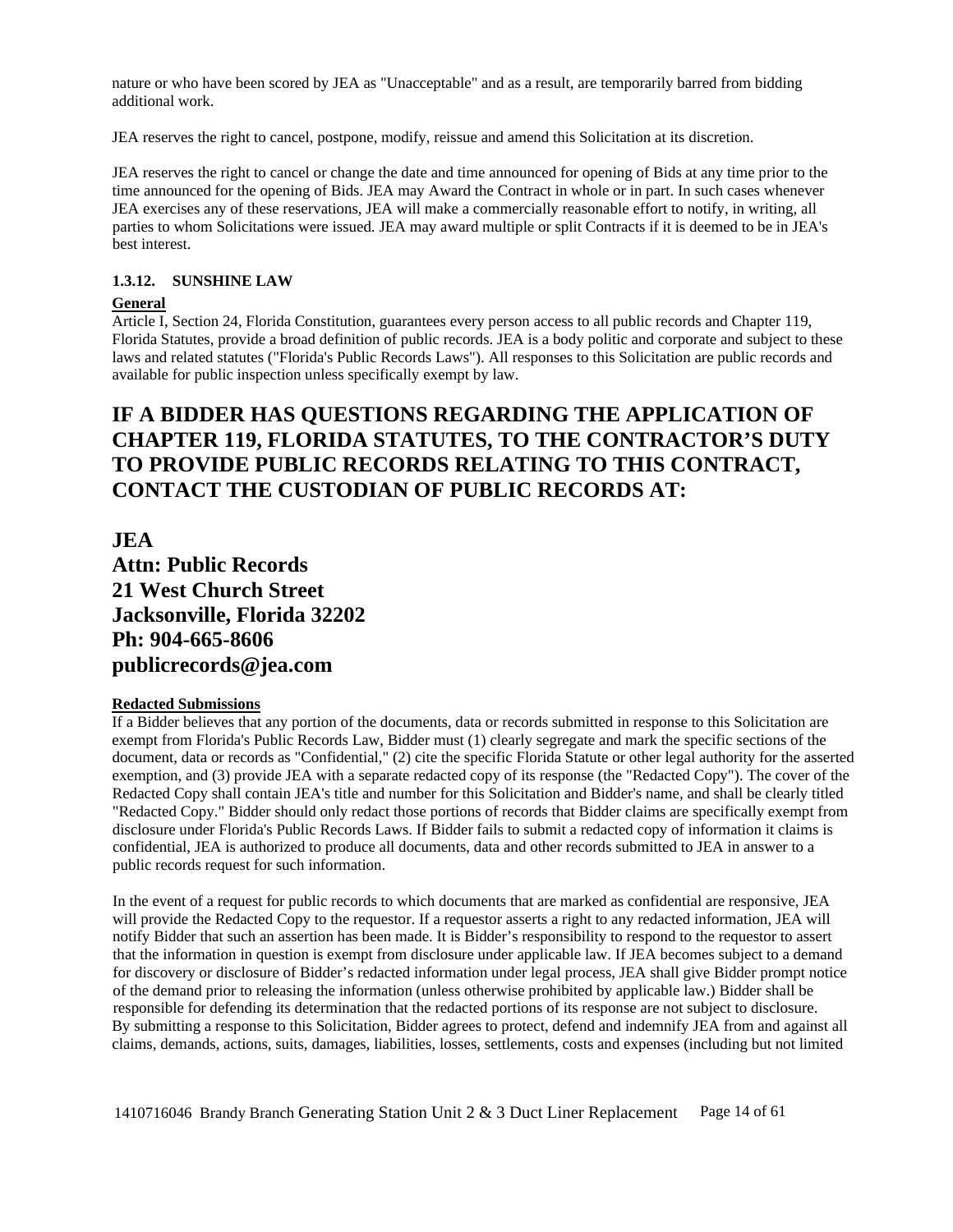to reasonable attorney fees and costs) arising from or relating to Bidder's determination that the redacted portions of its response to this Solicitation are not subject to disclosure.

## <span id="page-14-0"></span>**1.3.13. ESTIMATED QUANTITIES**

On the Bid Document, JEA sets forth anticipated quantities, or estimates of anticipated purchase volumes by JEA. JEA anticipates that these quantities are reasonable and will not be exceeded. During the Bid process, if the Bidder finds any discrepancy greater than ten percent (10%) of the estimated quantity, the Bidder shall notify the JEA Representative in writing of the discrepancy. JEA will check the estimated quantity and if it is found to exceed ten percent (10%) of the estimated quantity, JEA will issue an Addendum to all Bidders.

After Award of the Contract, JEA will make payments upon the actual quantities of Work provided and JEA shall not be obligated, in any way, to pay any amounts for quantities other than those actually provided and authorized under this Contract, regardless of amount stated in the Solicitation. In the event that quantities or scope of work change after Award, the changes to price and/or scope shall be made in accordance with the terms and conditions stated in the Contract Document.

Any item not shown on the Bid Document, but shown in the drawings or Technical Specifications section, that is required to perform the Work, or that is required as part of a complete and operable system, shall be included in the Bid Price.

### <span id="page-14-1"></span>**1.3.14. ETHICS (IFB)**

By signing the Bid Form, the Bidder certifies this Bid is made without any previous understanding, agreement or connection with any other person, firm, or corporation submitting a Bid for the same Work other than as a Subcontractor or supplier, and that this Bid is made without outside control, collusion, fraud, or other illegal or unethical actions. The Bidder shall comply with all JEA and City of Jacksonville ordinances, policies and procedures regarding business ethics.

The Bidder shall submit only one (1) Bid in response to this Solicitation. If JEA has reasonable cause to believe the Bidder has submitted more than one (1) Bid for the same Work, other than as a Subcontractor or sub-supplier, JEA shall disqualify the Bid and may pursue debarment actions.

The Bidder shall disclose the name(s) of any public officials who have any financial position, directly or indirectly, with this Bid by completing and submitting the Conflict of Interest Certificate Form available at jea.com. If JEA has reason to believe that collusion exists among the Bidders, JEA shall reject any and all Bids from the suspected Bidders and will proceed to debar Bidder from future JEA Awards in accordance with the JEA Purchasing Code.

JEA is prohibited by its Charter from awarding contracts to JEA officers or employees, or in which a JEA officer or employee has a financial interest. JEA shall reject any and all Bids from JEA officers or employees, as well as, any and all Bids in which a JEA officer or employee has a financial interest.

In accordance with Florida Statutes Sec. 287.133, JEA shall reject Bids from any persons or affiliates convicted of a public entity crime as listed on the Convicted Vendor list maintained by the Florida Department of Management Services. JEA shall not make an Award to any officer, director, executive, partner, shareholder, employee, member, or agent active in management of the Bidder listed on the Convicted Vendor list for any transaction exceeding \$35,000.00 for a period of thirty-six (36) months from the date of being placed on the Convicted Vendor list.

If the Bidder violates any requirement of this clause, the Bid may be rejected and JEA may debar offending companies and persons.

### <span id="page-14-2"></span>**1.3.15. MATHEMATICAL ERRORS**

In the event of a mathematical error in calculation of the prices entered on the Bid Form, the Unit Prices will prevail. The corrected Bid Price utilizing the Unit Prices will be used to determine if the Company is awarded the Work or the Services. Subsequently, the Unit Prices will be used throughout the term of the Contract.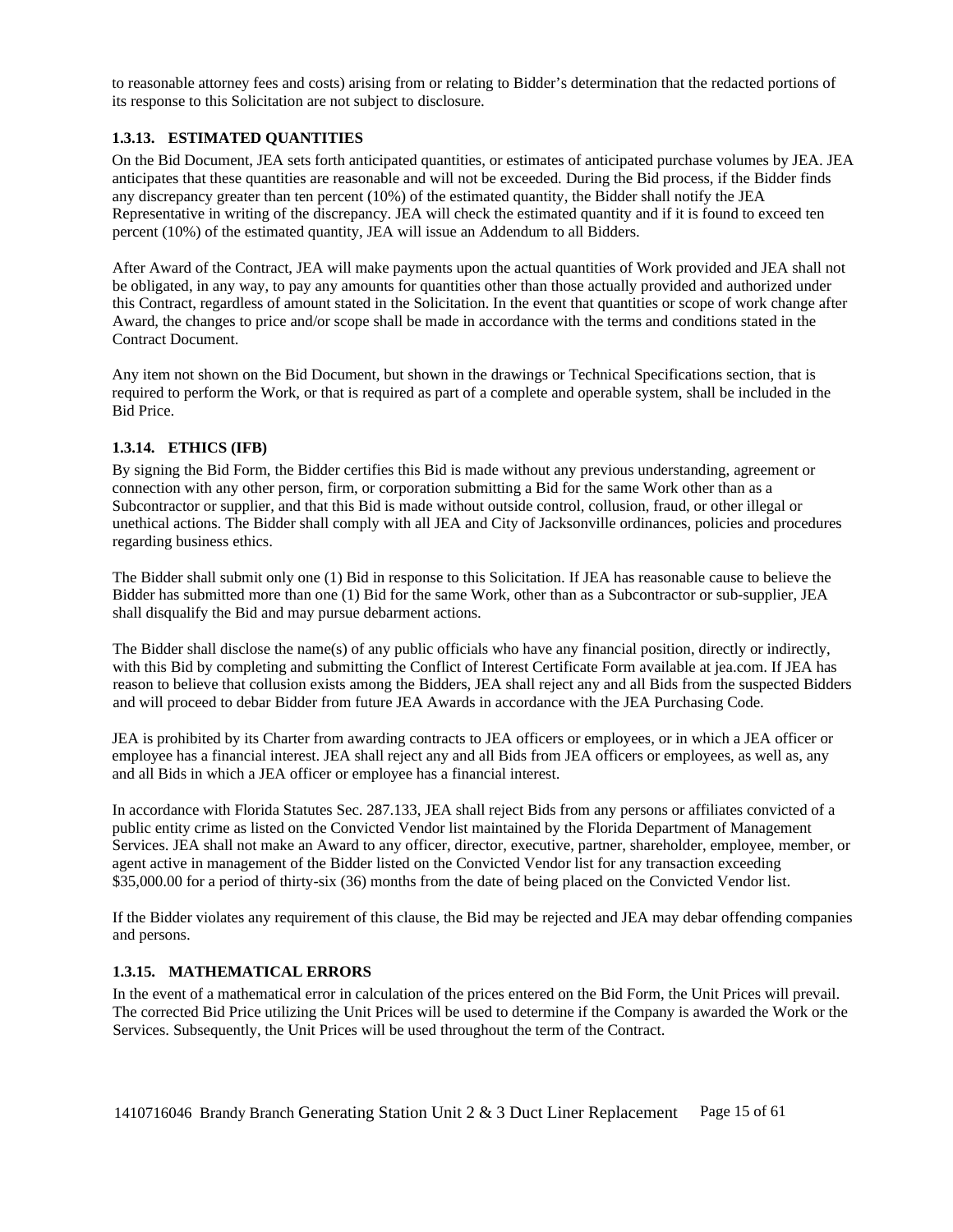# <span id="page-15-0"></span>**1.3.16. AVAILABILITY OF BIDS AFTER BID OPENING**

In accordance with the Florida Public Records Law, Florida Statutes, Chapter 119, copies of all Bids are available for public inspection thirty (30) days after the opening of Bids or on the date of Award announcement, whichever is earlier. Bidders may review opened Bids once they are available for public inspection by contacting the designated Buyer or JEA's Public Records custodian whose contact information can be found at jea.com. JEA will post a summary of the Bid results immediately after the Bid opening.

# <span id="page-15-1"></span>**1.3.17. PROTEST OF BIDDING AND AWARD PROCESS**

Companies shall file any protests regarding this Solicitation in writing, in accordance with the JEA Purchasing Code, as amended from time to time. The JEA Purchasing Code is available online at jea.com.

# <span id="page-15-2"></span>**1.3.18. LISTING OF SUBCONTRACTORS**

JEA shall specify the major Subcontractors that the Company must list is the Company intends to use a Subcontractor to perform a portion of the Work, unless the Work will be self-performed by the Company. The Subcontractors that JEA requires to be listed is stated in the Section titled "Required Forms to Be Submitted with the Bid". The major Subcontractors shall be listed on the Subcontractors Form which is available at jea.com. Failure of the Company to submit the required Subcontractor information on the form with its Bid shall result in rejection of the Company's Bid.

The Company shall not use Subcontractors and subsuppliers/shop fabricators other than those shown on the Subcontractor Form unless it shows good cause and obtains the JEA Representative's prior written consent. If the Company plans to use Subcontractors or subsupplier/shop fabricators to perform over fifty percent (50%) of the Work, the Company shall obtain JEA's approval at least five (5) days prior to the Bid Due Date. Failure to obtain JEA approval will disqualify the Company and result in rejection of Company's Bid.

# <span id="page-15-3"></span>**1.3.19. CERTIFICATION AND REPRESENTATIONS OF THE BIDDER**

By signing and submitting a Bid, the Bidder certifies and represents as follows:

- A. That it has carefully examined all available records and conditions, including sites if applicable, and the requirements and specifications of this Solicitation prior to submitting its Bid. Where the Bidder visits sites, no Work or other disturbance is to be performed while at the site without written permission by JEA in advance of the site visit. The Bidder shall comply with all safety requirements described in the Solicitation and shall be prepared to show proof of insurance
- B. That every aspect of its submitted Bid, including the Bid Price and the detailed schedule for the execution of the Work, are based on its own knowledge and judgment of the conditions and hazards involved, and not upon any representation of JEA. JEA assumes no responsibility for any understanding or representation made by any of its representatives during or prior to execution of the Contract unless such understandings or representations are expressly stated in the Contract and the Contract expressly provides that JEA assumes the responsibility.
- C. That the individual signing the Bid Documents is a duly authorized agent or officer of the firm. Bids submitted by a corporation must be executed in the corporate name by the President or Vice President. If an individual other than the President or Vice President signs the bid, satisfactory evidence of authority to sign may be requested by JEA. If the Bid is submitted by a partnership, the bid must be signed by a partner whose title must appear under the signature. If an individual other than a partner signs the bid, satisfactory evidence of authority to sign may be requested by JEA. The corporation or partnership must be in active status at the Florida Division of Corporations at the time of contract execution.
- D. That the firm maintains an active status any and all licenses, permits, certifications, insurance, bonds and other credentials including, but not limited to, contractor's license and occupational licenses necessary to perform the Work. The Bidder also certifies that, upon the prospect of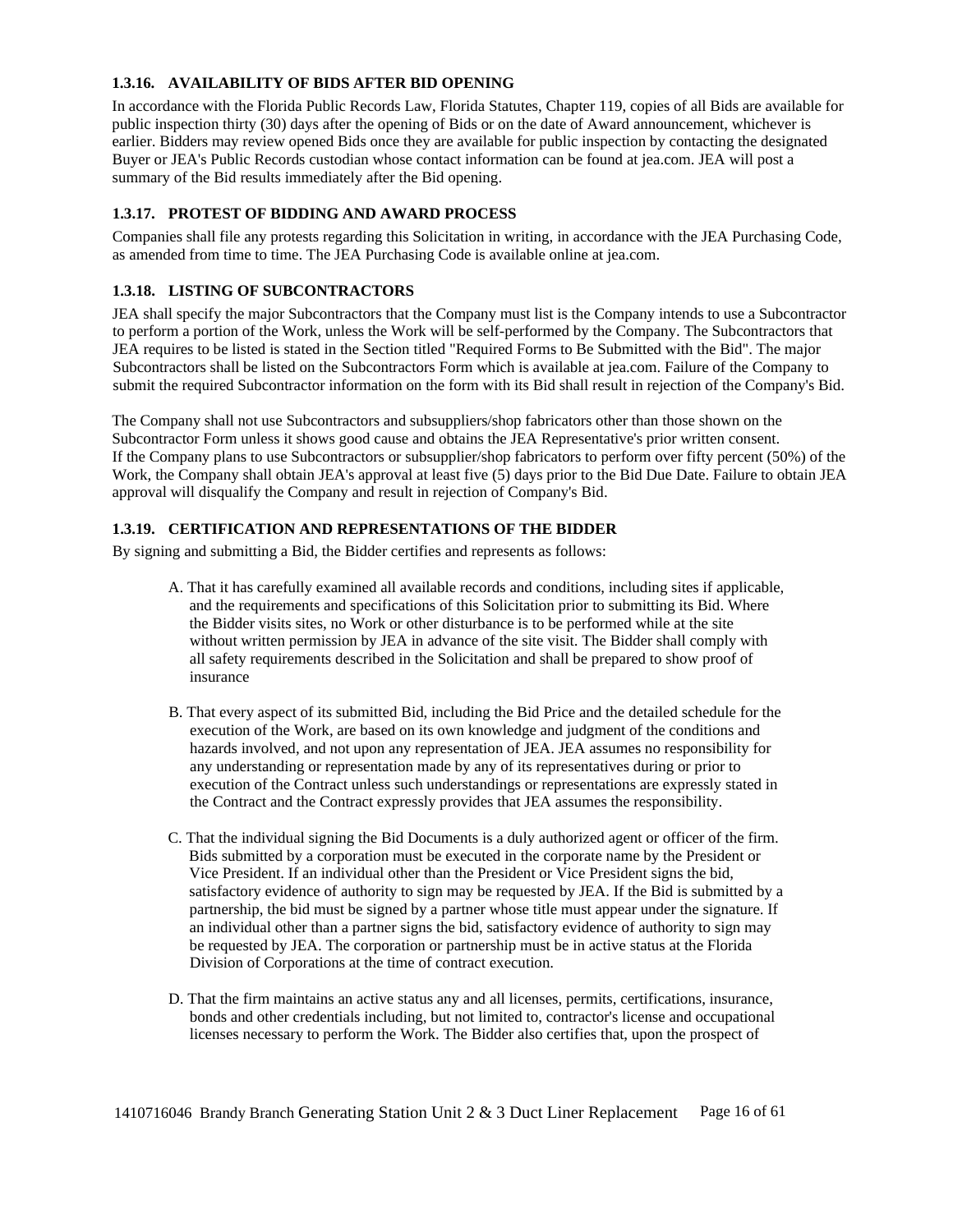any change in the status of applicable licenses, permits, certifications, insurances, bonds or other credentials, the Bidder shall immediately notify JEA of status change.

E. That Bidder has read, understands these instructions and will comply with the Section titled Ethics.

# <span id="page-16-0"></span>**1.3.20. CONFLICT OF INTEREST (CONSTRUCTION)**

This conflict of interest policy applies to all JEA construction projects ("Project"). Any company bidding the construction phase of a Project cannot at the time of Bid submittal, be affiliated with or have any direct or indirect ownership interest in the architect/engineer ("Designer") of record. The company will also be prohibited from bidding if the Designer has any direct or indirect ownership interest in the Contractor. Should JEA erroneously award a contract in violation of this policy, JEA may terminate the contract at any time with no liability to company, and company shall be liable to JEA for all damages, including but not limited to the costs to rebid the Project. The purpose of this policy is to encourage bidding and eliminate any actual or perceived advantage that one (1) Bidder may have over another.

# <span id="page-16-1"></span>**1.3.21. CONSTRUCTION AND DEMOLITION DEBRIS**

The Bidder shall complete and submit the Construction and Demolition Debris Disposal form which is available at www.jea.com.The Bidder shall identify, by the Certificate of Necessity number and Public Works number, the sites to which it will remove for disposal debris resulting from the Work. A list of approved sites may be obtained from the JEA Office Section or jea.com.

# <span id="page-16-2"></span>**1.3.22. UNABLE TO SUBMIT BID FORMS**

If you elect not to submit a Bid in response to this Solicitation, please complete the Unable to Submit Bid Form, available for download at www.jea.com, or by obtaining a an electronic copy from JEA.com. The Bidder may contact the Bid Office by phone at (904) 665-6740.

<span id="page-16-3"></span>Send the completed Unable to Submit Bid Form to: **The buyer listed in this solicitation**.

### **2. CONTRACT TERMS AND CONDITIONS**

### <span id="page-16-4"></span>**2.1. CONTRACT DOCUMENT AND TERMS AND CONDITIONS**

Provided below are the Contract terms and conditions that will be incorporated by reference in the Contract Document executed by the Company and JEA. The Contract Document will incorporate by reference the terms contained in the Solicitation portion of this document provided in Section 1, the Contract Terms provided in Section 2; and the Technical Specifications provided in Section 3. An example of the Contract that the Company will be required to execute is available for review at jea.com.

### <span id="page-16-5"></span>**2.2. DEFINITIONS**

### <span id="page-16-6"></span>**2.2.1. DEFINITIONS**

Words and terms defined in this section shall have the same meaning throughout all parts of this Solicitation and Contract Documents. Where intended to convey the meaning consistent with that set forth in its definition, a defined word or term is marked by initial capitalization. The "Technical Specifications" portion of this Solicitation may define additional words and terms where necessary to clarify the Work. Unless otherwise stated in this Solicitation and/or Contract Documents, definitions set forth in the "Technical Specifications" shall apply only within the "Technical Specifications."

### <span id="page-16-7"></span>**2.2.2. ACCEPTANCE**

JEA's written notice by the Contract Administrator to the Company that all Work as specified in the Contract, or a portion of the Work as specified in a Task or Work Order, has been completed to JEA's satisfaction. Approval or recognition of the Company meeting a Milestone or interim step does not constitute Acceptance of that portion of Work. Acceptance does not in any way limit JEA's rights under the Contract or applicable laws, rules and regulations.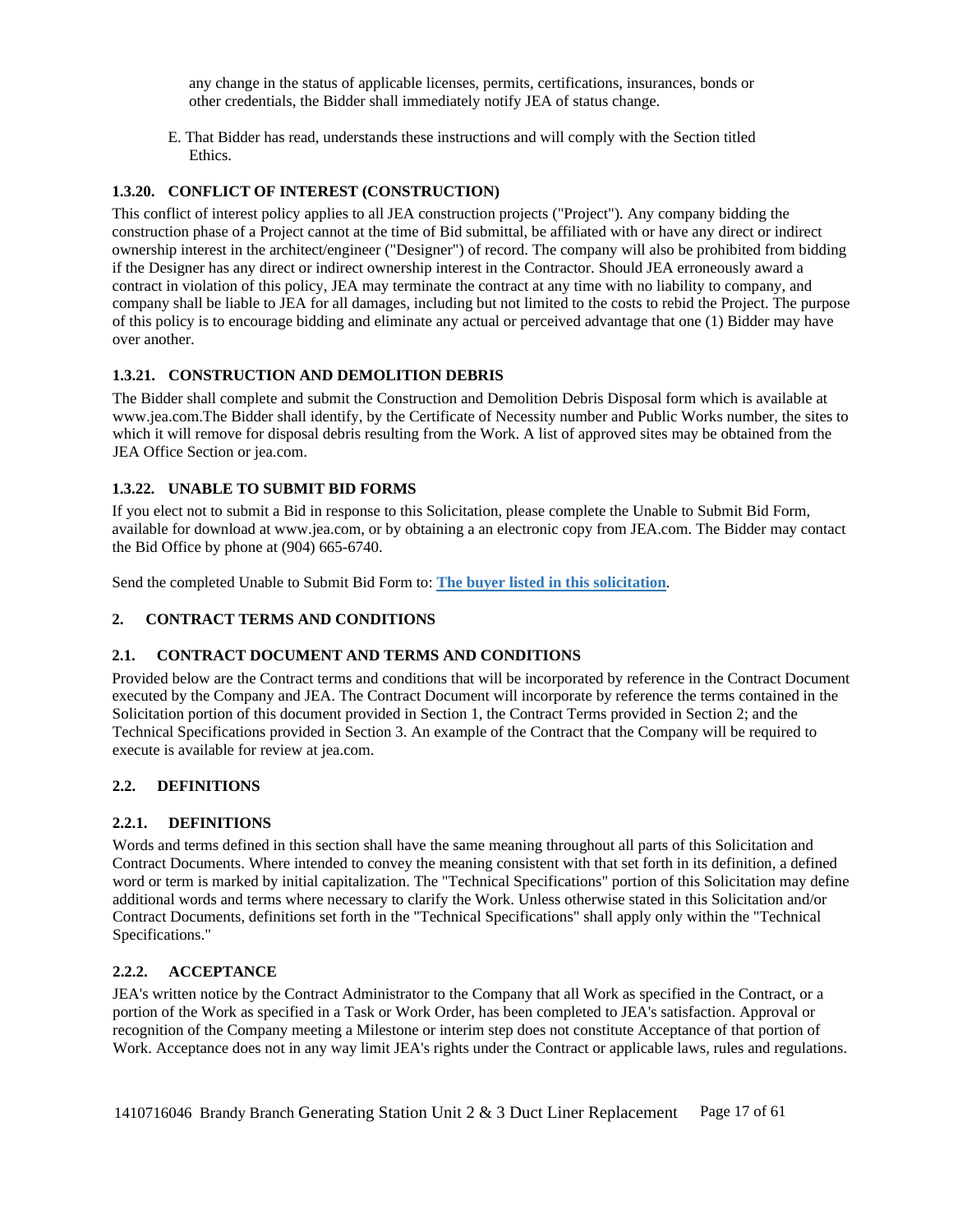#### <span id="page-17-0"></span>**2.2.3. ADDENDUM/ADDENDA**

A written change or changes to the Solicitation which is issued by JEA Procurement Services and is incorporated into the Solicitation as a modification, revision and/or further clarification of the intent of the Solicitation.

### <span id="page-17-1"></span>**2.2.4. ADMINISTRATIVE WORK**

Actions primarily performed in an office environment and associated with preparing to perform or administer the Work including, but not limited to, preparing Work schedules, obtaining bonds, executing Contracts, securing resources and other actions specified in the Solicitation, or otherwise prudent to ensure a timely, safe and otherwise compliant start and performance of Field Work. Administrative Work is not performed at the Work Location.

# <span id="page-17-2"></span>**2.2.5. ANNIVERSARY DATE**

The date which is twelve (12) months after the effective date of the Contract, and each date which is twelve (12) months after an Anniversary Date that occurs while the Contract is in effect.

# <span id="page-17-3"></span>**2.2.6. APPLICATION FOR PAYMENT**

The form required for payment which shall include all items required pursuant to the contract for the payment to be processed by JEA. Such form shall require the Contractor expressly state that the Contractor has fulfilled all obligations for the previous payments issued to the Contractor, including payment for subcontractors and materials. The Application for Payment includes all forms and supporting documentation as required by the Contract documents.

# <span id="page-17-4"></span>**2.2.7. APPROVED SCHEDULE**

A Critical Path Method Schedule or a Summary Schedule for the Work approved in writing by the Contract Administrator.

# <span id="page-17-5"></span>**2.2.8. AWARD**

The written approval of the JEA Awards Committee that the procurement process for the purchase of the Work was in accordance with the JEA Procurement Code and Florida Statutes. Once an Award is approved, JEA will either issue a Purchase Order or execute a Contract with the successful bidder or proposer.

### <span id="page-17-6"></span>**2.2.9. BID DOCUMENTS**

The forms required to be submitted to JEA as the Company's offer to perform the Work or Services described herein. The Bid Documents can include, but is not limited to, the Bid Form, Bid Workbook, Minimum Qualifications Form, certifications and/or other required submittals. The Bid Documents may also be referred to as the "Bid Form".

### <span id="page-17-7"></span>**2.2.10. BID OR PROPOSAL**

The document describing the Bidder's offer submitted in response to this Solicitation. Bid and Proposal shall be considered synonymous for the purpose of this Contract.

### <span id="page-17-8"></span>**2.2.11. BID PRICE**

The total dollar amount of the Bidder's offer to successfully perform the Work or Services in accordance with the Contract Documents.

### <span id="page-17-9"></span>**2.2.12. BIDDER OR PROPOSER**

The respondent to this Solicitation. Bidder and Proposer shall be considered synonymous for the purpose of this Solicitation.

### <span id="page-17-10"></span>**2.2.13. CHANGE ORDER**

A written order issued after execution of the Contract to the Company signed by the Contract Administrator, or his designated representative, authorizing an addition, deletion, or revision of the Work, or an adjustment in the Contract Price or the Contract Time. Change Orders do not authorize expenditures greater than the monies encumbered by JEA, which is shown on the associated Purchase Order(s). An executed Change Order resolves all issues related to price and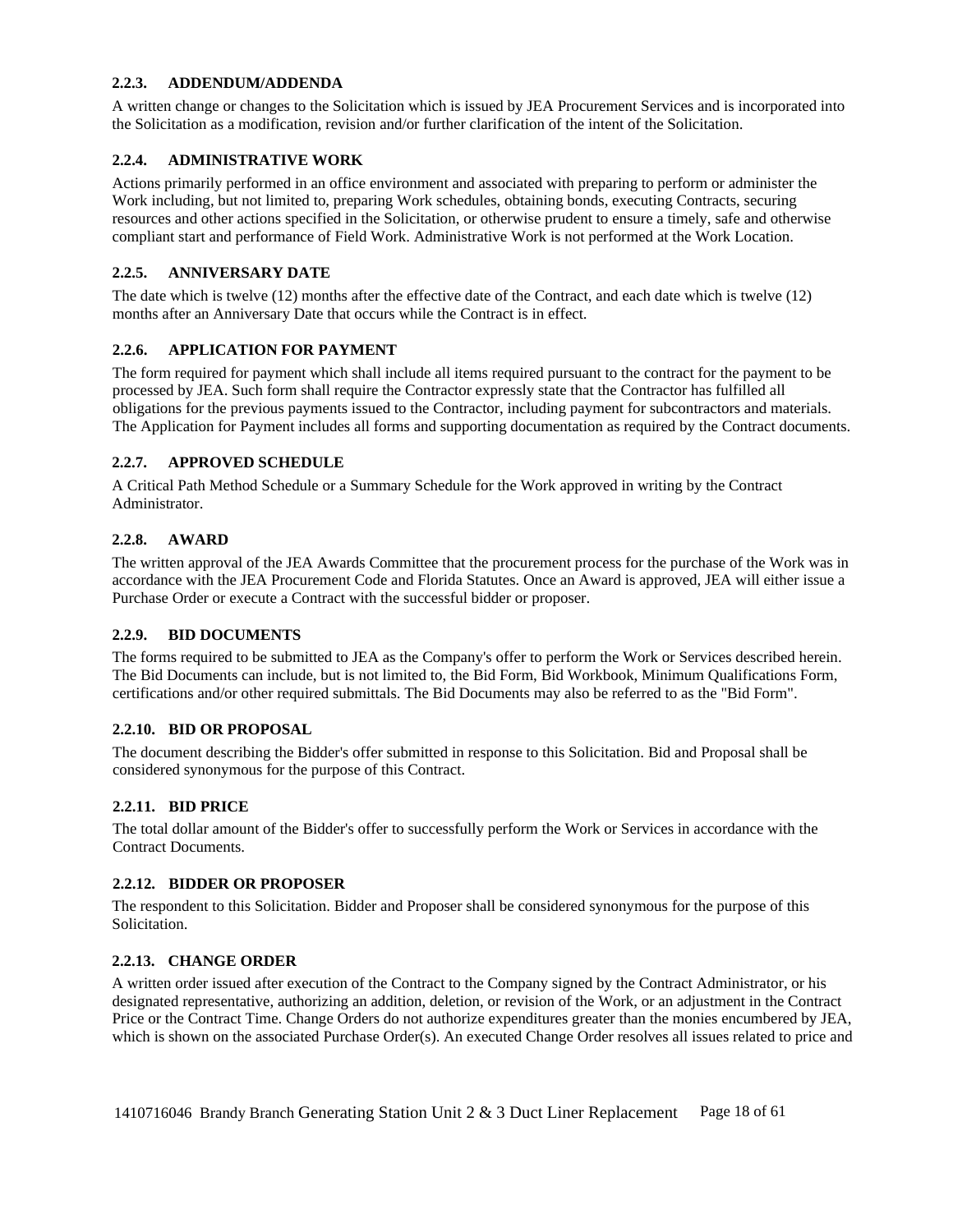time for the Work included in the Change Order. A Change Order that involves a material change to the Contract may result in a Contract Amendment.

# <span id="page-18-0"></span>**2.2.14. COMPANY**

The legal person, firm, corporation or any other entity or business relationship with whom JEA has executed the Contract. Where the word "Company" is used it shall also include permitted assigns. Prime Contractor, Contractor, Vendor, Supplier and Company shall be considered synonymous for the purpose of the Contract.

#### <span id="page-18-1"></span>**2.2.15. COMPANY REPRESENTATIVE**

The individual responsible for representing the Company in all activities concerning the fulfillment and administration of the Contract.

#### <span id="page-18-2"></span>**2.2.16. COMPANY SUPERVISOR**

The individual, employed or contracted by the Company, to manage the Work on a day-to-day basis and ensure the Work is performed according to the Contract. The Company Supervisor may be authorized by the Company Representative to act on Contract matters. Such authorization shall be in writing and delivered to the Contract Administrator and shall clearly state the limitations of any such authorization. In the event that the Company Supervisor and the Company Representative is the same person, the Company shall notify the Contract Administrator of such situation.

### <span id="page-18-3"></span>**2.2.17. CONTRACT**

An agreement between JEA and the Company, signed by both parties, which incorporates all the Contract Documents. The Contract shall not be altered without an Amendment to the Contract and executed by JEA and the Company, or a JEA issued Change Order.

#### <span id="page-18-4"></span>**2.2.18. CONTRACT ADMINISTRATOR**

The individual assigned by JEA to have authority to administer the Contract, including the authority to negotiate all elements of the Contract with the Company, authorize Change Orders within the maximum amount awarded, terminate the Contract, seek remedies for nonperformance including termination, and otherwise act on behalf of JEA in all matters regarding the Contract. The Contract Administrator may authorize JEA Representative in writing to make minor changes to the Work with the intent of preventing Work disruption.

### <span id="page-18-5"></span>**2.2.19. CONTRACT DOCUMENTS**

Contract Documents, also referred to as the "Contract" means the executed Contract, all Solicitation documents and Bid Documents as further described in the Section of the Solicitation titled "Contract Documents", and any written Change Orders, amendments or Purchase Orders executed by JEA, and insurance and/or bonds as required by the Contract.

#### <span id="page-18-6"></span>**2.2.20. CONTRACT PRICE**

The total amount payable to the Company during the initial Term of the Contract. However, this amount is not a guaranteed amount. Also referred to as the "Maximum Indebtedness" of JEA.

### <span id="page-18-7"></span>**2.2.21. CONTRACT TIME (CONSTRUCTION)**

The number of calendar days or the period of time from when the written Purchase Order is issued to the Company to Substantial Completion and Acceptance of the Work.

### <span id="page-18-8"></span>**2.2.22. CONTRACTOR**

The legal person, firm, corporation or any other entity or business relationship with whom JEA has executed the Contract. Where the word "Contractor" is used it shall also include permitted assigns. Contractor and Company shall be considered synonymous for the purpose of the Contract.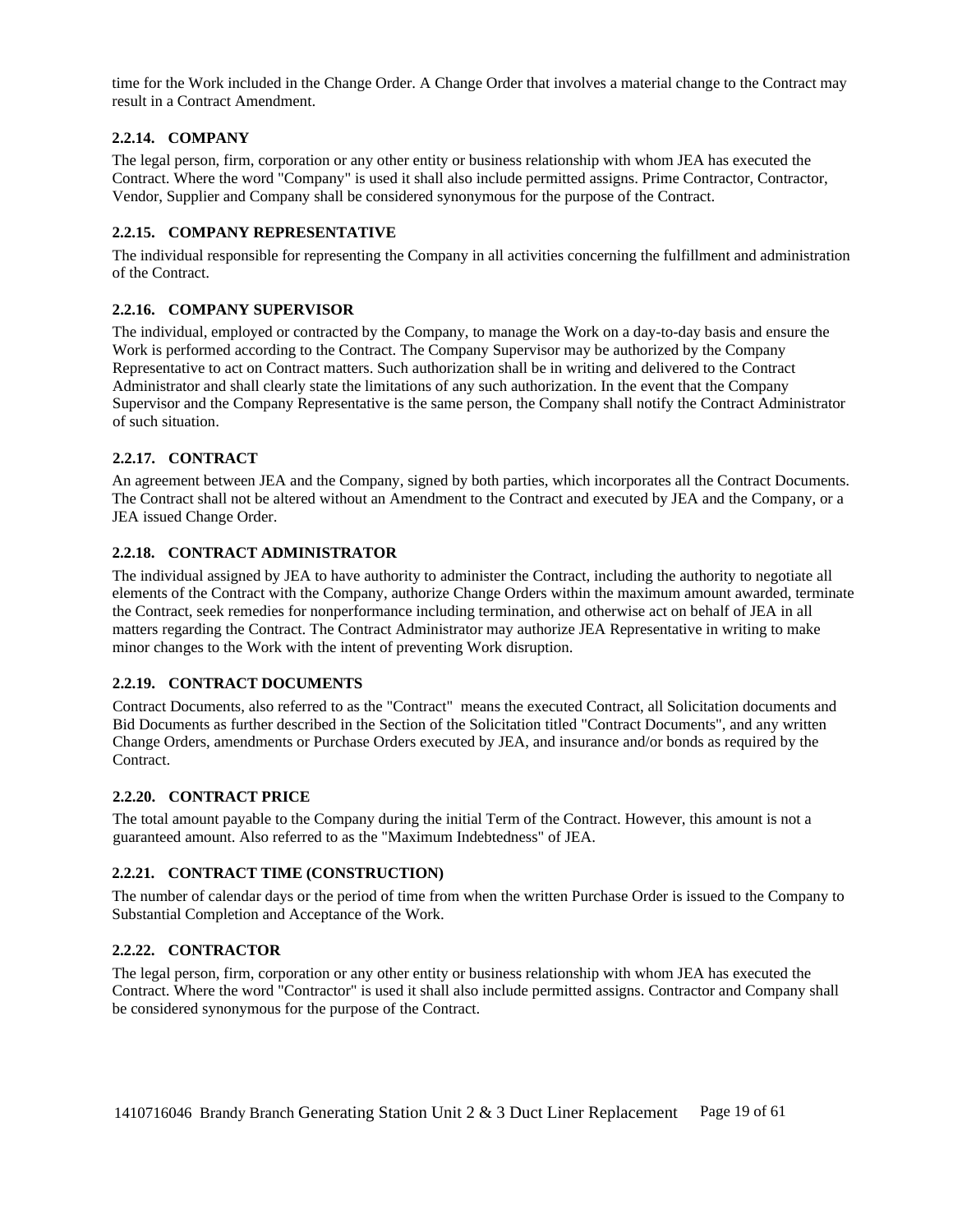### <span id="page-19-0"></span>**2.2.23. DEFECT**

Work that fails to reach Acceptance, or Work that fails meet the requirements of any required test, inspection or approval, and any Work that meets the requirements of any test or approval, but nevertheless does not meet the requirements of the Contract Documents.

# <span id="page-19-1"></span>**2.2.24. ENVIRONMENTAL REGULATIONS**

All laws, ordinances, statutes, codes, rules, regulations, agreements, judgments, orders, and decrees, now or hereafter enacted, promulgated, or amended, of the United States, the states, the counties, the cities, or any other political subdivisions in which the Work Location is located, and any other political subdivision, agency or instrumentality exercising jurisdiction over JEA, the Work Location, or the use of the Work Location, relating to pollution, the protection or regulation of human health, natural resources, or the environment, or the emission, discharge, release or threatened release of pollutants, contaminants, chemicals, or industrial, toxic or hazardous substances or waste or Hazardous Materials (as defined in this Contract) into the environment (including, without limitation, ambient air, surface water, ground water or land or soil).

# <span id="page-19-2"></span>**2.2.25. EQUAL ITEM**

Item a Bidder chooses to offer in place of offering the brand name or manufacturer's item specified on the Bid Document when the Bid Document clearly states that the Bidder may offer such an item.

# <span id="page-19-3"></span>**2.2.26. FIELD WORK**

Actions associated with meeting the requirements of the Contract other than Administrative Work. Field Work is primarily performed at the Work Location.

# <span id="page-19-4"></span>**2.2.27. FINAL COMPLETION**

The point in time after JEA makes the determination that the Work is completed and there is Acceptance by JEA, and the Company has fulfilled all requirements of the Contract Documents.

### <span id="page-19-5"></span>**2.2.28. FINAL PAYMENT**

The Final Payment for all Work performed. Final Payment shall not be made until the Company has complied with all the Contract requirements, and provided as necessary close-out documents as contained in the Contract.

### <span id="page-19-6"></span>**2.2.29. HAZARDOUS MATERIALS**

Any substance which is or contains (i) any "hazardous substance" as now or hereafter defined in the Comprehensive Environmental Response, Compensation, and Liability Act of 1980, as amended (42 U.S.C. '9601 et seq.) ("CERCLA") or any regulations promulgated under or pursuant to CERCLA; (ii) any "hazardous waste" as now or hereafter defined in the Resource Conservation and Recovery Act (42 U.S.C. '6901 et. seq.) ("RCRA") or regulations promulgated under or pursuant to RCRA; (iii) any substance regulated by the Toxic Substances Control Act (15 U.S.C. '2601 et seq.); (iv) gasoline, diesel fuel, or other petroleum hydrocarbons; (v) asbestos and asbestos containing materials, in any form, whether friable or non-friable; (vi) polychlorinated biphenyls; (vii) radon gas; and (viii) any additional substances or materials which are now or hereafter classified or considered to be hazardous or toxic under Environmental Requirements (as hereinafter defined) or the common law, or any other applicable laws relating to the Licensed Property. Hazardous Materials shall include, without limitation, any substance, the presence of which on the Licensed Property, (A) requires reporting, investigation or remediation under Environmental Requirements; (B) causes or threatens to cause a nuisance on the Licensed Property or adjacent property or poses or threatens to pose a hazard to the health or safety of persons on the Licensed Property or adjacent property; or (C) which, if it emanated or migrated from the Licensed Property, could constitute a trespass.

### <span id="page-19-7"></span>**2.2.30. HOLIDAYS**

The following days: New Year's Day, Martin Luther King Jr. Day, Presidents' Day, Memorial Day, Independence Day, Labor Day, Veterans Day, Thanksgiving Day, Day after Thanksgiving, Christmas Eve Day, and Christmas Day. If any of these Holidays fall on a weekend, JEA may observe a Holiday on the nearest weekday.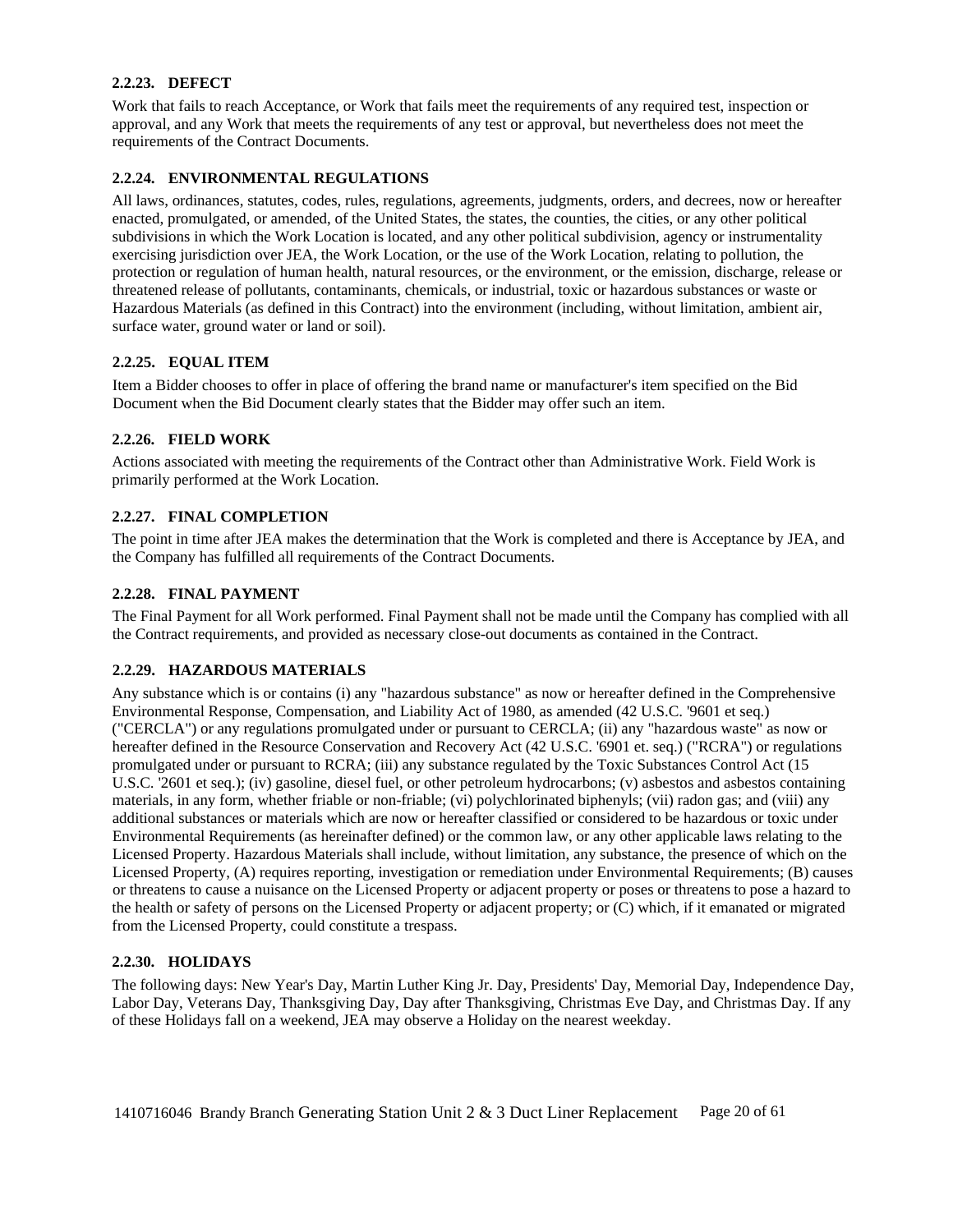## <span id="page-20-0"></span>**2.2.31. INVOICE**

A document seeking payment to Company from JEA for all or a portion of the Work, in accordance with the Contract Documents, and including at a minimum the following items: the Company's name and address, a description of the product(s) or service(s) rendered, a valid JEA PO number, the amount payable, the Unit Price, the payee name and address, any associated JSEB forms and any other supporting documentation required by the Contract Documents.

# <span id="page-20-1"></span>**2.2.32. JEA**

<span id="page-20-2"></span>JEA on its own behalf.

# **2.2.33. JEA ENGINEER**

The individual assigned by JEA (either an employee or a third party) to provide licensing, engineering, design review, and/or construction management including, but not limited to, overseeing and resolving engineering/design issues, conveying JEA's instructions to the Company and enforcing the faithful performance of the Work. The JEA Engineer's authority includes interpreting the technical portion of the Contract Documents, deciding on matters relating to the execution and progress of the Work and evaluating the Company's performance. The JEA Engineer may stop the Work when deemed necessary by JEA. The JEA Engineer will receive and adjudicate any claim of ambiguity or error in the technical portion of the Contract Documents and shall reduce any determination to writing, and the decision shall be final and binding. The JEA Engineer is not a party to the Contract. The JEA Engineer has no authority to approve changes to the Work or Contract, or to commit JEA to any expenditure of money except as expressly designated in writing by the Contract Administrator.

# <span id="page-20-3"></span>**2.2.34. JEA INSPECTOR**

The individual(s) or company(ies) designated by the Contract Administrator to inspect and test the Company's performance and Contract compliance including materials, workmanship, safety, environmental compliance, JSEB compliance, project controls, administration and accounting, and other aspects of Contract compliance. The JEA Inspector has no authority to approve changes to the Work or Contract, or to commit JEA to any expenditure of money except as expressly designated in writing by the Contract Administrator.

# <span id="page-20-4"></span>**2.2.35. JEA REPRESENTATIVES**

The Contract Administrator, Contract Inspector, Contract Administrator's Representative, JEA Engineer, Field Engineer, Project Manager, and other persons designated by the Contract Administrator as JEA Representatives acting in a capacity related to the Work or Contract under the authority of the Contract Administrator.

### <span id="page-20-5"></span>**2.2.36. LUMP SUM BULK BID PRICE**

<span id="page-20-6"></span>The total amount payable to the Company under the Contract Documents for performing the bulk bid Work.

### **2.2.37. MILESTONE**

A point in time representing a key or important intermediate event in the Work. A Milestone is to be capable of validation by meeting all of the items prescribed in a defining checklist as agreed to in writing by JEA.

### <span id="page-20-7"></span>**2.2.38. NOTICE TO PROCEED**

The written notice, duly authorized and delivered by JEA that authorizes the Company to begin the Work. The Notice to Proceed is normally issued in the form of a Purchase Order, unless otherwise specified in the Contract Documents.

### <span id="page-20-8"></span>**2.2.39. OVERTIME**

Work approved in writing by the Contract Administrator that is required to be performed beyond an employee's scheduled workday or work week, including Work performed on Holidays.

### <span id="page-20-9"></span>**2.2.40. PAYMENT AND PERFORMANCE BONDS**

The common-law Performance Bond and the statutory Payment Bond contemplated by Section 255.05, Florida Statutes in the form required by JEA.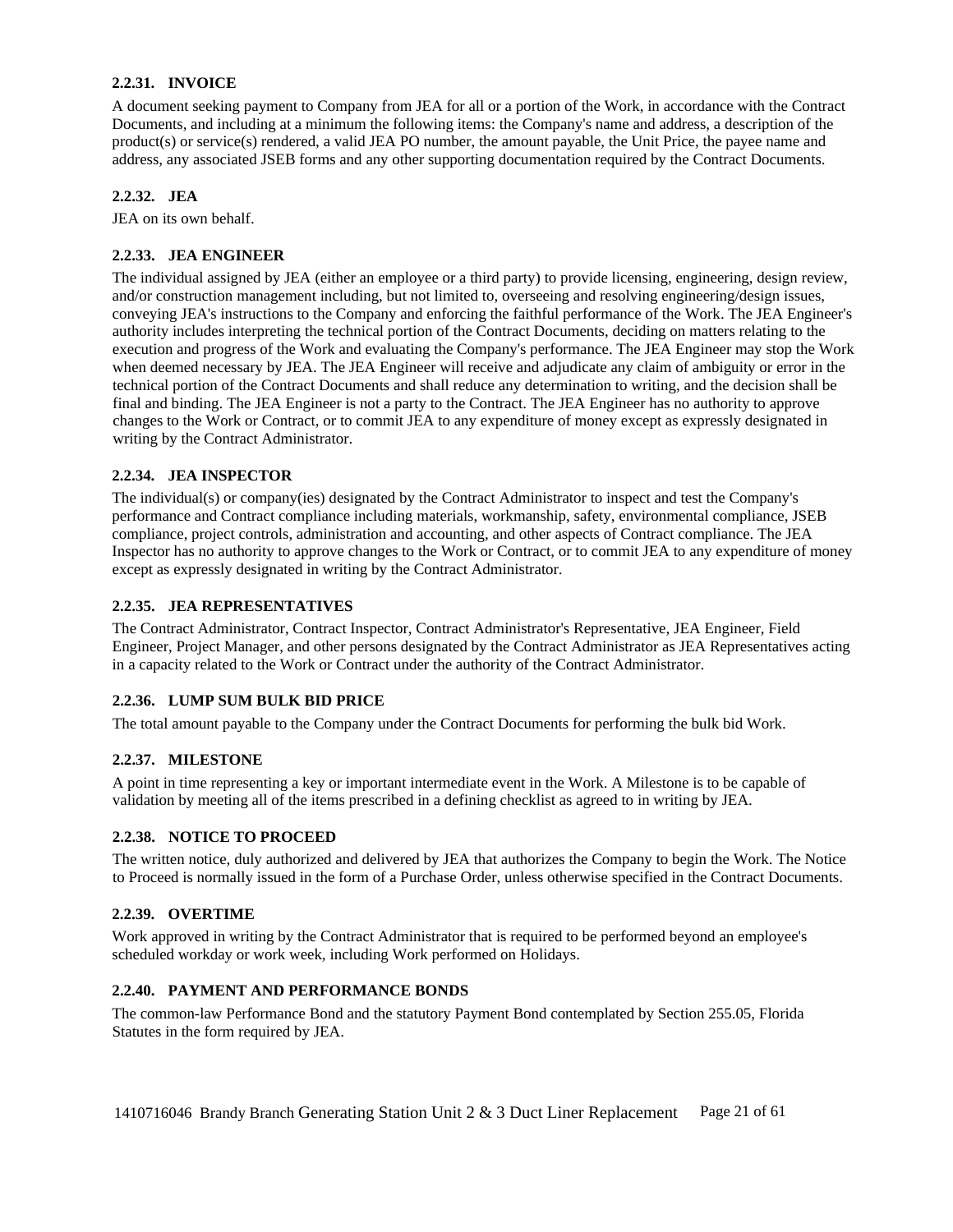#### <span id="page-21-0"></span>**2.2.41. PRE-WORK MEETING**

A meeting conducted after Award and prior to the start of any Field Work between JEA and the Company. The purpose of the meeting may include, but is not limited to orientation, schedule, certification and permitting, and other preparatory or Work execution details.

## <span id="page-21-1"></span>**2.2.42. PERFORMANCE - ACCEPTABLE PERFORMANCE/PERFORMER**

The Company averages more than 2.80 and less than 4.0 across all performance scorecard evaluation metrics, and does not receive a score of less than 2.0 on any metric.

## <span id="page-21-2"></span>**2.2.43. PERFORMANCE - TOP PERFORMANCE/PERFORMER**

The Company averages 4.0 or more across all scorecard evaluation metrics and does not receive a score of less than 4.0 on any one (1) metric.

# <span id="page-21-3"></span>**2.2.44. PERFORMANCE - UNACCEPTABLE PERFORMANCE/PERFORMER**

The Company averages less than 2.80 across all scorecard evaluation metrics, or scores a 1.0 on any one (1) metric regardless of average, or receives a score of 2.0 on the same metric on two (2) sequential performance evaluations.

### <span id="page-21-4"></span>**2.2.45. PURCHASE ORDER (PO)**

A commercial document issued by JEA, authorizing work, indicating types, quantities, and agreed prices for products or services the Company will provide to JEA. Sending a PO to a Company constitutes a legal offer to buy products or services. The words "Purchase Order" are clearly marked across the top, a PO number is used for reference and invoicing purposes, includes an authorized JEA signature, and states the dollar amount of the lawfully appropriated funds.

# <span id="page-21-5"></span>**2.2.46. QUALITY ASSURANCE**

<span id="page-21-6"></span>Actions that JEA takes to assess the Company's performance under the Contract.

# **2.2.47. QUALITY CONTROL**

Actions that the Company takes to ensure it successfully completes the Work in full accordance with the Contract Documents.

### <span id="page-21-7"></span>**2.2.48. SCHEDULE**

<span id="page-21-8"></span>All documentation related to the planning and scheduling of the Work as described in these Terms and Conditions.

### **2.2.49. SHOP DRAWINGS (DEFINITION)**

Drawings, electronic and hard copy, that detail the fabrication, erection, layout and setting drawings; manufacturer's standard drawings; schedules; descriptive literature, catalogs and brochures; performance and test data; wiring and control diagrams; all other drawings and descriptive data pertaining to materials, equipment, piping, duct and conduit systems, and method of construction as may be required to show the JEA Engineer that the proposed materials, equipment or systems and the position thereof are in compliance with the requirements of the Contract Documents.

### <span id="page-21-9"></span>**2.2.50. SOLICITATION**

The documents (which may be electronic) issued by JEA's Procurement Department to solicit Bids from Bidders that includes, but is not limited to, the Bid Documents, Bid Workbook, samples of documents, contractual terms and conditions, the Technical Specifications, and associated Addenda.

### <span id="page-21-10"></span>**2.2.51. SUBCONTRACTOR**

The legal person, firm, corporation or any other entity or business relationship that provides a portion of the work, or provides supplies and materials, to the Company which has an executed Contract with JEA. JEA is not in privity of contract with the Subcontractor.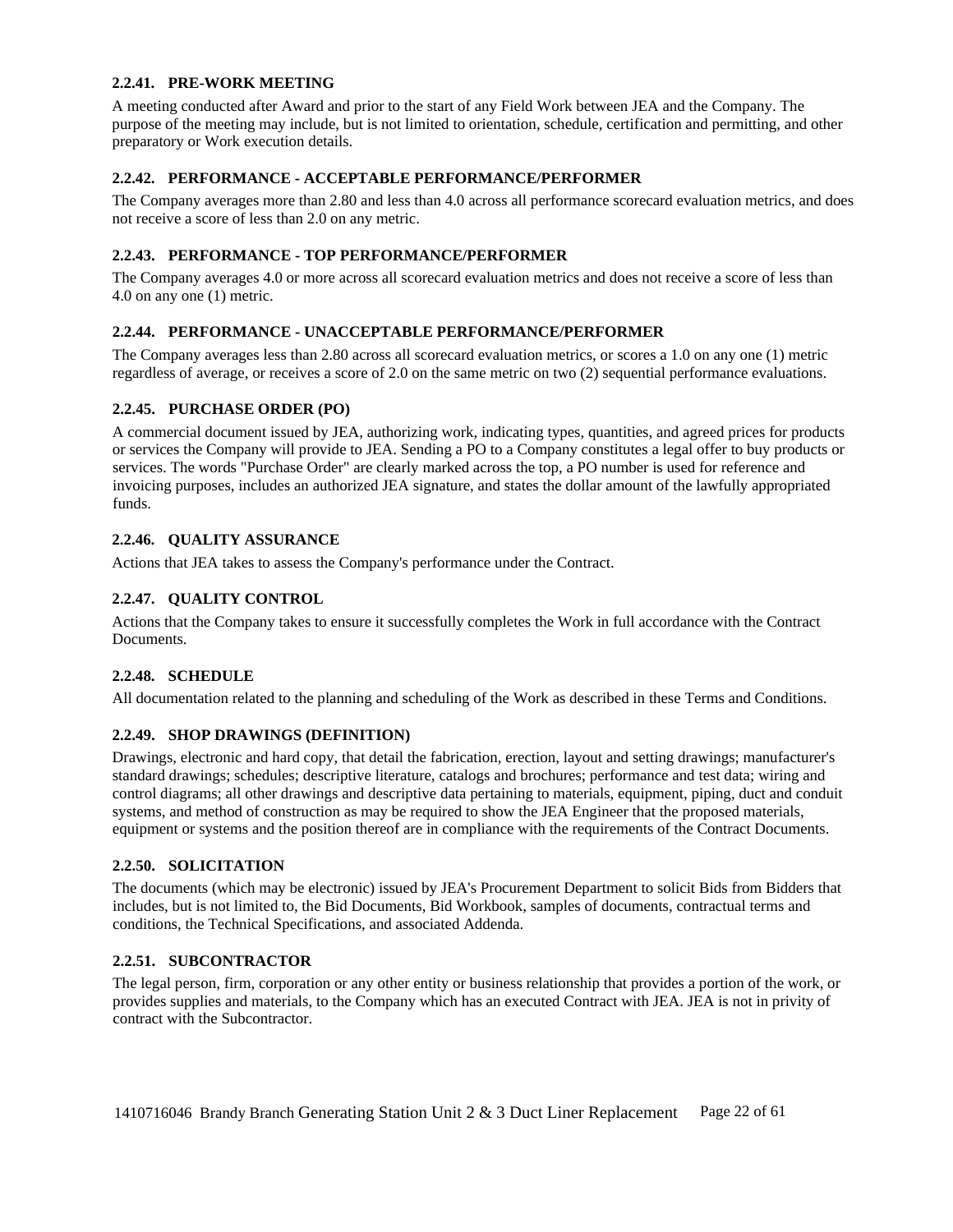# <span id="page-22-0"></span>**2.2.52. SUBSTANTIAL COMPLETION (DEFINITION)**

The time when JEA determines that the Work (or a specified part thereof) is substantially complete, in accordance with the Contract Documents. Additionally, all work other than incidental corrective and incidental punch list work items shall be completed. Substantial Completion shall not have been achieved if all systems and parts are not functional, if utilities are not connected and operating normally, if all required regulatory permits and approvals have not been issued, or if all vehicular and pedestrian traffic routes affected by the Work have not been restored. The date of Substantial Completion shall be established in writing by JEA. Recognition of the Work as Substantially Complete, as evidenced by issuance of a Certificate of Substantial Completion, does not represent JEA's Acceptance of the Work.

### <span id="page-22-1"></span>**2.2.53. SUMMARY SCHEDULE**

A diagram displaying the Milestones for the Work graphically positioned on a timeline, showing at a minimum the calendar dates on which each Milestone is scheduled to be completed for Acceptance.

### <span id="page-22-2"></span>**2.2.54. SUPPLEMENTAL WORK AUTHORIZATION (SWA)**

A written order, issued at the sole discretion of the JEA representative, which incorporates cost or schedule changes into the Contract. The SWA shall be used for increases or decreases in the Contract Price within the SWA amount set forth on the Bid Form, or to makes changes in the schedule for performance of the Work, or to authorize the Company to perform changes in the Work.

# <span id="page-22-3"></span>**2.2.55. TASK ORDER**

A document that describes the Work or describes a series of tasks that the Company will perform in accordance with the Contract Documents. A Task Order may be issued as an attachment to a Purchase Order, but the Task Order is neither a Purchase Order, nor a Notice to Proceed.

# <span id="page-22-4"></span>**2.2.56. TERM**

The period of time during which the Contract is in force or until the Contract's Maximum Indebtedness is reached, whichever occurs first.

# <span id="page-22-5"></span>**2.2.57. UNIT PRICES**

The charges to JEA for the performance of each respective unit of Work as stated in the Response Workbook, Bid Form, or Proposal Form, and incorporated into the Contract Documents.

# <span id="page-22-6"></span>**2.2.58. WORK LOCATION (DEFINITION)**

The place or places where the Work is performed, excluding the properties of the Company and/or the Subcontractor(s).

### <span id="page-22-7"></span>**2.2.59. WORK OR SCOPE OF SERVICES**

Work includes as defined in the Contract Documents all actions, products, documentation, electronic programs, reports, testing, transport, administration, management, services, materials, tools, equipment, and responsibilities to be furnished or performed by the Company under the Contract, together with all other additional necessities that are not specifically recited in the Contract, but can be reasonably inferred as necessary to complete all obligations and fully satisfy the intent of the Contract.

### <span id="page-22-8"></span>**2.3. CONTRACT DOCUMENTS**

### <span id="page-22-9"></span>**2.3.1. ORDER OF PRECEDENCE**

The Contract shall consist of JEA's Contract and/or Purchase Order together with the Solicitation including, but not limited to, the executed Bid Documents, which shall be collectively referred to as the Contract Documents. This Contract is the complete agreement between the parties. Parol or extrinsic evidence will not be used to vary or contradict the express terms of this Contract. The Contract Documents are complementary; what is called for by one (1) is binding as if called for by all. The Company shall inform JEA in writing of any conflict, error or discrepancy in the Contract Documents upon discovery. Should the Company proceed with the Work prior to written resolution of the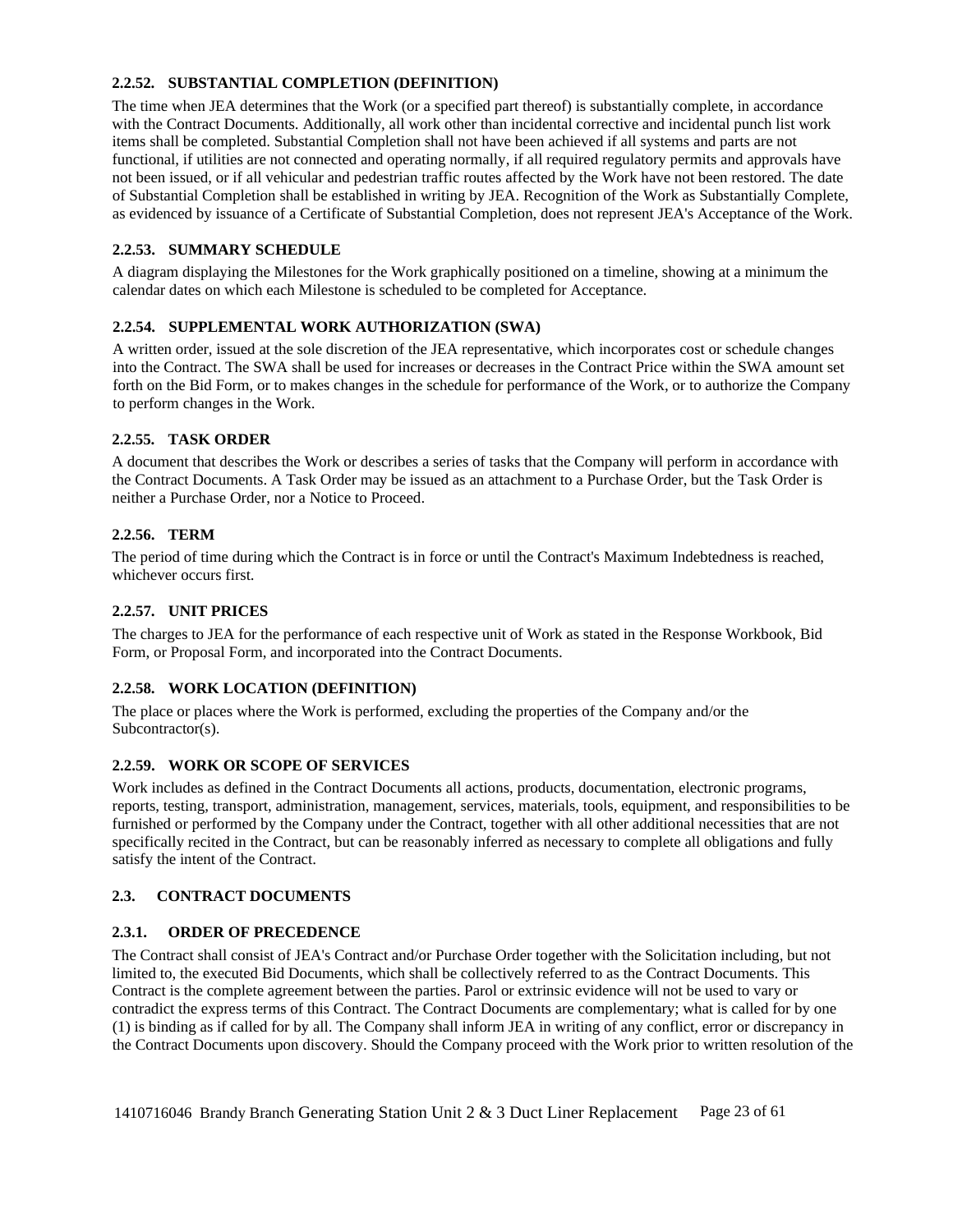error or conflict by JEA, all Work performed is at the sole risk of the Company. JEA will generally consider this precedence of the Contract Documents in resolving any conflict, error, or discrepancy:

- o Executed Contract Amendments
- o Executed Contract Documents
- o Exhibits to Contract Documents
- o Purchase Order(s)
- o Addenda to JEA Solicitation
- o Drawings associated with this Solicitation
- o Exhibits and Attachments to this Solicitation
- o Technical Specifications associated with this Solicitation
- o This Solicitation
- o Bid Documents
- o References

The figure dimensions on drawings shall govern over scale dimensions. Contract and detailed drawings shall govern over general drawings. The Company shall perform any Work that may reasonably be inferred from the Contract as being required whether or not it is specifically called for. Work, materials or equipment described in words that, so applied, have a well-known technical or trade meaning shall be taken as referring to such recognized standards.

## <span id="page-23-0"></span>**2.4. PRICE AND PAYMENTS**

### <span id="page-23-1"></span>**2.4.1. PAYMENTS**

### **2.4.1.1. PAYMENT METHOD – PROGRESS PAYMENTS**

Upon Company's completion of and JEA's Acceptance of the completion of each predetermined Milestone, the Company shall submit to JEA an Invoice for the amount/percentage of the Work or Services completed corresponding to that Milestone. JEA may elect to negotiate progress payment and percentages with the lowest Bidder. The Milestone payments that are associated with the Work or Services are as follows:

| <b>Item</b><br><b>Number</b> | <b>Description of Milestone</b> | <b>Milestone Percentage</b> | <b>Payment Amount</b><br>(populated with<br>contract) |
|------------------------------|---------------------------------|-----------------------------|-------------------------------------------------------|
|                              | <b>Equipment Fabrication</b>    | 40%                         |                                                       |
|                              | Unit 2 Installation             | 20%                         |                                                       |
|                              | Unit 3 Installation             | 20%                         |                                                       |
|                              | Unit $2 -$ Acceptance Test      | 10%                         |                                                       |
|                              | Unit $3 -$ Acceptance Test      | 10%                         |                                                       |

### <span id="page-23-2"></span>**2.4.2. OFFSETS**

In case the Company is in violation of any requirement of the Contract, JEA may withhold payments that may be due the Company, and may offset existing balances with any JEA incurred costs against funds due the Company under this and any other Company Contract with JEA, as a result of the violation, or other damages as allowed by the Contract Documents and applicable law.

### <span id="page-23-3"></span>**2.4.3. DISCOUNT PRICING**

JEA offers any or all of the following option payment terms, one (1) of which may be executed at the request of the Company by sending an email to the JEA Buyer listed in this Solicitation:

- o 1% 20, net 30
- o 2% 10, net 30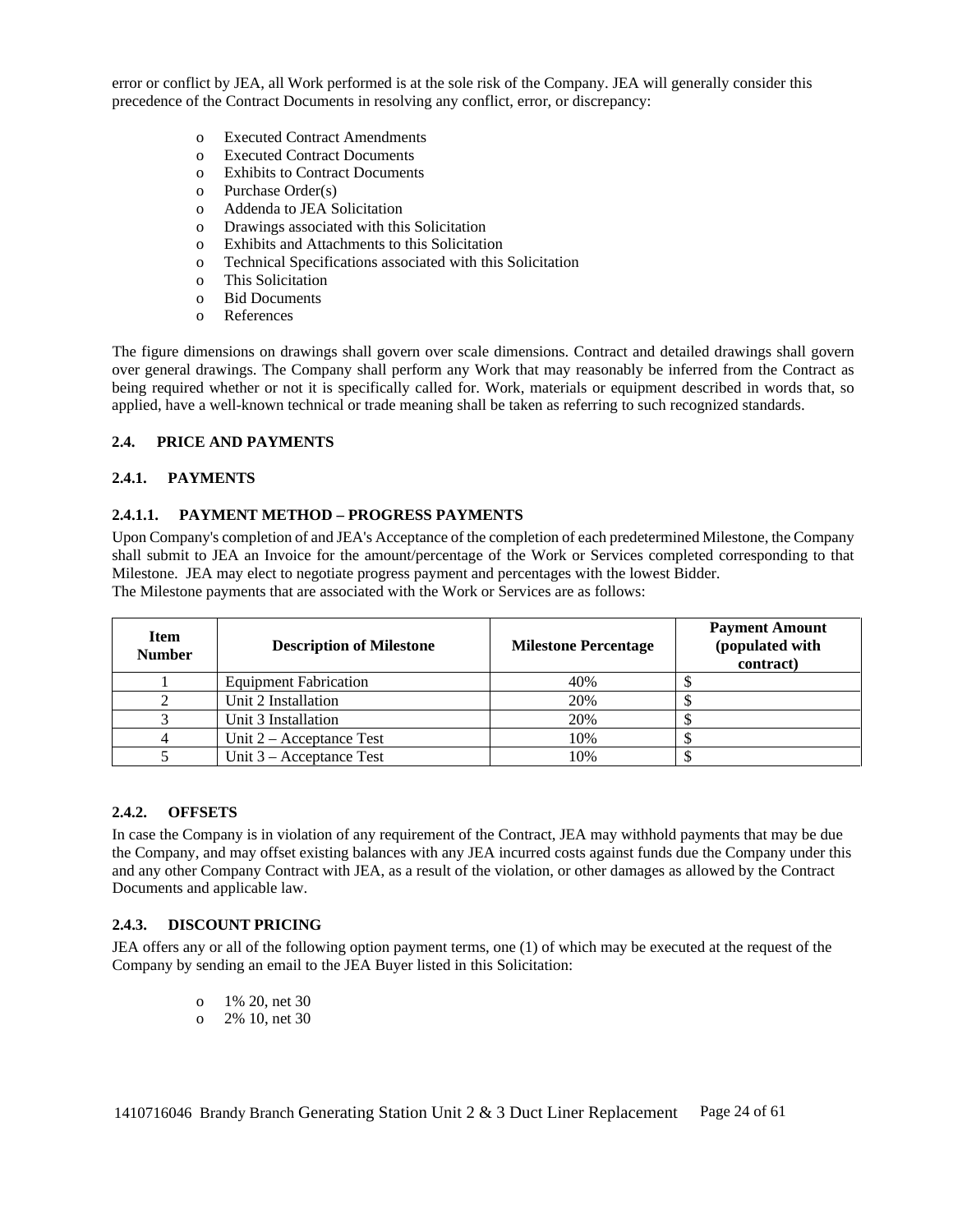Company may request alternate payment terms for JEA's consideration, however, alternate payment terms are not effective until acceptance by JEA in writing. Please note, all payment dates are calculated from the date of the Invoice receipt by JEA's Accounts Payable.

# <span id="page-24-0"></span>**2.4.4. COST SAVINGS PLAN**

During the Term of this Contract, JEA and Company are encouraged to identify ways to reduce the total cost to JEA related to the Work provided by the Company ("Cost Savings Plan"). JEA and Company may negotiate Amendments to this Contract that support and allow such reductions in total costs including, but not limited to, the sharing of savings resulting from implementation of cost-reducing initiatives between JEA and Company. The decision to accept any cost savings plan shall be in the sole discretion of JEA, and JEA shall not be liable to Company for any cost that may be alleged to be related to a refusal to accept a Cost Savings Plan proposed by Company.

# <span id="page-24-1"></span>**2.4.5. TAXES**

JEA is authorized to self-accrue the Florida Sales and Use Tax and is exempt from Manufacturer's Federal Excise Tax when purchasing tangible personal property for its direct consumption.

# <span id="page-24-2"></span>**2.5. SCHEDULES, REPORTING REQUIREMENTS**

# <span id="page-24-3"></span>**2.5.1. REPORTING (CONSTRUCTION)**

The Company shall provide all reports as defined in the Contract Documents.

Where the reporting frequency is daily, reports shall be submitted by noon of the following workday. Where the reporting frequency is weekly, reports are due by Monday at noon, covering the prior workweek. Where Monday is a Holiday, the reports are due at noon on the next workday. Where reports are due monthly, reports are due by noon on the first business day of each month. Sample forms for reports may be included in the Contract Documents. Where they are included, they are to be used. Where they are not included, the Company shall provide a sample of its proposed report format for each report to the Contract Administrator at least one (1)-week prior to its initial due date. The Contract Administrator will review and either approve or reject use of the report. Where proposed report is rejected, Company shall resubmit revised report formats, until Contract Administrator approves format. Reporting cycle shall begin upon the Purchase Order date, or, if used, the issuance date of the Notice to Proceed.

Where the Contract calls for reports to be submitted by Company, such reports shall be in both paper and electronic format, with the electronic version submitted electronically via email to the Contract Administrator.

### <span id="page-24-4"></span>**2.5.2. WORK SCHEDULES**

The Approved Schedule is referenced in the Technical Specifications attached to this Solicitation. If no schedule is provided, then the established schedule is based on working five (5) days per week, single shift, eight (8) hours per day or four (4) days per week, single shift, ten (10) hours per day. JEA may require the Company to base its schedule on an accelerated Work schedule or multiple shifts. The Company shall not schedule work on Holidays without obtaining prior written approval from JEA.

The Company shall, at no additional cost to JEA, increase or supplement its working force and equipment and perform the Work on an overtime or multiple shift basis when directed by JEA and upon notification that the Company is behind schedule. The Company shall submit a revised schedule in writing demonstrating the Company's schedule recovery plans.

The Company understands and agrees that the rate of progress set forth in the Approved Schedule already allows for ordinary delays incident to the Work. No extension of the Contract Term will be made for ordinary delays, inclement weather, or accidents, and the occurrence of such events will not relieve the Company from requirement of meeting the approved schedule.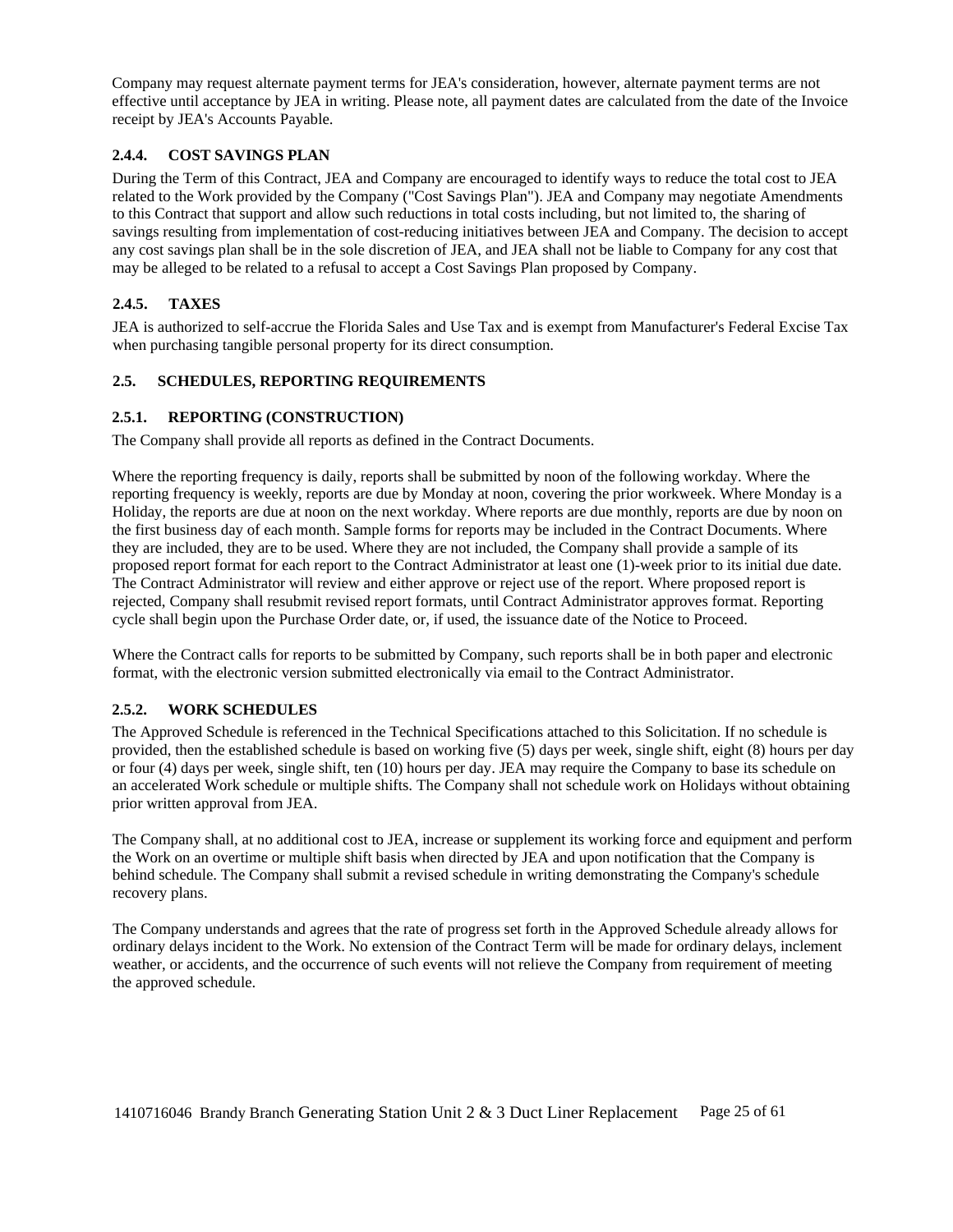### <span id="page-25-0"></span>**2.5.3. LIQUIDATED DAMAGES**

If the Company fails to achieve Substantial Completion for the complete scope of Work for both Units 2 and 3 on or before 30 days from the JEA release of the Equipment to start Work. the Company shall pay JEA the sum of \$5000.00 per day for each and every calendar day, including Sundays and Holidays, starting on this day until Substantial Completion has been achieved.

Liquidated Damages are capped at a maximum of ten percent (10%) of the Contract Price.

The Company understands and agrees that said daily sum is to be paid not as a penalty, but as compensation to JEA as a fixed and reasonable liquidated damages for losses that JEA will suffer because of such default, whether through increased administrative and engineering costs, interference with JEA's normal operations, other tangible and intangible costs, or otherwise, which costs will be impossible or impractical to measure or ascertain with any reasonable specificity.

Liquidated damages may, at JEA's sole discretion, be deducted from any monies held by JEA that are otherwise payable to Company.

The Company's responsibility for liquidated damages shall in no way relieve the Company of any other obligations under the Contract..

# <span id="page-25-1"></span>**2.6. WARRANTIES AND REPRESENTATIONS**

### <span id="page-25-2"></span>**2.6.1. WARRANTY (CONSTRUCTION)**

Unless otherwise stated herein, the Company unconditionally warrants to JEA for a period of not less than two (2) year(s) from the date of issuance of the Certificate of Substantial Completion, that all Work furnished under the Contract, including but not limited to, materials, equipment, workmanship, and intellectual property, including derivative works will be:

- o Performed in a safe, professional and workman like manner; and
- o Free from Defects in design, material, and workmanship; and
- o Fit for the use and purpose specified or referred to in the Contract; and
- o Suitable for any other use or purpose as represented in writing by the Contractor; and
- o In conformance with the Contract Documents; and
- o Merchantable, new and of first-class quality.

The Company warrants that the Work shall conform to all applicable standards and regulations promulgated by federal, state, local laws and regulations, standards boards, organizations of the Department of State, and adopted industry association standards. If the Work fails to conform to such laws, rules, standards and regulations, JEA may return the Work for correction or replacement at the Company's expense, or return the Work at the Company's expense and terminate the Contract.

If the Company performs services that fail to conform to such standards and regulations or to the warranties set forth in the first paragraph of this Section, the Company shall make the necessary corrections at Company's expense. JEA may correct any services to comply with standards and regulations at the Company's expense if the Company fails to make the appropriate corrections within a reasonable time after notice of the Defect from JEA.

If Work includes items covered under a manufacturer's or Subcontractor's warranty that exceeds the requirements stated herein, Company shall transfer such warranty to JEA. Such warranties, do not in any way limit the warranty provided by the Company to JEA.

If, within the warranty period, JEA determines that any of the Work is defective or exhibit signs of excessive deterioration, the Company at its own expense, shall repair, adjust, or replace the defective Work to the complete satisfaction of JEA. The Company shall pay all costs of removal, transportation, reinstallation, repair, and all other associated costs incurred in connection with correcting such Defects in the Work. The Company shall correct any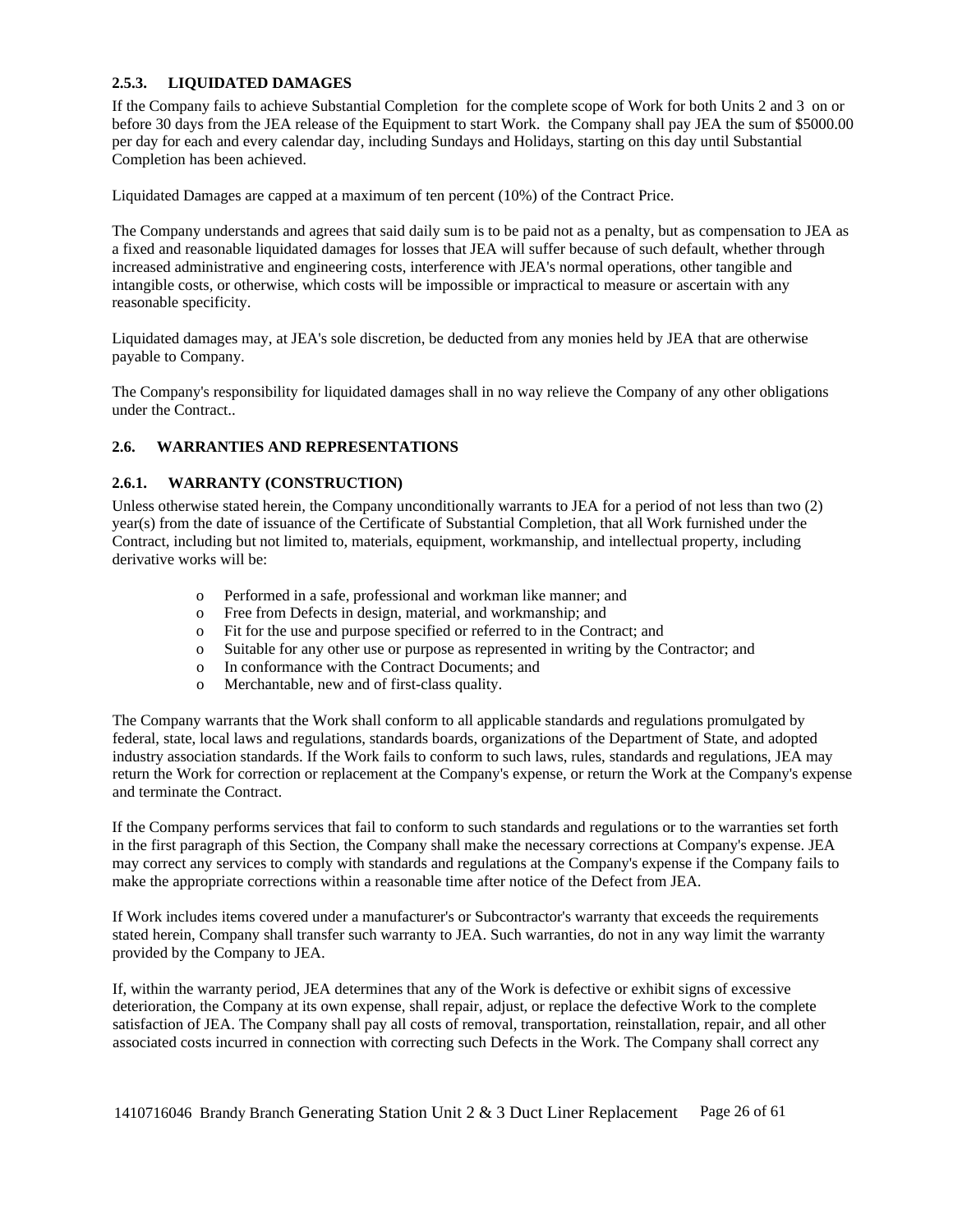Defects only at times designated by JEA. The Company shall extend the warranty period an additional twelve (12) months for any portion of the Work that has undergone warranty repair or replacement, but in no case shall the maximum warranty period be extended beyond thirty six (36) months.

JEA may repair or replace any defective Work at the Company's expense when the Company fails to correct the Defect within a reasonable time of receiving written notification of the Defect by JEA, when the Company is unable to respond in an emergency situation or when necessary to prevent JEA from substantial financial loss. Where JEA makes repairs or replaces defective Work, JEA will issue the Company a written accounting and invoice of all repair work required to correct the Defects.

Where spare parts may be needed, Company warrants that spare parts will be available to JEA for purchase for at least seventy-five percent (75%) of the stated useful life of the product.

The Company's warranty excludes any remedy for damage or Defect caused by abuse, improper or insufficient maintenance, improper operation, or wear and tear under normal usage.

Note that JEA intends to perform a warranty inspection prior to the expiration of the warranty period. JEA will notify the Company and the Company Representative shall attend the inspection. All discrepancies identified at said inspection shall be corrected by the Company within a reasonable timeframe.

# <span id="page-26-0"></span>**2.7. INSURANCE, INDEMNITY, BONDS AND RISK OF LOSS**

#### <span id="page-26-1"></span>**2.7.1. INSURANCE**

#### **INSURANCE REQUIREMENTS**

Before starting and until acceptance of the Work by JEA, and without further limiting its liability under the Contract, Company shall procure and maintain at its sole expense, insurance of the types and in the minimum amounts stated below:

#### Workers' Compensation

Florida Statutory coverage and Employer's Liability (including appropriate Federal Acts); Insurance Limits: Statutory Limits (Workers' Compensation) \$500,000 each accident (Employer's Liability).

#### Commercial General Liability

Premises-Operations, Products-Completed Operations, Contractual Liability, Independent Contractors, Broad Form Property Damage, Explosion, Collapse and Underground, Hazards (XCU Coverage) as appropriate; Insurance Limits: \$1,000,000 each occurrence, \$2,000,000 annual aggregate for bodily injury and property damage, combined single limit.

Automobile Liability

All autos-owned, hired, or non-owned; Insurance Limits: \$1,000,000 each occurrence, combined single limit.

#### Excess or Umbrella Liability

**(This is additional coverage and limits above the following primary insurance: Employer's Liability, Commercial General Liability, and Automobile Liability);** Insurance Limits: \$4,000,000 each occurrence and annual aggregate.

Company's Commercial General Liability and Excess or Umbrella Liability policies shall be effective through completion of the Work. The Indemnification provision provided herein is separate and is not limited by the type of insurance or insurance amounts stated above.

Company shall specify JEA as additional insured for all coverage except Workers' Compensation and Employer's Liability. Such insurance shall be primary to any and all other insurance or self-insurance maintained by JEA.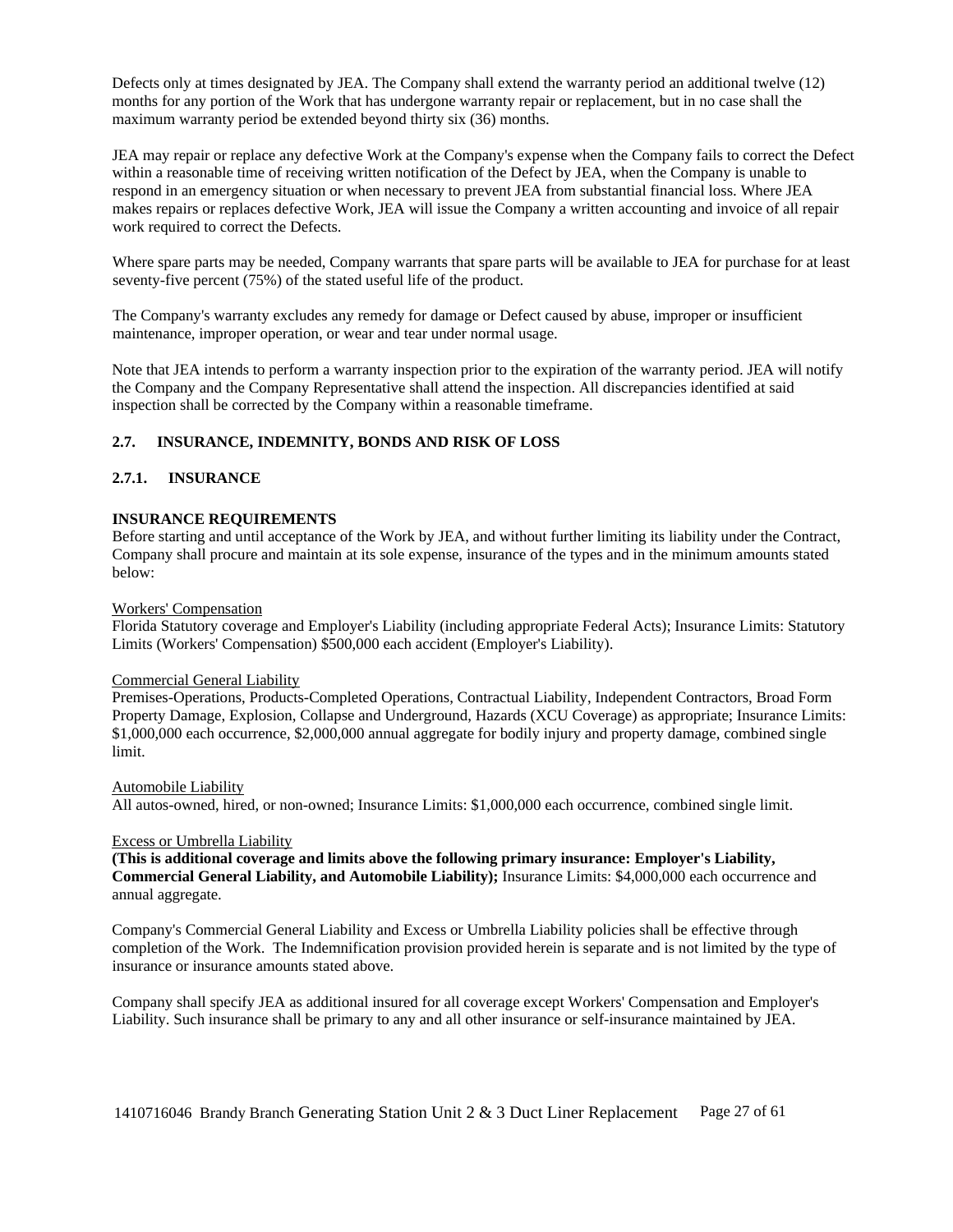Company shall include a Waiver of Subrogation on all required insurance in favor of JEA, their board members, officers, employees, agents, successors and assigns.

Such insurance shall be written by a company or companies licensed to do business in the State of Florida and satisfactory to JEA. Prior to commencing any Work under this Contract, certificates evidencing the maintenance of the insurance shall be furnished to JEA for approval. Company's and its subcontractors' Certificates of Insurance shall be mailed to JEA (Attn. Procurement Services), Customer Care Center, 6<sup>th</sup> Floor, 21 West Church Street, Jacksonville, FL 32202-3139.

The insurance certificates shall provide that no material alteration or cancellation, including expiration and nonrenewal, shall be effective until thirty (30) days after receipt of written notice by JEA.

Any subcontractors of Company shall procure and maintain the insurance required of Company hereunder during the life of the subcontracts. Subcontractors' insurance may be either by separate coverage or by endorsement under insurance provided by Company. Note: Any JSEB firms identified by Bidders for this Solicitation are considered "Subcontractors" under the direct supervision of the Prime or General Contractor (herein referred to as "Company"). Companies should show good faith efforts in providing assistance to JSEB firms in the securing of the Subcontractors' insurance requirements stated herein. Company shall submit subcontractors' certificates of insurance to JEA prior to allowing Subcontractors to perform Work on JEA's job sites.

#### <span id="page-27-0"></span>**2.7.2. TITLE AND RISK OF LOSS**

JEA will retain the title to equipment and materials removed from JEA sites for repairs, service or duplication.

The Company shall assume all risk of loss or damage to the Work until such time that JEA issues written notice of Acceptance.

JEA's receipt or delivery of any equipment or other materials will not constitute JEA's Acceptance of any such items and will not constitute a waiver by JEA of any right, claim or remedy.

<span id="page-27-1"></span>Ownership of the Work shall pass to JEA upon written notice of Acceptance.

### **2.7.3. BOND AMOUNT**

The Company shall furnish a Payment Bond and Performance Bond in the amount of indicated on the Bid Form, made out to JEA in forms and formats approved and provided by JEA, as security for the faithful performance of the Work of Contract. JEA will send the approved bond forms to the Company for execution along with the Contract, however, in no case shall the date on the bond forms be prior to that of the executed Contract. The surety must be authorized and licensed to transact business in Florida. A fully executed Payment Bond and Performance Bond must be recorded with the Clerk of Duval County Court and delivered to JEA before JEA will issue a Purchase Order to begin the Work. No Purchase Order shall be issued until the Payment and Performance Bonds are recorded and delivered to the JEA Procurement Department. If the Company fails or refuses to furnish or record the required bonds, JEA will retain the Company's Bid Bond as liquidated damages.

### <span id="page-27-2"></span>**2.7.4. ENVIRONMENTAL INDEMNIFICATION**

The Company shall hold harmless and indemnify JEA, including without limitation, its officers, directors, members, representatives, affiliates, agents and employees, successors and assigns (the "Indemnified Parties") and will reimburse the Indemnified Parties from and against any and all claims, suits, demands, judgments, losses, costs, fines, penalties, damages, liabilities and expenses (including all costs of cleanup, containment or other remediation, and all costs for investigation and defense thereof including, but not limited to, court costs, reasonable expert witness fees and attorney fees) arising from or in connection with:

(a) the Company's, including, but not limited to, its agents, affiliates or assigns ("Parties"), actions or activities that result in a violation of any environmental law, ordinance, rule, or regulation or that leads to an environmental claim or citation or to damages due to the Company's or other Parties' activities,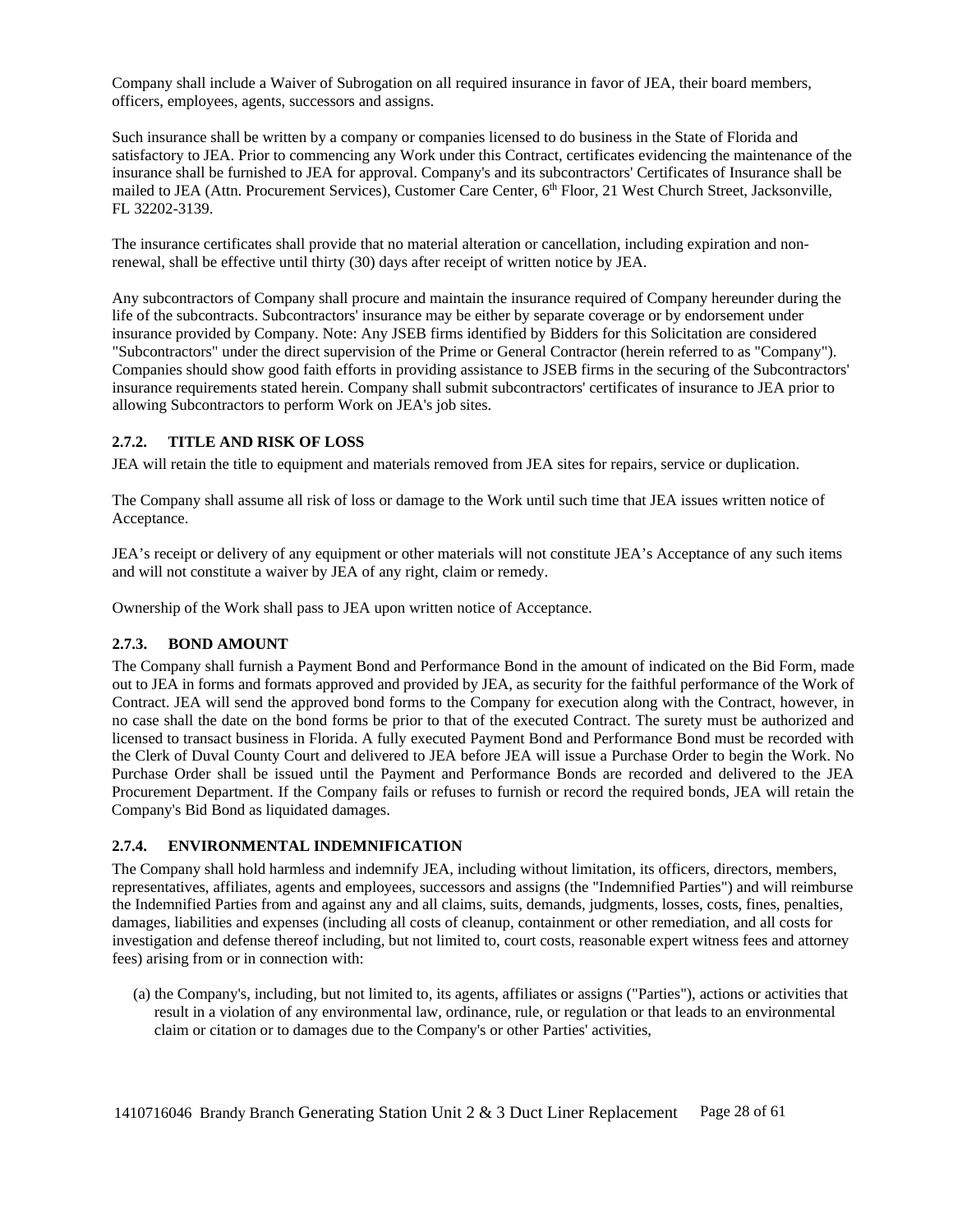- (b) any environmental, health and safety liabilities arising out of or relating to the operation or other activities performed in connection with this Contract by the Company or any Party at any time on or after the effective date of the Contract, or
- (c) any bodily injury (including illness, disability and death, regardless of when any such bodily injury occurred, was incurred or manifested itself), personal injury, property damage (including trespass, nuisance, wrongful eviction and deprivation of the use of real property) or other damage of or to any person in any way arising from or allegedly arising from any hazardous activity conducted by the Company or any Party. JEA will be entitled to control any remedial action, any proceeding relating to an environmental claim. This indemnification agreement is separate and apart from, and is in no way limited by, any insurance provided pursuant to this Contract or otherwise. This section relating to indemnification shall survive the Term of this Contract, and any holdover and/or Contract extensions thereto, whether such Term expires naturally by the passage of time or is terminated earlier pursuant to the provisions of this Contract.

# <span id="page-28-0"></span>**2.7.5. INDEMNIFICATION**

For ten dollars (\$10.00) acknowledged to be included and paid for in the contract price and other good and valuable considerations, the Company shall hold harmless and indemnify JEA against any claim, action, loss, damage, injury, liability, cost and expense of whatsoever kind or nature (including, but not by way of limitation, reasonable attorney's fees and court costs) arising out of injury (whether mental or corporeal) to persons, including death, or damage to property, arising out of or incidental to the negligence, recklessness or intentional wrongful misconduct of Company and any person or entity used by the Company in the performance of this Contract or Work performed thereunder. For purposes of this Indemnification, the term "JEA" shall mean JEA as a body politic and corporate and shall include its governing board, officers, employees, agents, successors and assigns. For purposes of this Indemnification, This indemnification shall survive the term of a Contract entered into pursuant to this solicitation, for events that occurred during the Contract term. This indemnification shall be separate and apart from, and in addition to, any other indemnification provisions set forth elsewhere in this Contract.

### <span id="page-28-1"></span>**2.7.6. NOTIFICATION OF SURETY**

The Company shall notify its surety of any changes affecting the general scope of the Work or altering the Contract Price. The amount of the applicable bonds shall be adjusted accordingly and the Company shall furnish proof of such adjustment to JEA within ten (10) days of date of Purchase Order.

# <span id="page-28-2"></span>**2.8. ACCEPTANCE**

### <span id="page-28-3"></span>**2.8.1. DELAY IN ACCEPTANCE OR DELIVERY**

JEA may delay delivery or acceptance of goods in the event of any unforeseen event. The Company shall hold the goods pending JEA's direction, and JEA will be liable only for direct increased costs incurred by the Company by reason of JEA's instructions.

### <span id="page-28-4"></span>**2.8.2. ACCEPTANCE OF WORK - RECEIPT, INSPECTION, USAGE AND TESTING**

The Contract Administrator will make the determination when Work is completed and there is Acceptance by JEA. Acceptance will be made by JEA only in writing, and after adequate time to ensure Work is performed in accordance with Contract Documents. JEA will reject any items delivered by Company that are not in accordance with the Contract, and shall not be deemed to have accepted any items until JEA has had reasonable time to inspect them following delivery or, if later, within a reasonable time after any latent defect in the items has become apparent. JEA may partially accept the Work items. If JEA elects to accept nonconforming items, it may in addition to other remedies, be entitled to deduct a reasonable amount from the price as compensation for the nonconformity. Any Acceptance by JEA, even if nonconditional, shall not be deemed a waiver, or settlement or acceptance of any Defect.

Items specifically required prior to Acceptance are: **Per Technical Specifications**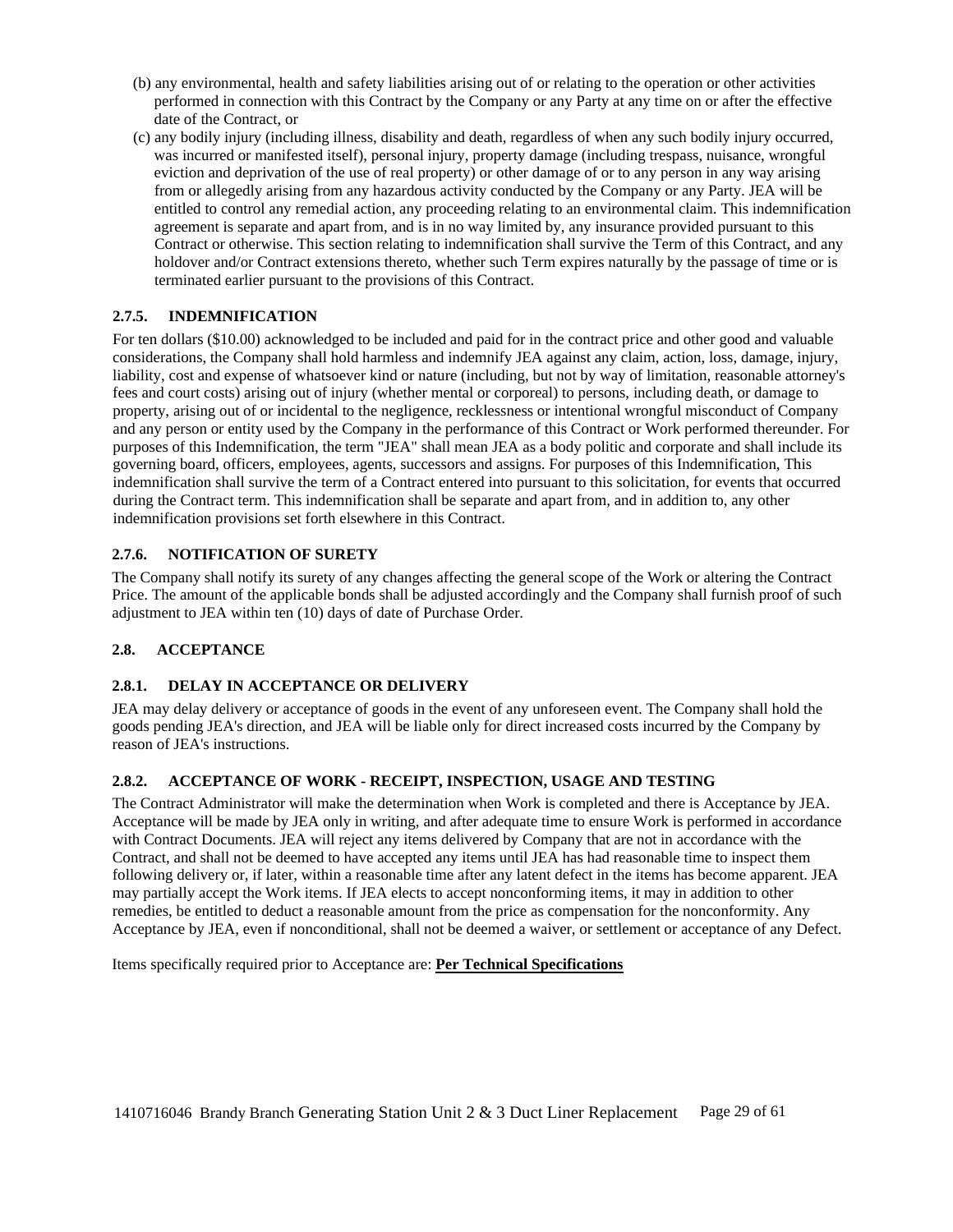#### <span id="page-29-0"></span>**2.9. TERM AND TERMINATION**

## <span id="page-29-1"></span>**2.9.1. TERM**

## **2.9.1.1. TERM OF CONTRACT - THROUGH COMPLETION OF WORK**

The Contract shall be in force through completion of all Work, Acceptance and final payment, including resolution of all disputes, claims, or suits, if any. Certain provisions of this Contract may extend past termination including, but not limited to, Warranty and Indemnification provisions.

This Contract, after the initial year, shall be contingent upon the existence of lawfully appropriated funds for each subsequent year of the Contract.

## <span id="page-29-2"></span>**2.9.2. TERMINATION FOR CONVENIENCE**

JEA shall have the absolute right to terminate the Contract in whole or part, with or without cause, at any time after the Award effective date upon written notification of such termination.

In the event of termination for convenience, JEA will pay the Company for all disbursements and expenses that the Company has incurred, or has become obligated prior to receiving JEA's notice of termination. Upon receipt of such notice of termination, the Company shall stop the performance of the Work hereunder except as may be necessary to carry out such termination and take any other action toward termination of the Work that JEA may reasonably request, including all reasonable efforts to provide for a prompt and efficient transition as directed by JEA.

JEA will have no liability to the Company for any cause whatsoever arising out of, or in connection with, termination including, but not limited to, lost profits, lost opportunities, resulting change in business condition, except as expressly stated within these Contract Documents.

### <span id="page-29-3"></span>**2.9.3. SUSPENSION OF WORK**

JEA may suspend the performance of the Work by providing the Company with five (5) days' written notice of such suspension. Schedules and compensation for performance of the Work shall be amended by mutual agreement to reflect such suspension. In the event of suspension of Work, the Company shall resume full performance of the Work when JEA gives written direction to do so. Suspension of Work for reasons other than the Company's negligence or failure to perform, shall not affect the Company's compensation as outlined in the Contract Documents.

### <span id="page-29-4"></span>**2.9.4. TERMINATION FOR DEFAULT (WITH A BOND)**

JEA may give the Company written notice to discontinue all or part of the Work under the Contract or a Notice to Cure a material breach in the event that:

- o The Company assigns or subcontracts the Work without prior written permission;
- o Any petition is filed or any proceeding is commenced by or against the Company for relief under any bankruptcy or insolvency laws;
- o A receiver is appointed for the Company's properties or the Company commits any act of insolvency (however evidenced);
- o The Company makes an assignment for the benefit of creditors;
- o The Company suspends the operation of a substantial portion of its business;
- o The Company suspends the whole or any part of the Work to the extent that it impacts the Company's ability to meet the Work schedule, or the Company abandons the whole or any part of the Work;
- o The Company, at any time, violates any of the conditions or provisions of the Contract Documents, or the Company fails to perform as specified in the Contract Documents, or the Company is not complying with the Contract Documents;
- o The Company attempts to willfully impose upon JEA items or workmanship that are, in JEA's sole opinion, defective or of unacceptable quality;
- o The Company breaches any of the representations or warranties;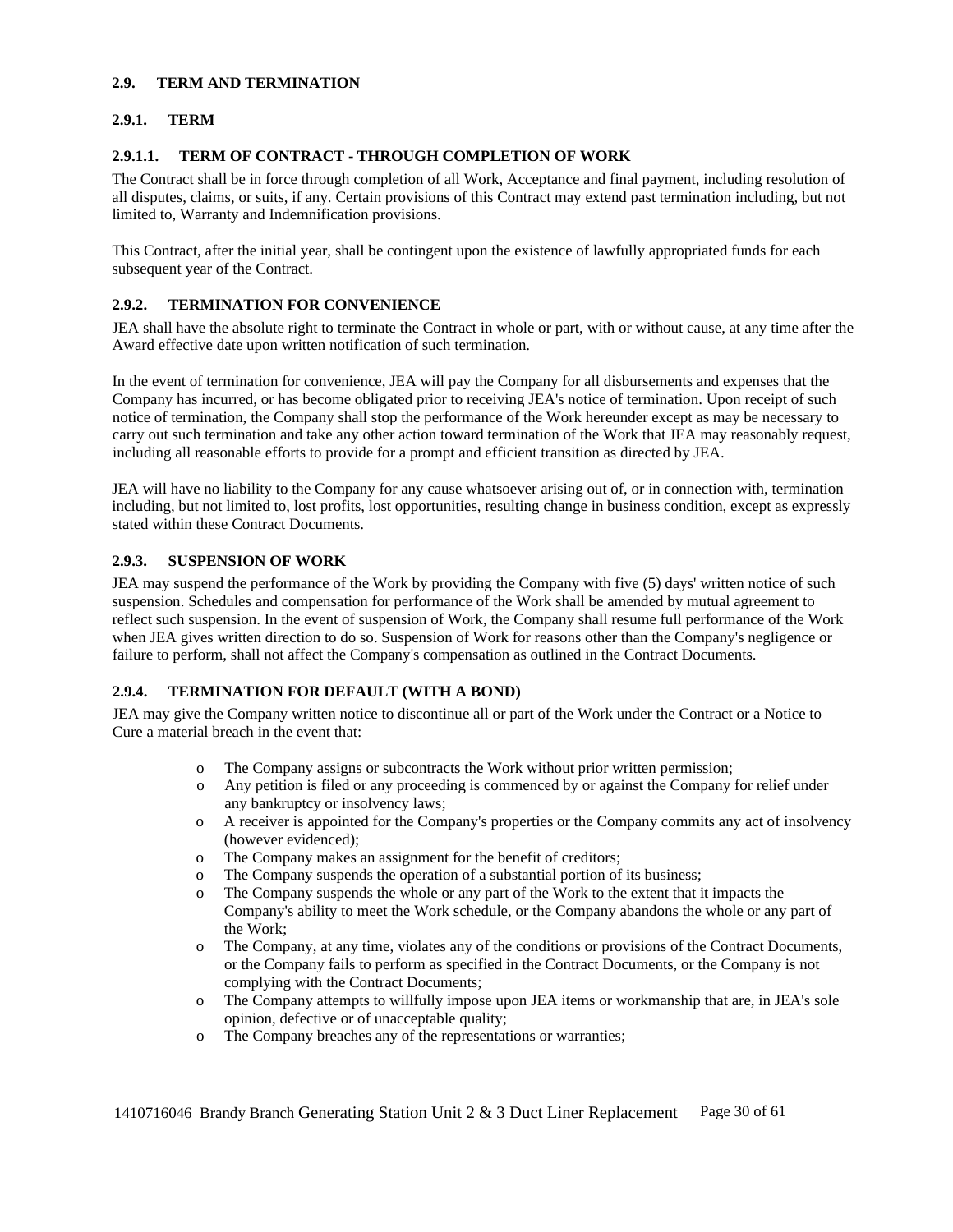- o The Company is determined, in JEA's sole opinion, to have misrepresented the utilization of funds or misappropriate property belonging to JEA; or
- o There is an adverse material change in the financial or business condition of the Company.

If within fifteen (15) days after service of such notice to discontinue or notice to cure upon the Company an arrangement satisfactory to JEA has not been made by the Company for continuance of the Work or the material breach has not been remedied, JEA may declare the Company to be in default and terminate the Contract.

Once Company is declared in default and the Contract has been terminated, JEA will notify the Surety in writing of the termination. The Surety shall, at JEA's sole option take one (1) of the following actions:

- (a) Within a reasonable time, but in no event later than thirty (30) days, from JEA's written notice of termination for default, arrange for Company with JEA's consent, which shall not be unreasonably withheld, to complete the Contract and the Surety shall pay JEA all losses, delay and disruption damages and all other damages, expenses, costs and statutory attorney's fees, including appellate proceedings, that JEA sustains because of a default by the Company under the Contract;
- (b) Within a reasonable time, but in no event longer than sixty (60) days after JEA's written notice of termination for default, award a contract to a completion contractor and issue notice to proceed or alternatively, JEA may elect, to have the Surety determine jointly with JEA the lowest responsible qualified bidder, to have the Surety arrange for a contract between such bidder and JEA, and for the Surety to make available as Work progresses sufficient funds to pay the cost of completion less the balance of the Contract price; or
- (c) Within a reasonable time, but in no event later than thirty (30) days from JEA's notice of termination for default, JEA may waive its right to complete or arrange for completion of the Contract and, within twentyone (21) days thereafter, determine the amount for which the Surety may be liable to JEA and tender payment to JEA of any amount necessary in order for JEA to complete performance of the Contract in accordance with its terms and conditions less the balance of the Contract price.

JEA shall have the right to take possession of and use any of the materials, plant, tools, equipment, supplies and property of any kind provided by the Company for the purpose of this Work.

JEA will charge the expense of completing the Work to the Company and will deduct such expenses from monies due, or which at any time thereafter may become due, to the Company. If such expenses are more than the sum that would otherwise have been payable under the Contract, then the Company or Surety shall pay the amount of such excess to JEA upon notice of the expenses from JEA. JEA shall not be required to obtain the lowest price for completing the Work under the Contract, but may make such expenditures that, in its sole judgment, shall best accomplish such completion. JEA will, however, make reasonable efforts to mitigate the excess costs of completing the Work.

The Contract Documents shall in no way limit JEA's right to all remedies for nonperformance provided under law or in equity, except as specifically set forth herein. In the event of termination for nonperformance, the Company shall immediately surrender all Work records to JEA. In such a case, JEA may set off any money owed to the Company against any liabilities resulting from the Company's nonperformance.

JEA has no responsibility whatsoever to issue notices of any kind, including but not limited to deficient performance letters and scorecards, to the Company regarding its performance prior to default by Company for performance related issues.

JEA shall have no liability to the Company for termination costs arising out of the Contract, or any of the Company's subcontracts, as a result of termination for default.

Immediately upon termination or expiration of this Agreement, Company must return to JEA all materials, documents and things used by Company and belonging to JEA, including proposals, computer files, borrower files, building keys, and any other property or information regarding continued business compliance or goodwill, whether in electronic or hard-copy form. Furthermore, upon JEA's request, Company shall certify in writing that all of the foregoing documents or materials, including archival or backup copies, whether in electronic of hard-copy form, have been returned to JEA, deleted from any computer system, or otherwise destroyed.

1410716046 Brandy Branch Generating Station Unit 2 & 3 Duct Liner Replacement Page 31 of 61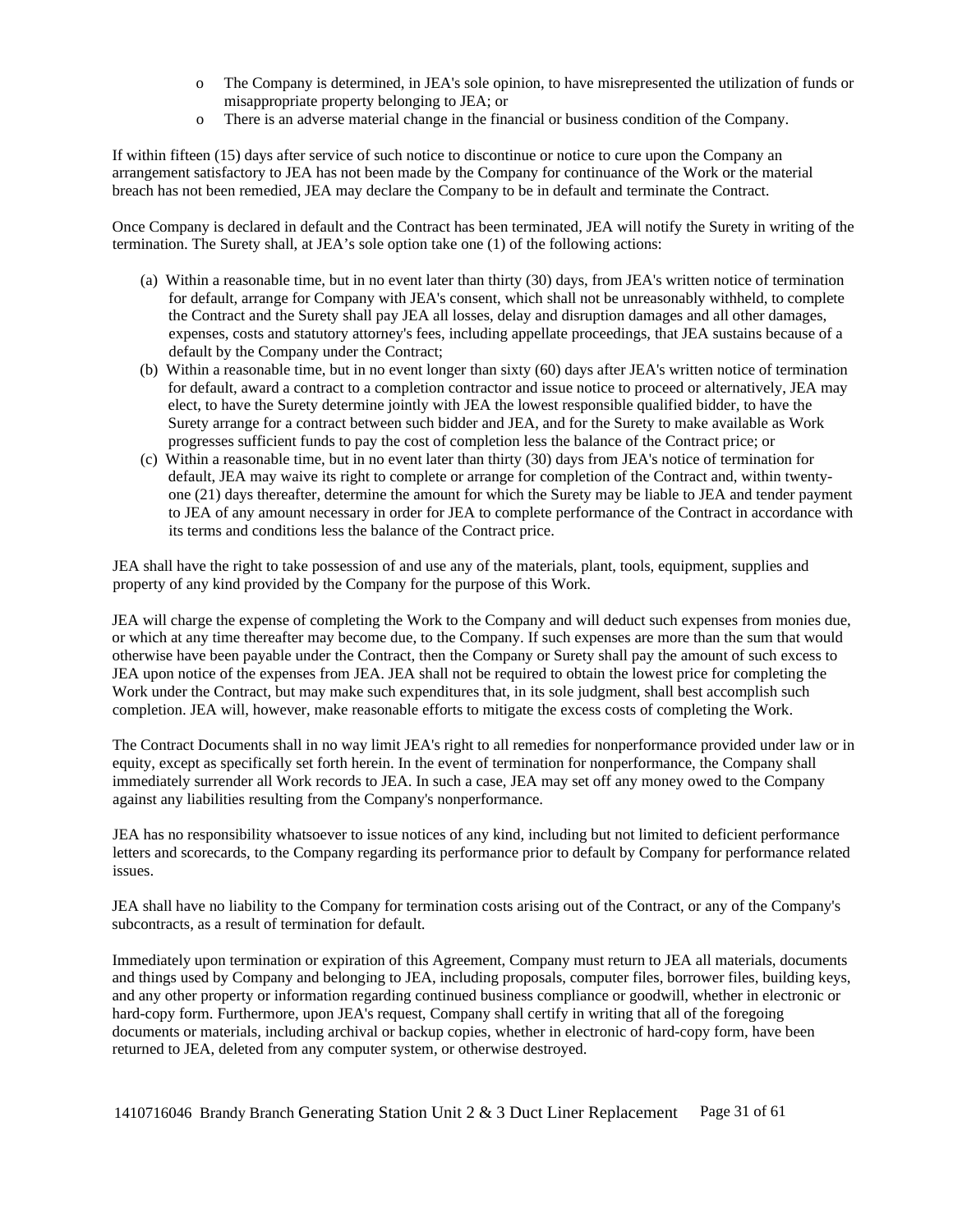Any other provision in this Agreement to the contrary notwithstanding the duration of this Agreement after the initial year, shall be contingent upon the existence of lawfully appropriated funds for each subsequent year of the term.

# <span id="page-31-0"></span>**2.9.5. UNAUTHORIZED WORK**

JEA will consider any Work done without lines and grades given, Work done beyond the lines and grades shown on the Contract or as given, or any extra Work done without written authority, as unauthorized Work and will not pay the Company for such Work. If so ordered by the Contract Administrator, the Company shall remove such Work and properly replace it at the Company's own expense.

# <span id="page-31-1"></span>**2.10. PRELIMINARY MATTERS**

# <span id="page-31-2"></span>**2.10.1. LIMITATION OF ACCURACY OF INFORMATIONAL MATERIALS**

For all drawings, test results, inspections, and other informational materials included as part of the Contract Documents, the Company understands and agrees that any existing facilities shown, including underground, overhead, and surface structures, and other delineations, and any other informational items provided as part of the Contract Documents are for reference only and are not to be used by the Company as the only indication of Work conditions. The Company understands and agrees that it is its sole responsibility to verify all Work conditions, measurements, dimensions, obstructions and other causes for existing or potential changes to the Work prior to initiating Work. In the event the Work must be changed due to the Company not fulfilling the above requirements, the Company understands and agrees that it will be responsible for all costs associated with the changed condition. Changes associated with conditions that are clearly unforeseen and that could not have been discovered by a reasonable verification of the above listed items, shall be covered as stated in Changes to Work.

# <span id="page-31-3"></span>**2.10.2. PERMITS TO BE OBTAINED BY THE CONTRACTOR**

Unless otherwise specified in the Contract Documents, the Contractor shall secure, maintain, post as required, and pay for all building, plumbing, electrical, water, sewer, right-of-way, parking, roadway, railroad, shipping, freight, hazardous materials, and any other permits which may be required for performance of the Work in full compliance with all applicable laws, rules and regulations. The Contractor shall perform all actions necessary to identify where permits are to be obtained and properly file for the permits, except those specifically listed in the Contract Documents as being provided by JEA.

The Contractor shall comply with all conditions of permits issued for the Work, either directly or indirectly, issued by federal, state, or local governmental agencies, which are hereby incorporated as part of these Contract Documents. The Contractor shall be solely responsible for resolving any issues and bearing all expenses including any damages suffered by JEA that result from a finding of noncompliance during performance of the Work by any of the respective regulatory agencies including, but not limited to, all costs for delays, litigation, fines, fees of any kind, and other costs.

### <span id="page-31-4"></span>**2.10.3. PRE-WORK MEETING AND PROGRESS MEETINGS (CONSTRUCTION)**

Before starting the Field Work, a Pre-Work or Pre-Construction meeting may be held to review procedures for the Work, review the Work schedule, establish procedures for invoicing, approving Invoices and making payments, and establish a working relationship between JEA and the Company.

The JEA Contract Administrator may, at his or her discretion, request Pre-Work Meetings to be held prior to start of any Field Work. Such meeting(s) shall be attended by, but not limited to, the Company Representative and Company Supervisor. The JEA Contract Administrator will notify the Company in writing of the meeting time and location at least two (2) days prior to the meeting date. In addition, construction progress meetings will be held at a frequency as determined by JEA. Such meeting(s) shall be attended by, but not limited to, the Company's Representative and Company's Supervisor.

# <span id="page-31-5"></span>**2.10.4. WORK LOCATION**

Work shall be performed at the following substation locations: Per Technical Specifications.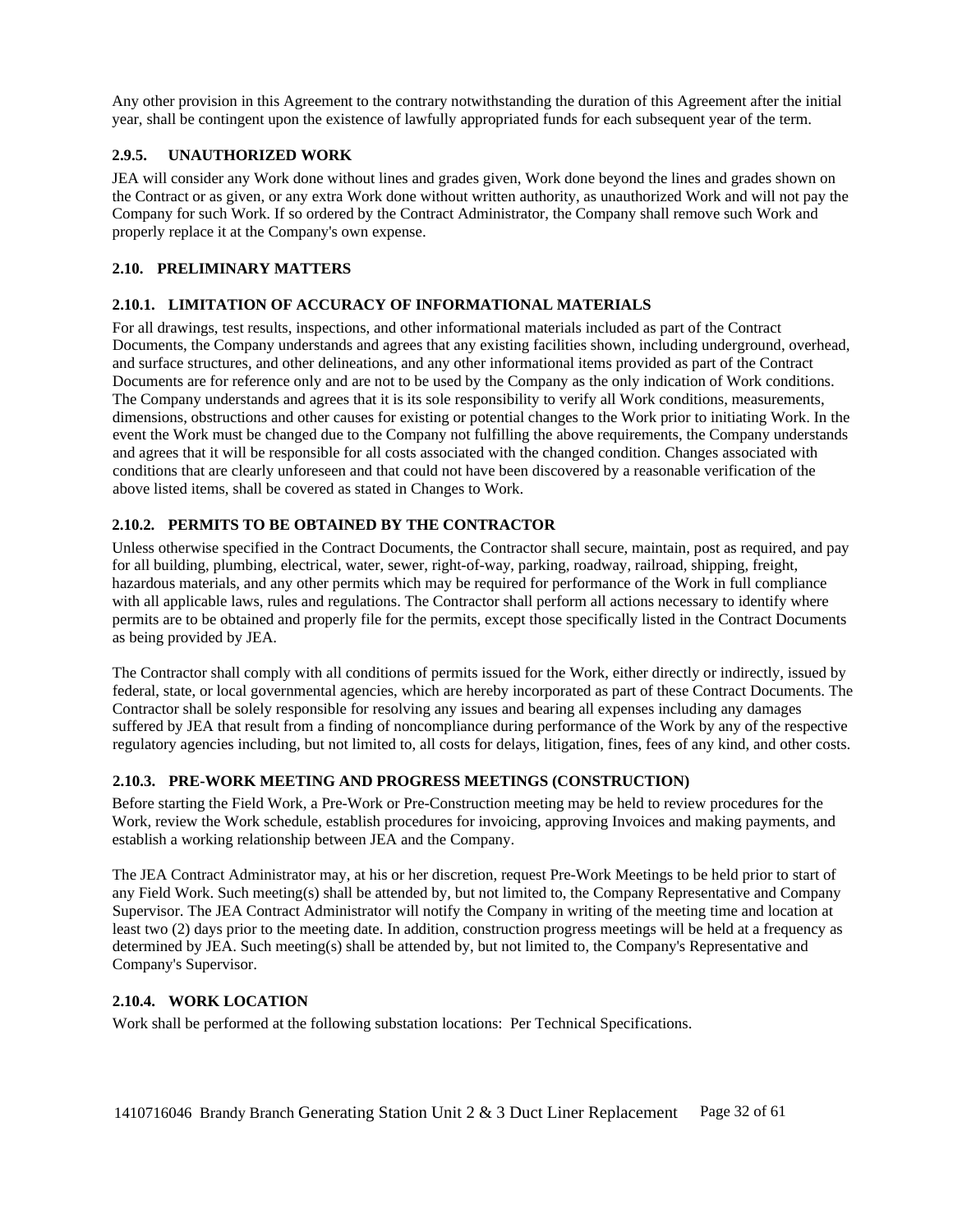#### <span id="page-32-0"></span>**2.10.5. UNFORESEEN CONDITIONS**

The Company understands and agrees that it is its responsibility to conduct due diligence prior to the Work. Such due diligence includes, but is not limited to, verifying all Work conditions, measurements, dimensions and latent and patent obstructions, the accuracy of drawings, test results, inspections and other informational materials provided in the Contract Documents, and any other causes for existing or potential changes to the Work prior to initiating the Work. In the event that the Work must be changed due to the Company's failure to fulfill the above requirements, the Company understands and agrees that it will be responsible for all costs associated with the changed condition.

In the event, however, that the Company exercises the requisite due diligence and a change to the Work becomes necessary resulting from conditions that are clearly unforeseen and that could not have been discovered, the costs for adjusting the Work in response to such unforeseen conditions shall be addressed in a Change Order or an amendment to the Contract executed by JEA and Company. Any Work the Company performs prior to receipt of such Change Order or approved Contract amendment will be at the Company's sole risk.

### <span id="page-32-1"></span>**2.10.6. COMMERCIAL ACTIVITIES ON THE WORK LOCATION**

The Company shall not establish any commercial activities, or issue concessions or permits of any kind to third parties to establish commercial activities on lands owned or controlled by JEA, or within the boundaries of the Work Location. The Company shall not allow its employees to engage in any commercial activities on the Work Location.

### <span id="page-32-2"></span>**2.10.7. COMMUNICATIONS - SITE WORK**

The Company shall supply and maintain at the Work Location a two (2)-way communication system of such quality as to enable communications between the Work Location, the Company office(s), and the Contract Administrator while Work is in progress. This system may consist of a two (2)-way radio system or any combination of pagers and telephones, either cellular or conventional. All communication equipment required to accomplish this is to be provided by the Company.

In some cases, JEA may provide the Company with radio(s) on specified frequencies. Where provided, the Company shall be solely responsible for the security of the radio(s), and the Company shall monitor the radio(s) at all time while performing Work.

In the event the Company will be requesting hold tags from JEA, the Company shall provide local digital pagers to its Company Representative and all Company Supervisors for the full Term of this Contract.

### <span id="page-32-3"></span>**2.10.8. COMPANY'S EQUIPMENT**

The Company's equipment including, but not limited to, trucks, drill rigs, backhoes, excavators, bucket trucks and derricks shall not be older than five (5) years in age, unless the Company can demonstrate to JEA's satisfaction that equipment being used has been completely refurbished and that it is in good working order. JEA may, at its sole discretion, make exceptions for equipment that is rarely used such as sag winches.

## <span id="page-32-4"></span>**2.10.9. SHIPPING TO AND STORAGE AT WORK LOCATION**

Shipping Materials and equipment to be installed by the Company shall be delivered by the Company to the Work Location or such other place as may be designated by the Contract Administrator. Insofar as transportation conditions will allow, items shall be shipped complete and ready for installation.

Where applicable, the Company shall be responsible for obtaining any permits required for transportation to the Work Location. The Company shall provide an Advance Ship Notice to the Contract Administrator or designated Work Location manager.

Storage: Under arrangement with the JEA Engineer, and upon his approval, a limited amount of temporary indoor storage space may be made available, but only for the equipment that must be protected from the weather. Equipment for which arrangements have been made for indoor storage, shall be packed separately and the container clearly marked "For Indoor Storage." For equipment that will be stored indoors and that will require special storage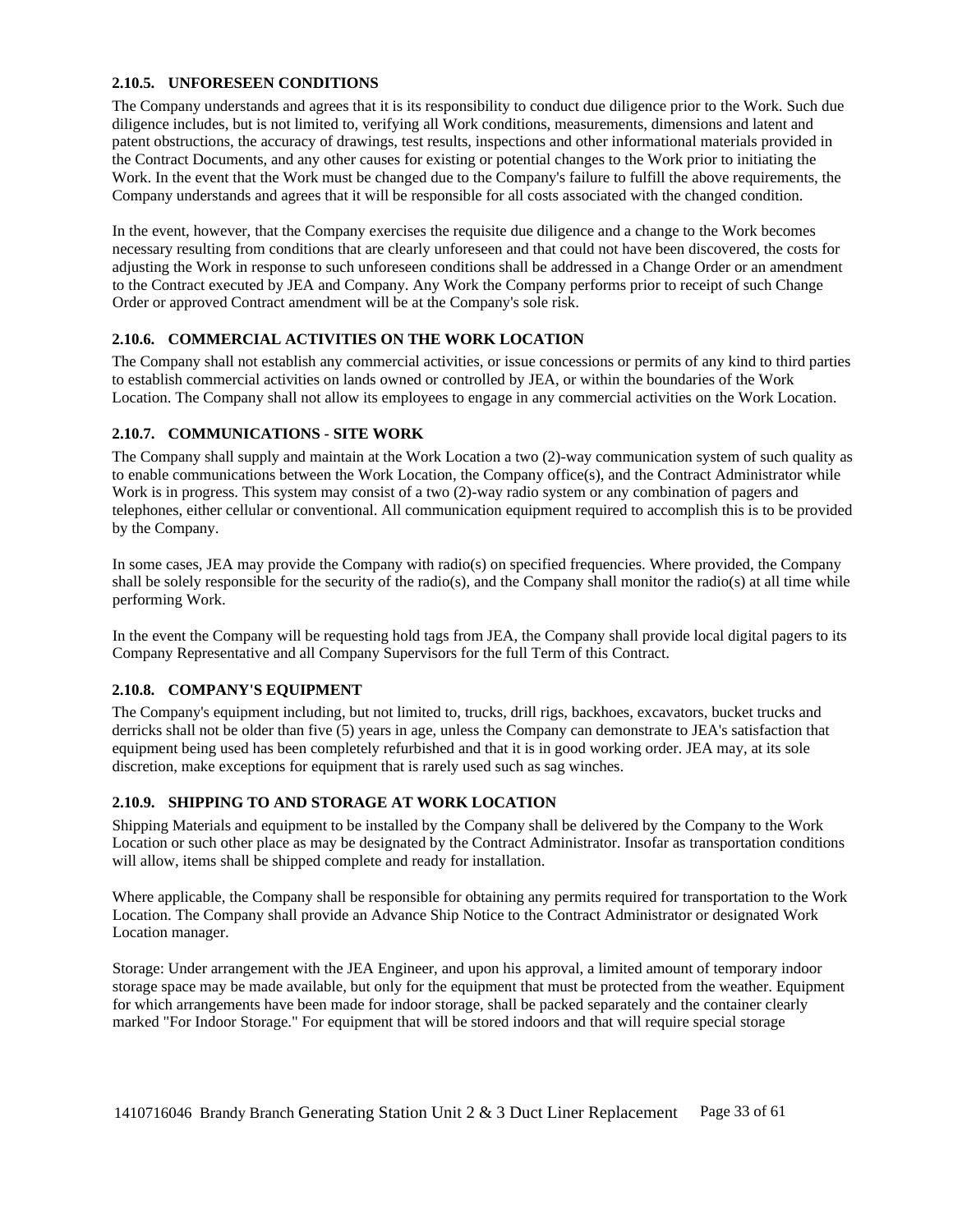precautions, the storage instructions shall be shown on the outside of each container, or in a durable envelope identified as containing storage instructions and attached to the container.

#### <span id="page-33-0"></span>**2.10.10. COMPANY LAYDOWN AREA**

In the event the Company decides to utilize public or private property as a laydown area, the Company shall enter into a written agreement with the entity who owns the property. JEA shall have access to all laydown areas. Upon submission of Company's first Invoice or application for payment to JEA, the Company shall provide to JEA a copy of such signed written agreement. The Company shall submit to JEA a letter of release from the entity in connection with Company's final Invoice or application for payment to JEA.

## <span id="page-33-1"></span>**2.10.11. COMPANY'S DOCUMENTS AT THE WORK LOCATION**

The Company shall maintain at the Work Location for JEA one (1) record copy of all Contract Documents in good order and marked currently to record all Addenda and changes made during Contract Term. These shall be available to JEA Representatives and shall be delivered to the Contract Administrator upon completion of the Work and at the request of the Contract Administrator.

The Company shall also maintain detailed records of the Work for its own files. The Company shall make these records available to JEA for inspection upon request. The Company shall maintain such records for three years after date of Final Completion.

# <span id="page-33-2"></span>**2.10.12. COMPANY'S FIELD OFFICE**

The Company shall provide its own office facilities at the Work Location, as required. Unless specifically listed herein, JEA provides no Work Location facilities or Work Location area for the Company facilities of any kind such as field office and material storage. If the Company establishes a Work Location-based office, the Company shall provide and maintain adequate telephone facilities at this office during the full Term of the Contract. If the Company has a local business office, this office may serve as a Work Location office for this Contract, but the Company must maintain an operational cellular phone at the Work Location while performing Work.

### <span id="page-33-3"></span>**2.11. CONFIDENTIALITY AND OWNERSHIP OF DOCUMENTATION**

## <span id="page-33-4"></span>**2.11.1. PUBLIC RECORDS LAWS**

### **Access to Public Records**

All Documents, data and other records received by JEA in connection with the Contract are public records and available for public inspection unless specifically exempt by law. The Company shall allow public access to all documents, data and other records made or received by the Company in connection with the Contract unless the records are exempt from Section 249(a) of Article I of the Florida Constitution or subsection 119.07(1), Florida Statutes. JEA may unilaterally terminate the Contract of the Company refuses to allow public access as required under the Contract.

### **Redacted copies of Confidential Information**

If the Company believes that any portion of any documents, data or other records submitted to JEA are exempt from disclosure under Chapter 119, Florida Statutes, the Florida Constitution and related laws ("Florida's Public Records Laws"), Company must (1) clearly segregate and mark the specific sections of the document, data and records as "Confidential", (2) cite the specific Florida Statute or other legal authority for the asserted exemption, and (3) provide JEA with a separate redacted copy of the documents, data, or records (the "Redacted Copy"). The Redacted Copy shall contain JEA's contract name and number, and shall be clearly titled "Redacted Copy". Bidder should only redact those portions of records that Bidder claims are specifically exempt from disclosure under Florida's Public Records Laws. If the Company fails to submit a redacted copy of documents, data, or other records it claims is confidential, JEA is authorized to produce all documents, data, and other records submitted to JEA in answer to a public records request for these records.

### **Request for Redacted Information**

In the event of a public records or other disclosure request under Florida's Public Records Laws or other authority to which the Company's documents, data or records are responsive, JEA will provide the Redacted Copy to the requestor.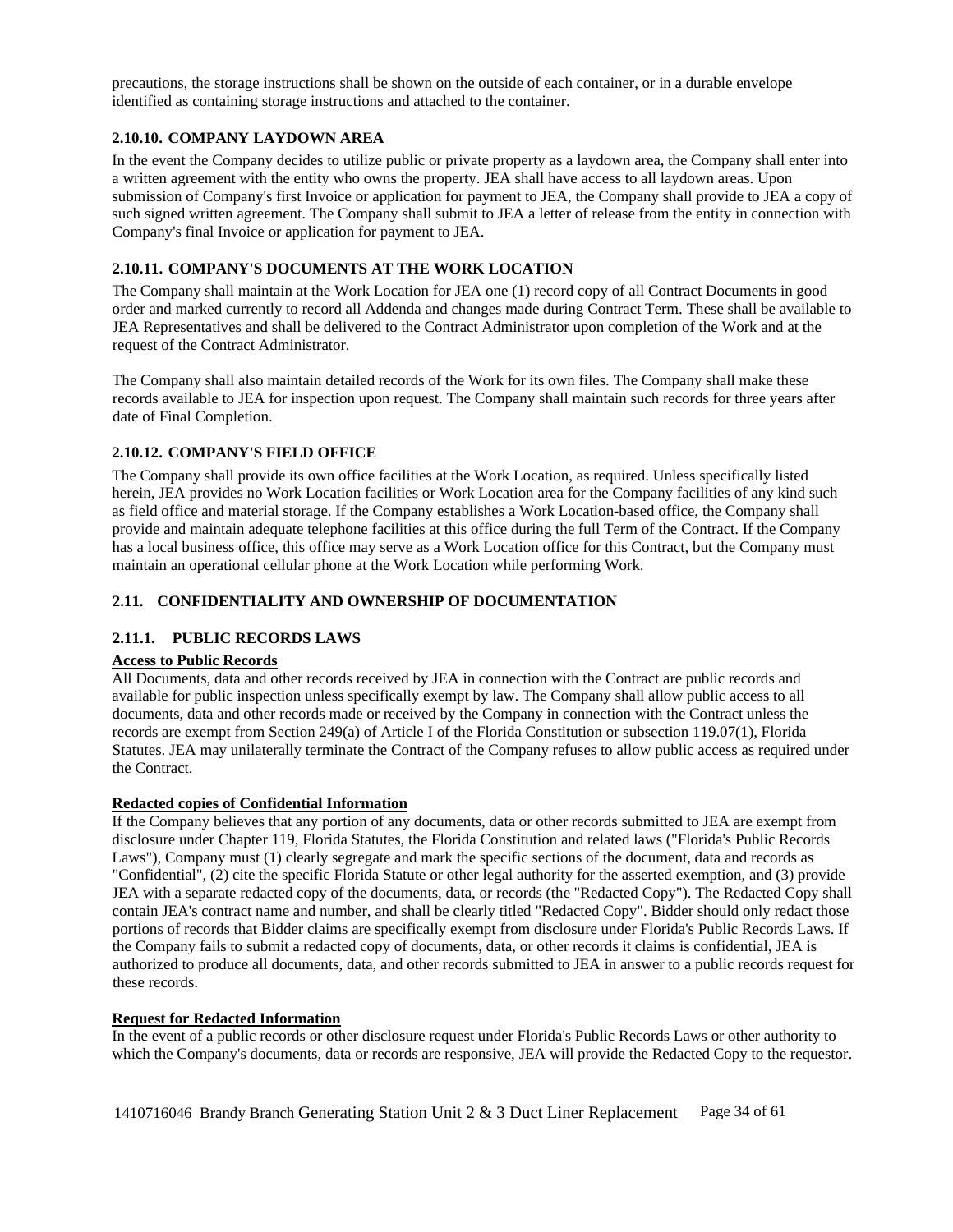If a Requestor asserts a right to any redacted information, JEA will notify the Company that such an assertion has been made. It is the Company's responsibility to respond to the requestor to assert that the information in questions is exempt from disclosure under applicable law. If JEA becomes subject to a demand for discovery or disclosure of the redacted information under legal process, JEA shall give the Company prompt notice of the demand prior to releasing the redacted information (unless otherwise prohibited by applicable law). The Company shall be responsible for defending it determination that the redacted portions of the information are not subject to disclosure.

### **Indemnification for Redacted Information**

The Company shall protect, defend, and indemnify JEA from and against all claims, demands, actions, suits, damages, liabilities, losses, settlements, judgments, costs, and expenses (including but not limited to reasonable attorney's fees and costs) arising from or relating to the Company's assertion that all or any portion of its information is not subject to disclosure.

# **Public Records Clause for Service Contracts**

If, under the Contract, the Company is providing services and is acting on behalf of JEA as contemplated by subsection 119.011(2), Florida Statutes, the Company shall:

- Keep and maintain public records that ordinarily and necessarily would be required by JEA in order to perform service;
- Provide the public with access to public records on the same terms and conditions that JEA would provide the records and at a cost that does not exceed the cost provided in Chapter 119, Florida Statues, or otherwise prohibited by law;
- Ensure that public records that are exempt or confidential and exempt from public records disclosure requirements are not disclosed except as authorized by law; and
- Meet all requirements for retaining public records and transfer, at no cost, to JEA all public records in possession of the Company upon termination of the contract and destroy any duplicate public records that are exempt or confidential and exempt from public records disclosure requirements. All records stored electronically shall be provided to JEA in a format that is compatible with the information technology systems of JEA.

# **IF THE COMPANY HAS QUESTIONS REGARDING THE APPLICATION OF CHAPTER 119, FLORIDA STATUTES, TO THE COMPANY'S DUTY TO PROVIDE PUBLIC RECORDS RELATING TO THIS CONTRACT, CONTACT THE CUSTODIAN OF PUBLIC RECORDS AT:**

**JEA Attn: Public Records 21 West Church Street Jacksonville, Florida 32202 Ph: 904-665-8606 publicrecords@jea.com**

# <span id="page-34-0"></span>**2.11.2. INTELLECTUAL PROPERTY**

The Company grants to JEA an irrevocable, perpetual, royalty free and fully paid-up right to use (and such right includes, without limitation, a right to copy, modify and create derivative works from the subject matter of the grant of the right to sublicense all, or any portion of, the foregoing rights to an affiliate or a third party service provider) the Company's intellectual property (including, without limitation, all trade secrets, patents, copyright and know-how) that is contained or embedded in, required for the use of, that was used in the production of or is required for the reproduction, modification, maintenance, servicing, improvement or continued operation of any applicable unit of Work.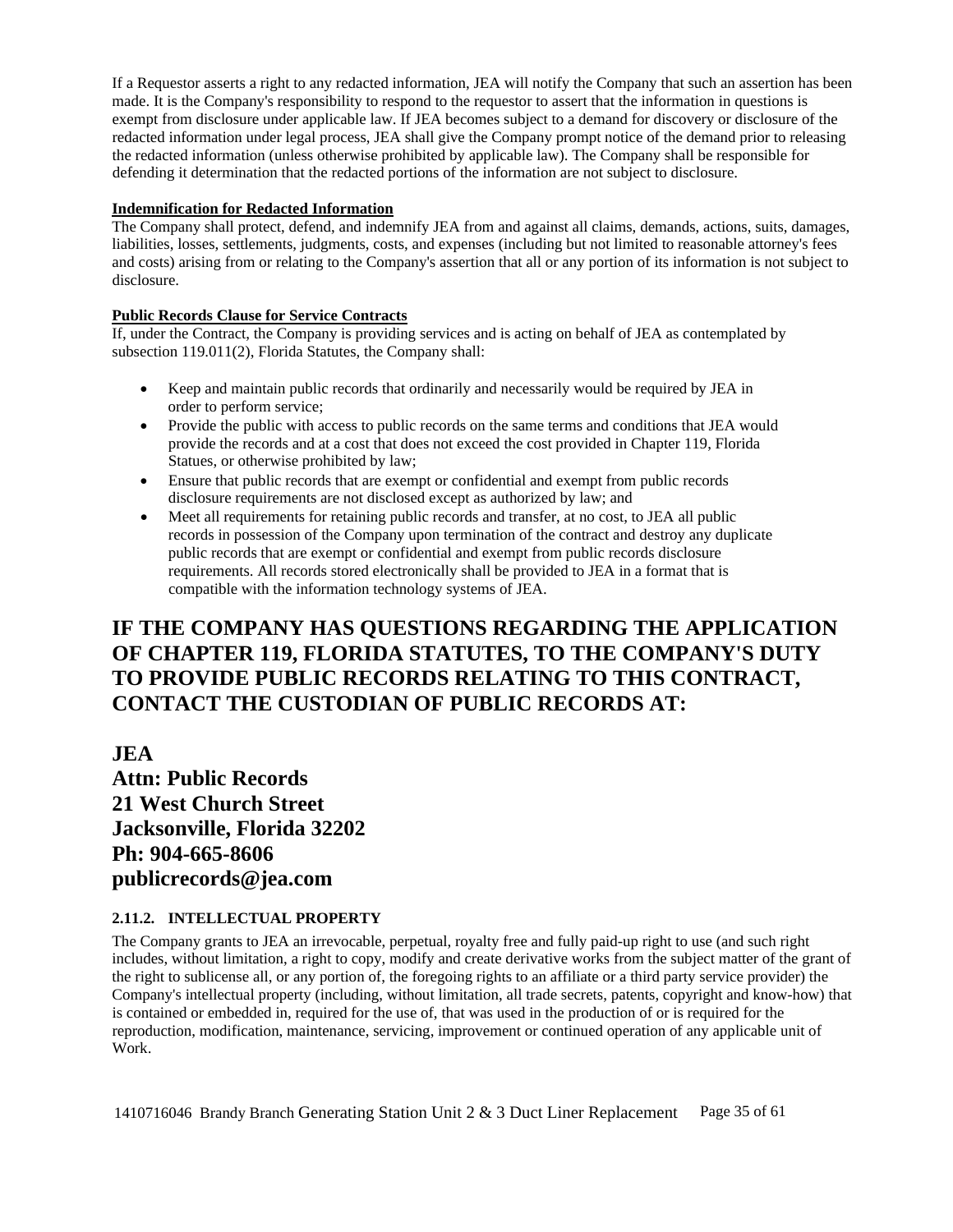If the Work contains, has embedded in, requires for the use of any third party intellectual property, or if the third party intellectual property is required for the reproduction, modification, maintenance, servicing, improvement or continued operation of the Work, the Company shall secure for JEA an irrevocable, perpetual, royalty free and fully paid-up right to use all third party intellectual property. The Company shall secure such right at its expense and prior to incorporating any third party intellectual property (including, without limitation, all trade secrets, patents, copyright and know-how) into any Work, including, without limitation, all drawings or data provided under the Contract, and such right must include, without limitation, a right to copy, modify and create derivative works from the subject matter of the grant of the right and a right to sublicense all or any portion of the foregoing rights to an affiliate or a third party service provider.

Should JEA, or any third party obtaining such work product through JEA, use the Work or any part thereof for any purpose other than that which is specified herein, it shall be at JEA's sole risk.

The Company will, at its expense, defend all claims, actions or proceedings against JEA based on any allegation that the Work, or any part of the Work, constitutes an infringement of any patent or any other intellectual property right, and will pay to JEA all costs, damages, charges, and expenses occasioned to JEA by reason thereof. JEA will give the Company written notice of any such claim, action or proceeding and, at the request and expense of the Company, JEA will provide the Company with available information, assistance and authority for the defense.

If, in any action or proceeding, the Work, or any part thereof, is held to constitute an infringement, the Company will, within thirty (30) days of notice, either secure for JEA the right to continue using the Work or will, at the Company's expense, replace the infringing items with noninfringing Work or make modifications as necessary so that the Work no longer infringes.

The Company will obtain and pay for all patent and other intellectual property royalties and license fees required in respect of the Work.

### <span id="page-35-0"></span>**2.11.3. PROPRIETARY INFORMATION**

The Company shall not copy, reproduce, or disclose to third parties, except in connection with the Work, any information that JEA furnishes to the Company. The Company shall insert in any subcontract a restriction on the use of all information furnished by JEA. The Company shall not use this information on another project. All information furnished by JEA will be returned to JEA upon completion of the Work.

#### <span id="page-35-1"></span>**2.11.4. PUBLICITY AND ADVERTISING**

The Company shall not take any photographs, make any announcements or release any information concerning the Contract or the Work to any member of the public, press or official body unless prior written consent is obtained from JEA.

#### <span id="page-35-2"></span>**2.12. LABOR**

## <span id="page-35-3"></span>**2.12.1. NONDISCRIMINATION**

The Company represents that it has adopted and will maintain a policy of nondiscrimination against employees or applicants for employment on account of race, religion, sex, color, national origin, age or handicap, in all areas of employee relations, throughout the Term of this Contract. The Company agrees that on written request, it will allow JEA reasonable access to the Company's records of employment, employment advertisement, application forms and other pertinent data and records for the purpose of investigation to ascertain compliance with the nondiscrimination provisions of this Contract; provided however, the Company shall not be required to produce, for inspection, records covering periods of time more than one (1) year from the effective date of this Contract.

The Company shall comply with the following executive orders, acts, and all rules and regulations implementing said orders or acts, which are by this reference incorporated herein as if set out in their entirety: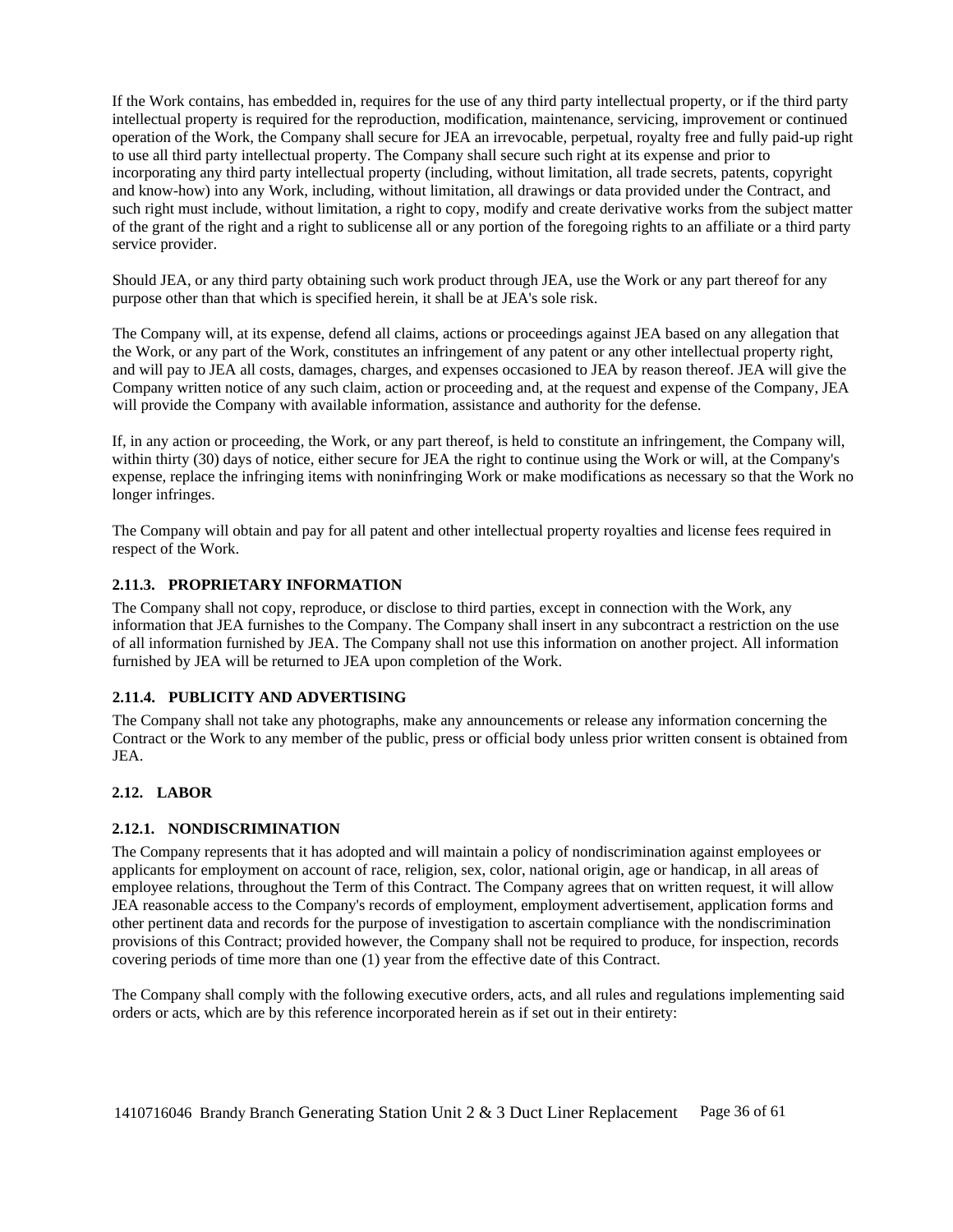- The provisions of Presidential Order 11246, as amended, and the portions of Executive Orders 11701 and 11758 as applicable to Equal Employment Opportunity;
- The provisions of section 503 of the Rehabilitation Act of 1973, as amended, and the Americans with Disabilities Act (ADA); and
- The provisions of the Employment and Training of Veterans Act, 38 U.S.C. 4212 (formerly 2012).

The Company agrees that if any of the Work of this Contract will be performed by a Subcontractor, then the provisions of this subsection shall be incorporated into and become a part of the subcontract.

# <span id="page-36-0"></span>**2.12.2. JEA ACCESS BADGES**

If the scope of work described in this Contract requires a Company to access JEA facilities, each Company employee shall apply for a JEA access badge through JEA's Security Department. The JEA Contract Administrator may coordinate alternate means of providing access to the JEA facility, (i.e. daily sign in and sign out logging of personnel performing work). An appointment to obtain a JEA access badge can be made by contacting JEA Security at securitybadge@jea.com. Finally, JEA does not allow Company employees to share JEA access badges. A Company whose employees are found to be sharing JEA access badges, will result in the Contract being terminated immediately for default. Additionally, JEA shall be notified within six (6) hours of a lost or stolen JEA security badge or when an employee leaves the Company. Report badge termination notifications to JEA Security at (904) 665-8200.

# <span id="page-36-1"></span>**2.12.3. LEGAL WORKFORCE**

JEA shall consider the Company's employment of unauthorized aliens a violation of section 274A(e) of the Immigration and Nationalization Act. Such violation shall be cause for termination of the Contract for default upon thirty (30) days' prior written notice of such termination, notwithstanding any other provisions to the contrary in the Contract Documents

# <span id="page-36-2"></span>**2.12.4. JEA WORKPLACE TOBACCO USE POLICY**

It is JEA's policy to maintain a healthy work environment and JEA's goal is to become a tobacco-free workplace. Therefore, JEA prohibits Company employees from using tobacco products while on JEA property or during the performance of JEA Work. JEA reserves the right to require Company to remove an employee who violates this policy from JEA property or JEA Work site upon notice from the JEA Representative.

# <span id="page-36-3"></span>**2.12.5. PROHIBITED FUTURE EMPLOYMENT**

It shall be unlawful and a class C offense for any person, who was an officer or employee of JEA, after his or her employment has ceased, to be employed by or enter into any contract for personal services, with a person or company who contracted with, or had a contractual relationship with JEA, while the contract is active or being completed, or within two (2) years of the cessation, completion, or termination of the person's or company's contractual relationship with JEA, where (1) the contract with JEA had a value that exceeded \$250,000, and (2) the officer or employee had a substantial and decision-making role in securing or negotiating the contract or contractual relationship, or in the approval of financial submissions or draws in accordance with the terms of the contract; except that this prohibition shall not apply to an employee whose role is merely as a review signatory, or to contracts entered into prior to January 1, 2008, or to contracts that have been competitively procured. With respect to this subsection a contract is competitively procured if it has been obtained through a sealed low bid award. A "substantial and decision-making role" shall include duties and/or responsibilities that are collectively associated with: (i) approving solicitation or payment documents; (ii) evaluating formal bids and proposals; and (iii) approving and/or issuing award recommendations for JEA Awards Committee approval. The contract of any person or business entity who hires or contracts for services with any officer or employee prohibited from entering into said relationship shall be voidable at the pleasure of JEA. This prohibition shall not apply to any former officer or employee after two (2) years from cessation from JEA employment.

# <span id="page-36-4"></span>**2.12.6. HIRING OF OTHER PARTY'S EMPLOYEES**

Each party recognizes that the other party has incurred or will incur significant expenses in training its own employees and agrees that it will not pursue or hire, without the other party's consent, the other party's employees or the employees of its subsidiaries for a period of two (2) years from the termination date of this Contract.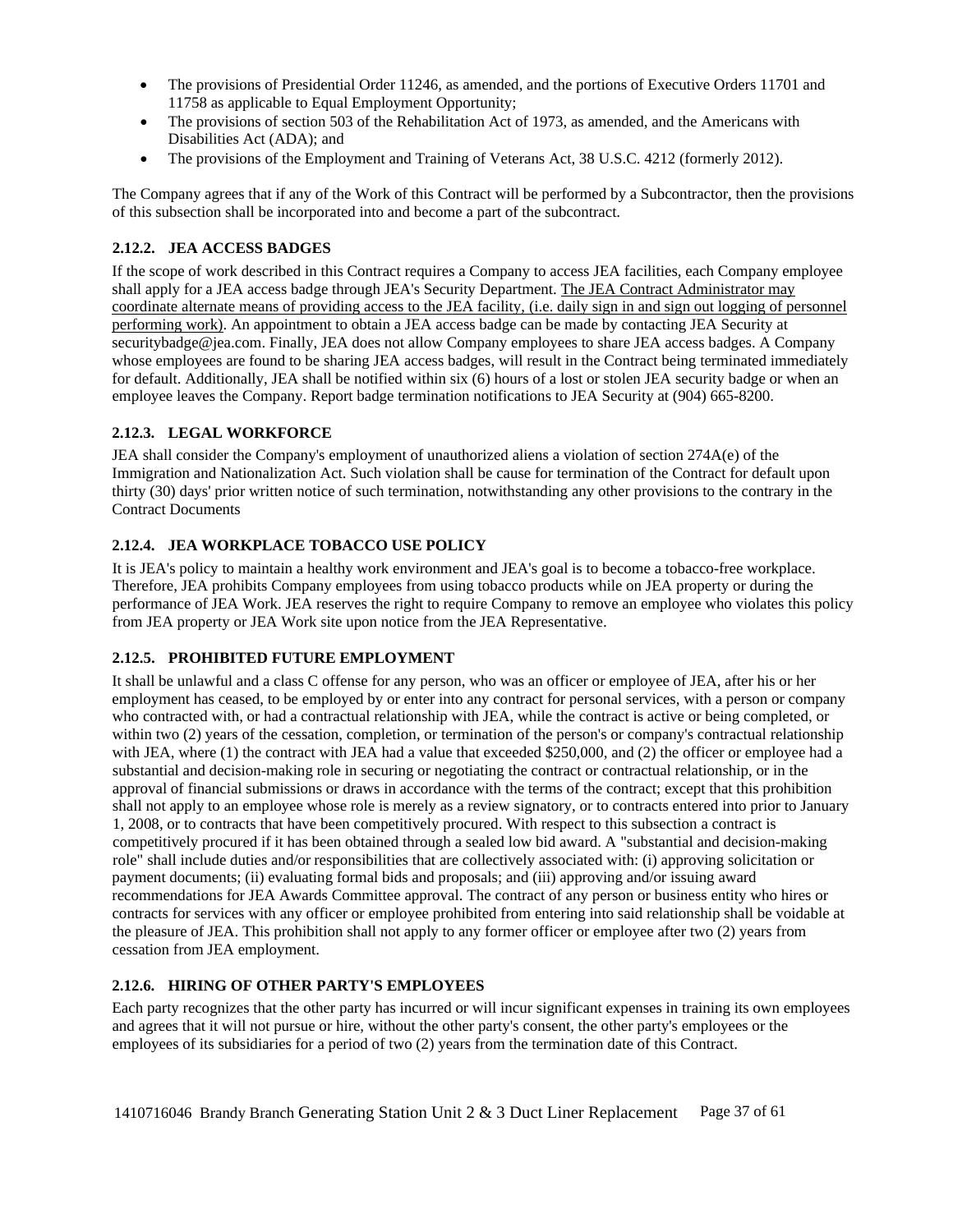# <span id="page-37-0"></span>**2.12.7. MINIMUM QUALIFICATION OF COMPANY PERSONNEL**

At a minimum, all Company personnel shall be qualified for the tasks they are assigned. All Company personnel assigned to work at a JEA facility or job site shall be able to read, write, speak and understand English. All Company personnel shall act in a professional manner, with due sensitivity to other persons at the Work Location. If JEA, at its sole discretion, determines that a Company person is unqualified, unfit, or otherwise unsuitable for the tasks assigned, the Company shall immediately stop the person from performing the tasks, and replace the person with a qualified individual. The Company shall pay all costs associated with replacing the unqualified person including, but not limited to, termination, recruiting, training, and certification costs.

The Company personnel assigned supervisory roles, and those with increased authority shall be held to strict scrutiny of their qualifications and suitability for their positions. In addition to the other provisions of this Section, the Company shall provide written documentation as to experience, education, licenses, certifications, professional affiliations, and other qualifications of the individual, within one (1) day of request from the Contract Administrator. Any changes to such personnel after approval shall require the written permission of the Contract Administrator.

# <span id="page-37-1"></span>**2.12.8. PAYMENT OF OVERTIME**

Any Overtime required for Company to complete the Work within the Contract Time shall be at the sole cost and expense of Company. However, if JEA requires the Company to perform Overtime Work in order to complete the Work prior to the Contract Time, the Company shall bill JEA for the Overtime such that only the actual costs incurred by the Company relating to the payment of Overtime premiums, in accordance with its labor policies and applicable laws. Such actual costs include Overtime wage premium, and additional taxes and insurance directly associated with the Overtime wage premium. The Company agrees that it will not charge for personnel paid a salary, or other form of compensation such that the Company incurs no direct costs as a result of the Overtime.

The Company shall total the direct Overtime charges, and add the agreed upon overhead rate, but in no case, shall such overhead rate exceed ten percent (10%) of the total overtime costs.

Overtime may only be charged to JEA if the Company was directed in writing by the Contract Administrator to incur the Overtime. Such authorization for Overtime shall be accompanied by a Change Order.

## <span id="page-37-2"></span>**2.12.9. SHOW-UP PAY**

In the event that inclement weather prevents the Company from performing Work, the Company may be obligated to pay its crew a show-up pay. The Company shall be solely responsible for providing this pay.

### <span id="page-37-3"></span>**2.12.10. COMPANY'S LABOR RELATIONS**

The Company shall negotiate and resolve any disputes between the Company and its employees, or anyone representing its employees. The Company shall immediately notify JEA of any actual or potential labor dispute that may affect the Work and shall inform JEA of all actions it is taking to resolve the dispute.

# <span id="page-37-4"></span>**2.13. COMPANY'S RESPONSIBILITIES AND PERFORMANCE OF THE CONTRACT**

### <span id="page-37-5"></span>**2.13.1. COMPANY REPRESENTATIVES**

The Company shall provide JEA with the name and responsibilities of the Company Representative, in writing after Award of the Contract and before starting the Work under the Contract. Should the Company need to change the Company Representative, the Company shall promptly notify JEA in writing of the change.

### <span id="page-37-6"></span>**2.13.2. COMPANY REVIEW OF PROJECT REQUIREMENTS**

The Company shall review the Work requirements and specifications prior to commencing Work. The Company shall immediately notify the Contract Administrator in writing of any conflict with applicable law, or any error, inconsistency or omission it may discover. JEA will promptly review the alleged conflicts, errors, inconsistencies or omissions, and issue a Change Order or Purchase Order as appropriate if JEA is in agreement with the alleged conflict, and issue revised specifications. Any Work the Company performs prior to receipt of approved Change Order will be at the Company's sole risk.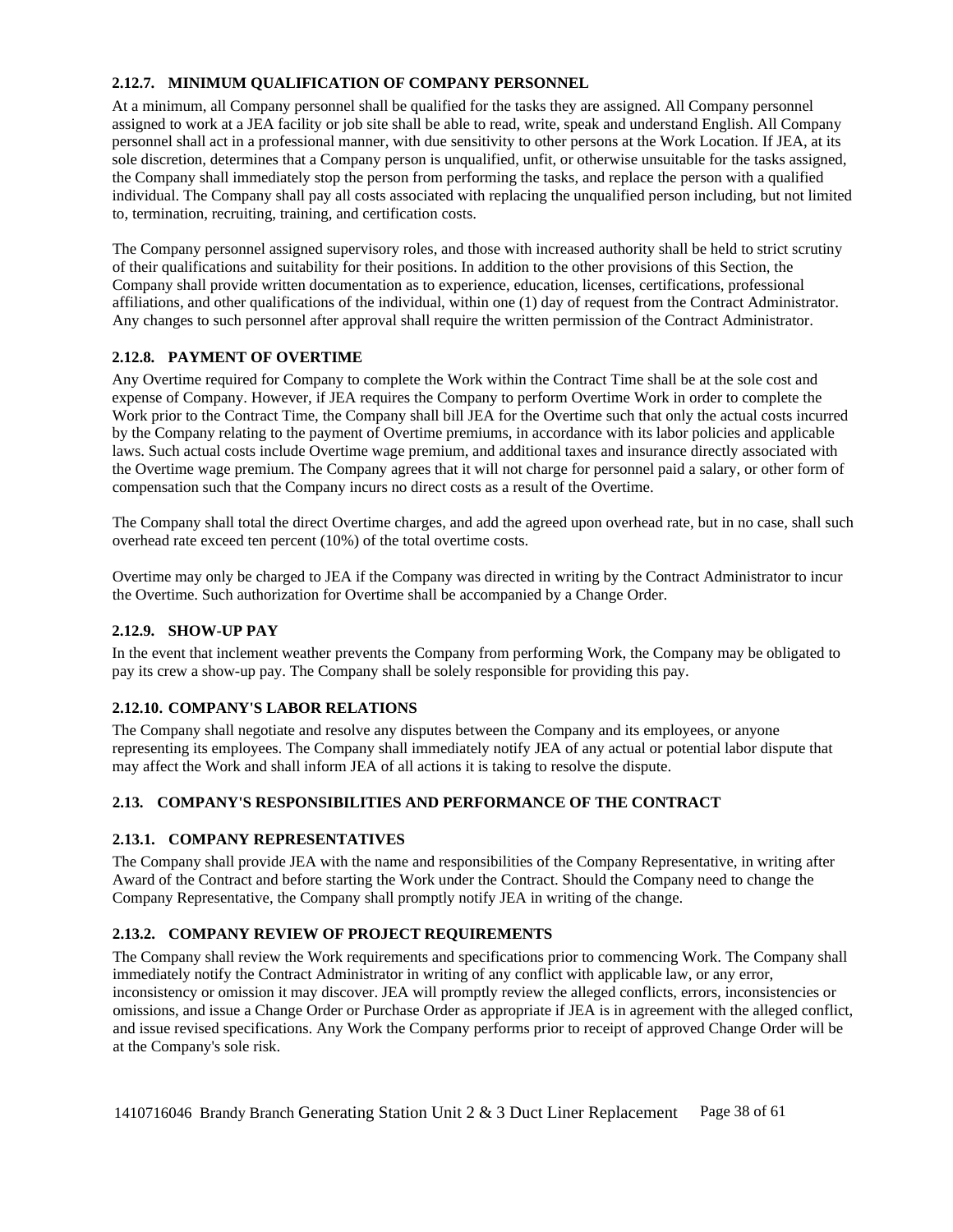## <span id="page-38-0"></span>**2.13.3. LICENSES**

The Company shall comply with all licensing, registration and/or certification requirements pursuant to applicable laws, rules and regulations. The Company shall secure all licenses, registrations and certifications as required for the performance of the Work and shall pay all fees associated with securing them. The Company shall produce written evidence of licenses and other certifications immediately upon request from JEA.

# <span id="page-38-1"></span>**2.13.4. PERFORMANCE OF THE WORK**

The Company represents and warrants that it has the full corporate right, power and authority to enter into the Contract and to perform the acts required of it hereunder, and that the performance of its obligations and duties hereunder does not and will not violate any Contract to which the Company is a party or by which it is otherwise bound. The Company warrants that all items provided under the Contract shall be free from Defect and services shall be performed in a professional manner and with professional diligence and skill, consistent with the prevailing standards of the industry. The Company warrants that the Work will meet the functional and performance requirements defined in the Contract.

# <span id="page-38-2"></span>**2.13.5. DAMAGED MATERIALS OR EQUIPMENT**

The Company shall report to the Contract Administrator any materials issued by JEA or delivered by the JEA material supplier and received by the Company that are later found to be faulty, damaged or discrepant in some manner. The Contract Administrator will obtain appropriate replacement materials upon written notification from the Contract Administrator. The Company shall not, under any circumstances, make a material replacement without written approval of the Contract Administrator.

The Company understands and agrees that damage to material and discrepancy of material is an expected part of performing the Work, and as such, the Company agrees it shall be solely responsible for any additional costs incurred as a result of damaged or discrepant materials, including, but not limited to, the costs to keep or get the Work on the Approved Schedule.

JEA will bill the Company for materials or equipment that are damaged while in the Company's custody. In such a case, the Company shall be charged the current JEA cost plus an inventory handling fee.

# <span id="page-38-3"></span>**2.13.6. DISPOSITION OF SALVABLE MATERIAL**

All material to be removed from the Work Location, relocated or salvaged, shall be inspected by the JEA Engineer immediately prior to removal, and the JEA Engineer's decision as to whether it can be salvaged shall be final. Such material that is salvable, in the opinion of the JEA Engineer, shall be stored at the Work Location on-site by the Company, as and where directed by the JEA Engineer, or delivered to a location as directed. Under no circumstances may existing structures, plant or facilities be removed or demolished without obtaining prior written approval from the JEA Engineer.

### <span id="page-38-4"></span>**2.13.7. EMERGENCY EVENTS**

In the event that a system-wide emergency arises during the Term for which JEA requires assistance from the Company including, but not limited to, severe storms, large-scale fires, floods, and terrorist attacks, the Company acknowledges the importance of JEA infrastructure and agrees to support, with all its resources, skills and capabilities, and the maximum extent possible, all restoration efforts of JEA. The Contract Administrator shall notify the Company when an emergency event occurs and the Company agrees to mobilize its full resources immediately. In the event conditions are such that an emergency event is likely in progress, but the Company has not been notified by the Contract Administrator, the Company shall make all efforts to contact a JEA Representative to determine if and how it should respond. JEA agrees to reimburse the Company for its actual costs incurred as a result of supporting JEA during the emergency event, plus overhead and profit, not to exceed twelve percent (12%) of such costs.

### <span id="page-38-5"></span>**2.13.8. EMERGENCY PROCEDURES**

In emergencies affecting the safety of persons, the Work or property at the Work Location or any other area adjacent thereto, the Company, without special instructions or authorization from JEA Representatives, is obligated to act to its best ability to prevent threatened damage, injury or loss to the Work, any persons, or property. The Company shall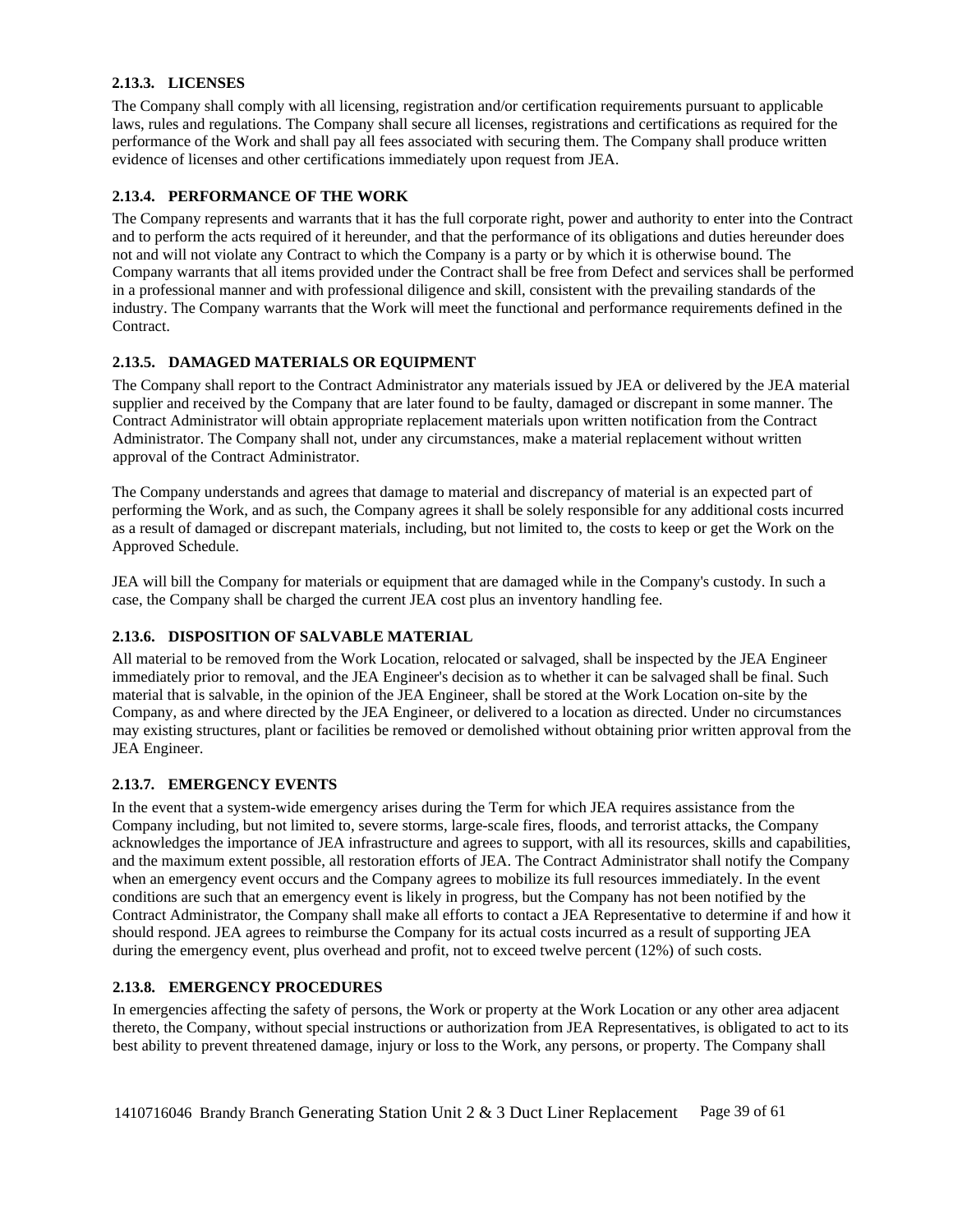give the Contract Administrator prompt written notice describing the emergency, its cause, actions taken, injuries and casualties, property damage, other damages, and impact on continued performance under this Contract.

### <span id="page-39-0"></span>**2.13.9. ENCROACHMENTS ON RIGHTS OR PROPERTY**

The Company shall be solely responsible for any encroachments on public property or on the rights or property of adjoining property owners to the Work Location, and shall hold JEA harmless because of any encroachments that may result because of the Company's improper layout. In this regard, the Company shall, without extra cost to JEA, remove any Work or portion of any Work that encroaches on the property other than that of the Work Location, or that is built beyond legal building or setback limits. The Company shall rebuild the affected Work or portion of Work at the proper location and in full compliance with the Contract Documents.

# <span id="page-39-1"></span>**2.13.10. REMOVAL OF WORK**

The Company shall not sell, assign, mortgage, hypothecate or remove Work that has been delivered to or installed at the Work Location.

# <span id="page-39-2"></span>**2.13.11. FREE AND CLEAR TITLE**

The Company warrants that it has title to all equipment and materials furnished under the Contract where title will pass to JEA, and that the equipment and materials passed to JEA are free and clear of all liens, claims, security interests and encumbrances.

# <span id="page-39-3"></span>**2.13.12. INSPECTIONS AND TESTING**

JEA, or its designated representatives, will perform inspections at the Company facilities during normal business hours and in a manner that minimizes disruption to the normal day-to-day work activities of the Company. Company shall provide safe and proper facilities for inspection access and observation of the Work and also for any inspection or testing by others.

If the Company has covered or concealed any Work from inspection in any way that the JEA Representative has not specifically requested prior to the JEA Representative's inspection, or if the JEA Representative considers it necessary or advisable that covered Work be inspected or tested by others, the Company, at the JEA Representative's request, shall uncover, expose or otherwise make available the portion of the Work in question for observation, inspection or testing as the JEA Representative may require. The Company shall furnish all necessary labor, material and equipment to make such Work available.

If such Work is defective, the Company shall bear all expenses of uncovering, exposure, observation, inspection and testing and of satisfactory reconstruction, including, but not limited to, compensation for additional professional services required by JEA, and no change in Contract Time will be considered as a result of the foregoing.

If such Work is not defective, JEA will reimburse the Company for actual time, material, and equipment costs for uncovering and reconstruction of the portion of the Work in question. JEA may also, at its sole discretion, grant the Company an extension of the Contract Time directly attributable to such uncovering, exposure, observation, inspection, testing and reconstruction.

All materials and equipment used in the construction of the Contract shall be subject to adequate inspection and testing in accordance with accepted standards. The Company shall select the laboratory or inspection agency for making all tests required by the specifications, and shall pay for this laboratory service direct, as a part of this Contract.

The Company shall pay for all required testing of materials and equipment. Two (2) copies of each test showing certification of each test shall be furnished to the JEA Engineer immediately after such test has been made and with the exception of concrete, prior to delivery of the materials or equipment tested to the Work Location. JEA will not accept the materials or equipment until tests have been approved.

Materials of construction, particularly those upon which the strength and durability of the structure may depend, shall be subject to inspection and testing to establish conformance with specifications and suitability for uses intended. Test requirements for all materials are set out in the detailed specifications for that particular material. All materials and

1410716046 Brandy Branch Generating Station Unit 2 & 3 Duct Liner Replacement Page 40 of 61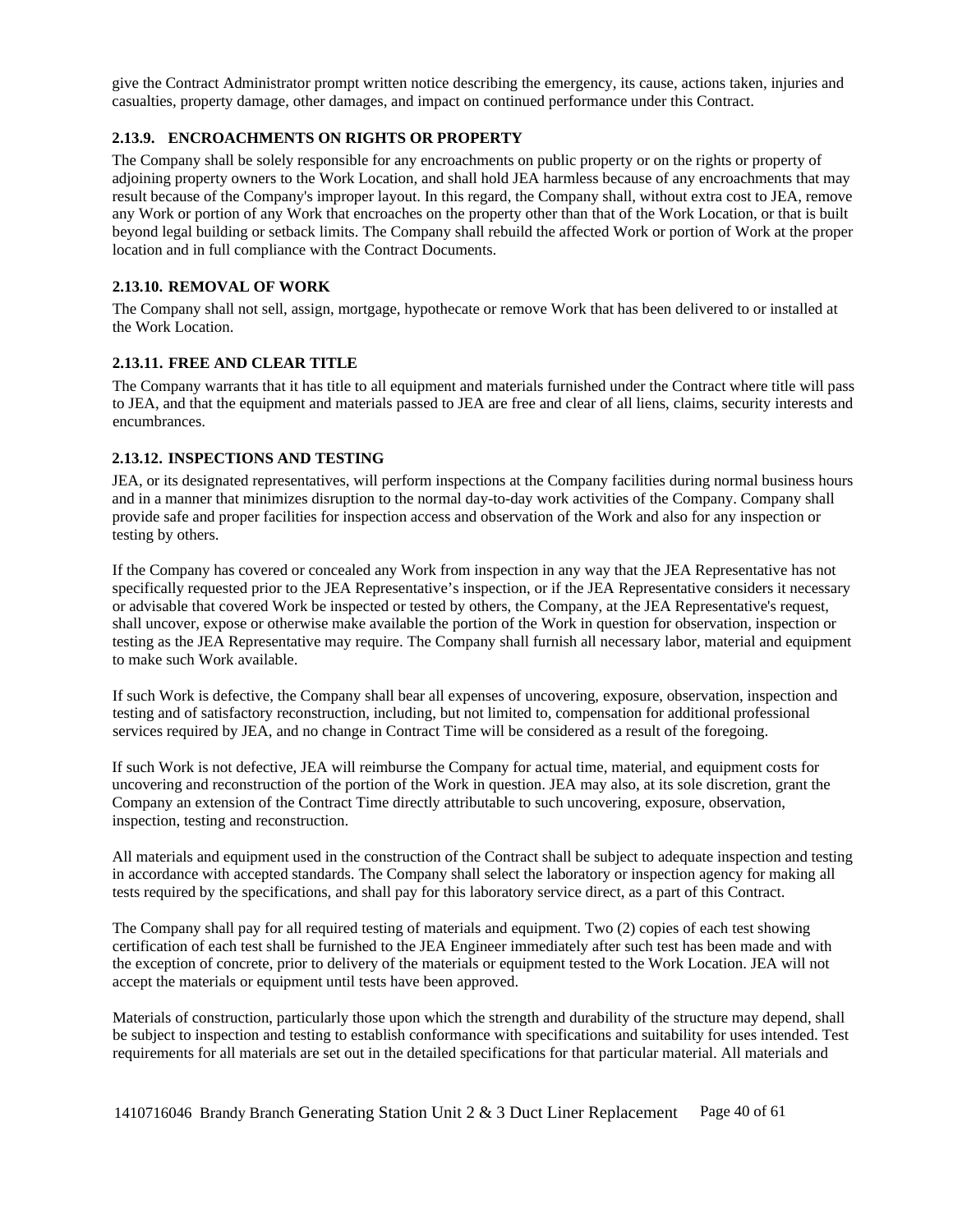equipment prior to being incorporated in the Work, and required by the JEA Engineer to be tested, shall be tested for conformance with contractual requirements. Standard items of a uniform nature may be accepted on the manufacturer's certification. Where specific performance and/or quality is referred to, it is the Company's responsibility to have the necessary tests performed by qualified persons to show that the contractual requirements are being met except those tests named in the Contact Documents to be performed by JEA. Certified test results shall be submitted promptly in quadruplicate to the JEA Engineer for review. All tests shall be performed in accordance with referenced standards. Where no reference is made, tests shall be performed in accordance with the methods prescribed by the American Society for Testing and Materials or such other organization as would be applicable.

The Company shall pay for any retests resulting from its failure to provide Work that passes required tests.

The JEA Engineer may appoint JEA Inspectors to inspect any and all materials and Work. Such inspection may extend to any or all parts of the Work and to the preparation and manufacture of the materials to be used. The JEA Inspectors shall not be authorized to alter, revoke, enlarge or relax the provisions of the Contract, nor will they be authorized to approve or accept any portion of the completed Work, nor to issue instructions contrary to the Contract. The JEA Inspector shall inform the JEA Engineer of the progress of the Work and the manner in which it is being done, and notify the Company of any infringement upon the Contract Documents. The JEA Inspector will have the authority to reject defective materials or to suspend any Work that is being improperly done subject to the final decision of the JEA Engineer.

### <span id="page-40-0"></span>**2.13.13. INTERFERENCE WITH EXISTING UTILITIES**

The Company acknowledges and agrees that there is a possibility that existing JEA or other utility facilities may cross and/or lie parallel to excavations in the area where Work will occur. Although JEA may indicate recorded obstacles on the drawings, it does not warrant that other subsurface obstacles do not exist. The Company shall be responsible for verifying the data furnished by JEA and for fully investigating and locating additional obstructions including every type below, on or above the ground. The Company should regard these impediments as normal to construction. All costs for performing such work shall not be paid for separately, but shall be included in the Company's costs on the Bid Document.

The Company shall comply with all requirements of the Sunshine State One-Call program.

In the event the Company encounters an unidentified utility during performance of the Work, the Company shall promptly cease Work in the affected area and shall immediately notify the JEA Representative in writing. JEA will investigate the area and propose remedial actions in accordance with the provisions stated herein in "Changes to the Work".

The Company shall work in cooperation with JEA and representatives of existing utilities to plan and coordinate putting new Work into service so as not to interfere with the operation of the existing utilities. Such plans shall be adhered to unless deviations therefrom are expressly permitted in writing by the Contract Administrator.

The Company shall at all times conduct the Work in a manner that interferes as little as possible with the existing utilities. Any cables exposed during construction, whether energized or not, must be handled and protected as if they are energized. The Company shall so conduct its operations and maintain the Work in such condition that adequate drainage shall be in effect at all times. The Company shall not obstruct existing gutters, ditches and other runoff facilities. When working in the vicinity of overhead lines, the Company shall request line rubber protection from JEA at least ten (10) days in advance of performing the work.

The Company shall be solely responsible for any damages, interferences, and interruptions of service caused to any utility's assets and services including water, sewer, electric, telephone, gas, cable, and other utility services, that result from the Company's failure to fulfill the above stated requirements.

In the event the Company damages an existing utility, the Company shall immediately notify the property owner, the owner of the damaged utility and the JEA Representative. Should the damage cause an interruption of service, the Company shall be responsible for restoring service as soon as possible; however, the Company shall not make repairs, other than any required to restore safe conditions, without the approval of the property owner, or the owner of the

1410716046 Brandy Branch Generating Station Unit 2 & 3 Duct Liner Replacement Page 41 of 61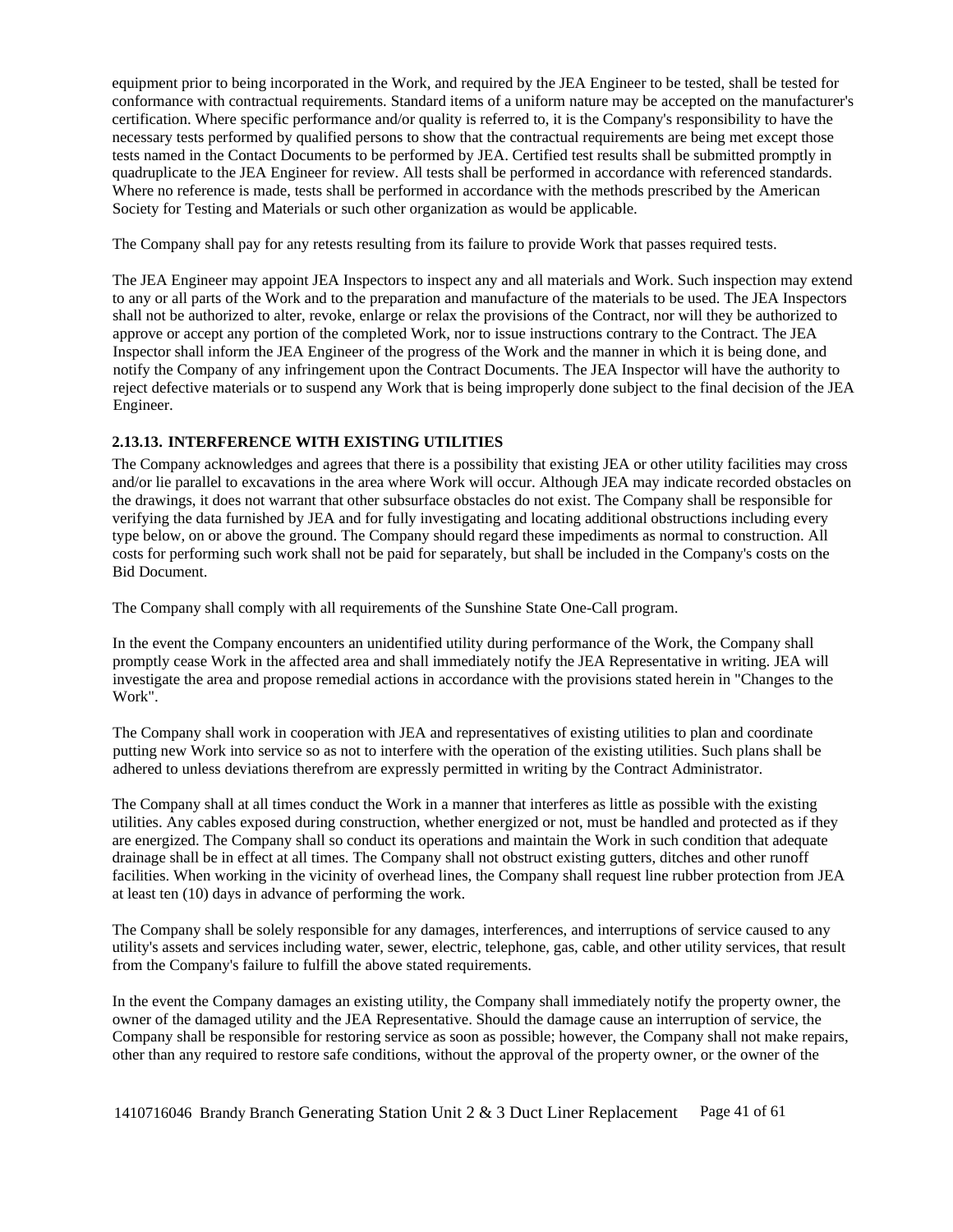damaged utility. The Company shall be responsible for coordinating any repair effort, and any associated costs should the utility owner or a licensed repair contractor be required to make the repair. JEA reserves the right to deduct any unsettled claim amount from Company's invoices until such time as the claim is satisfactorily resolved.

# <span id="page-41-0"></span>**2.13.14. INTERFERENCE WITH OTHER JEA WORK OR OTHER COMPANIES**

The Company shall perform the Work in a manner that minimizes the interference with other JEA work, City of Jacksonville work, or with work performed by other companies. The Company shall coordinate the Work with other persons and companies employed by JEA. If a difference of opinion regarding scheduling or coordination of the Work arises between the Company and another JEA contractor(s) performing work at the Work Location, JEA may arbitrate the matter. In such cases where JEA makes a decision regarding the scheduling or coordination of the work, the Company agrees to fully abide by JEA's decision. Unless otherwise agreed in writing by JEA, JEA will not be responsible for additional costs.

Any claims arising against the Company from damages to other companies' work, equipment, machinery, tools or other property shall be settled directly between the Company and the other companies involved. JEA will not, in any way, be a party to arbitrating or mediating any such disputes, nor shall JEA be responsible for any costs associated with such disputes.

# <span id="page-41-1"></span>**2.13.15. MATERIAL DELIVERED TO COMPANY SITES**

The Company shall be responsible for all unloading, handling and storage of Work-related materials at the Work Location. Where the Company is to use a JEA-designated supplier to deliver materials to the Work Location, JEA will provide the Company, upon request, with contact names and information, along with required material lead-times. The Company is solely responsible for taking into account required material lead-times when planning its performance of the Work, and for communication and coordination of materials delivered to the Work Location by JEA suppliers. The Company shall be responsible for any additional delivery costs charged by the JEA material supplier for any Company delays.

If, for any reason, the Company is unable to receive, unload, handle or store materials it has ordered or caused to be ordered, the Company shall be responsible for any and all additional costs incurred by JEA for unloading, handling, storing, or additional shipping costs. In such cases where JEA is receiving items when the Company is unable to, such receipt does not indicate JEA's Acceptance of items.

# <span id="page-41-2"></span>**2.13.16. MATERIAL DELIVERY LOCATIONS**

The Company shall notify, in writing, the Contract Administrator of all planned material delivery/receiving locations. Such notification shall be prior to initiation of shipment. The Contract Administrator will provide the Company with specific written approval for each delivery/receipt location, which will not be unreasonably withheld. Where the Contract Administrator disapproves a proposed location, the Company shall propose alternate locations and obtain the Contract Administrator's written approval for any proposed alternate location. The Company understands and agrees that it shall not seek additional monies to compensate for any costs associated with changes or denials of proposed delivery/receipt locations regardless of circumstances

### <span id="page-41-3"></span>**2.13.17. OBLIGATIONS OF THE COMPANY**

The Company shall provide everything necessary to successfully complete the Work except the materials and services specifically stated in the Contract to be provided by JEA. No payments, other than those shown in the Bid Documents, will be made to the Company for performance of any requirements of the Contract Documents. The Company shall perform all Work in accordance with the Contract Documents and the applicable JEA standards manuals, safety manuals, policies, accepted commercial work practices, local, state, and federal, rules regulations and laws which may be amended from time to time. The Company shall provide all permits, certifications, insurances, and bonds necessary or required by good practice, except where specifically stated in the Contract to be provided by JEA.

The Company's personnel shall perform all Work in a professional, efficient, and competent manner. The Company is obligated to provide personnel possessing the skills, certifications, licenses, training, tools, demeanor, motivation, and attitude to successfully complete the Work. The Company is obligated to remove individuals from performing Work under this Contract when the Company recognizes an individual to not be working in a manner consistent with the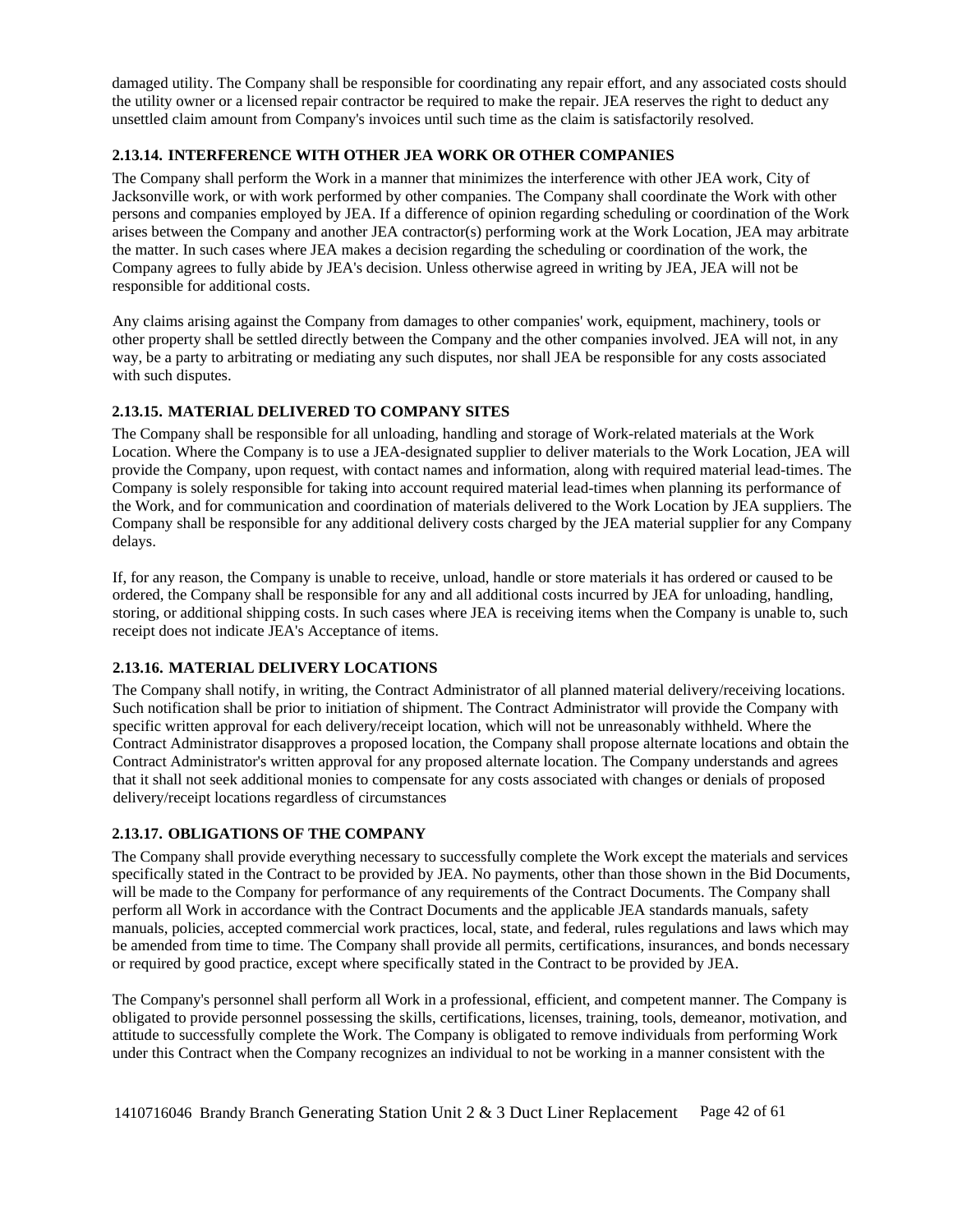requirements of this Contract, or when JEA notifies the Company that JEA has determined an individual or group of individuals to not be working in a manner consistent with the requirements of this Contract. The Company is obligated to ensure that their officers and executives interact with JEA, JEA customers, whether direct or indirect customers of JEA, with the utmost level of professionalism and integrity.

In the event the Contractor chooses to use Subcontractors, the Contractor is obligated to provide Subcontractors possessing the skills, certifications, licenses, training, tools, demeanor, motivation and attitude to successfully perform the work for which they are subcontracted. The Contractor is obligated to remove Subcontractors from performing Work under this Contract when the Contractor recognizes that a Subcontractor is failing to work in a manner consistent with the requirements of this Contract, or when JEA notifies the Contractor that JEA has determined a Subcontractor is failing to work in a manner consistent with the requirements of this Contract.

The Contractor is obligated to ensure that sufficient supervision of the Work is provided. This includes ensuring that the Contractor Supervisor is at the Work Location when Work is being performed.

The Contractor shall bear sole responsibility for the efficiency, adequacy and safety of the performance of the Work, including temporary Work and facilities, until Acceptance. The Contractor shall be solely responsible for any loss or damage to materials, tools, labor, and equipment used during the performance of, or in connection with, the Work. Any JEA comments or approval regarding the Contractor's performance, materials, working force, or equipment will not relieve the Contractor of any responsibility.

# <span id="page-42-0"></span>**2.13.18. PROTECTION OF EXISTING FACILITIES AND GROUNDS**

The Company shall be responsible for protecting all the existing facilities including, but not limited to, buildings, lawns, landscaping, sprinkler systems, and pavements, both public and private, that are encountered during the performance of the Work. At all times, the Company shall cooperate with the owners of such facilities by arranging and performing the Work in and around such facilities in a manner that facilitates their preservation, relocation, and/or reconstruction. The Company shall be responsible for the full restoration or replacement if the Company damages such facilities during or resulting from performance of the Work.

The Company shall verify the existing dimensions and clearances before laying out the Work. When the Work involves the laying of utility lines across landscaped areas and grassed areas, which may include, but is not limited to, irrigation systems, streets, sidewalks, and other paved areas, the Company shall protect and preserve all trees, shrubs, palms, landscaping, etc., and restore such areas and all paved areas to their original sound conditions using construction techniques and materials that are the same as existing including replacing plants and trees with those of similar size and age. In the case of planted areas, the Company shall maintain the restoration Work until positive growth has been acknowledged in writing by the Contract Administrator.

All costs for such restoration and replacement work shall be included in the associated lines on the Bid Documents.

The Company shall not (except upon written consent from the property owner and Contract Administrator) enter or occupy with workers, tools, equipment or vehicles any land outside the permitted easements, right-of-ways, JEA property or the City of Jacksonville property.

### <span id="page-42-1"></span>**2.13.19. QUALITY CONTROL AND QUALITY ASSURANCE**

The Company shall provide Quality Control to ensure the Work is performed in accordance with the Contract. Quality Control shall be appropriate for the nature of the Work, and shall be conducted in a manner consistent with sound quality management and industrial engineering principles. The Company shall have only personnel trained in Quality Control techniques and experienced with the nature of the Work perform the Quality Control function.

JEA may perform Quality Assurance activities. Such activities, whether performed or not, do not in any way limit or reduce the Company's requirements. JEA may become aware of quality related problems during its performance of Quality Assurance, but has no obligation to notify the Company of its findings. The Company shall provide access to all areas of Work, including the Company's facilities, for JEA Quality Assurance personnel and JEA Representatives. JEA will conduct Quality Assurance activities so as not to excessively interfere with the Work, however, where JEA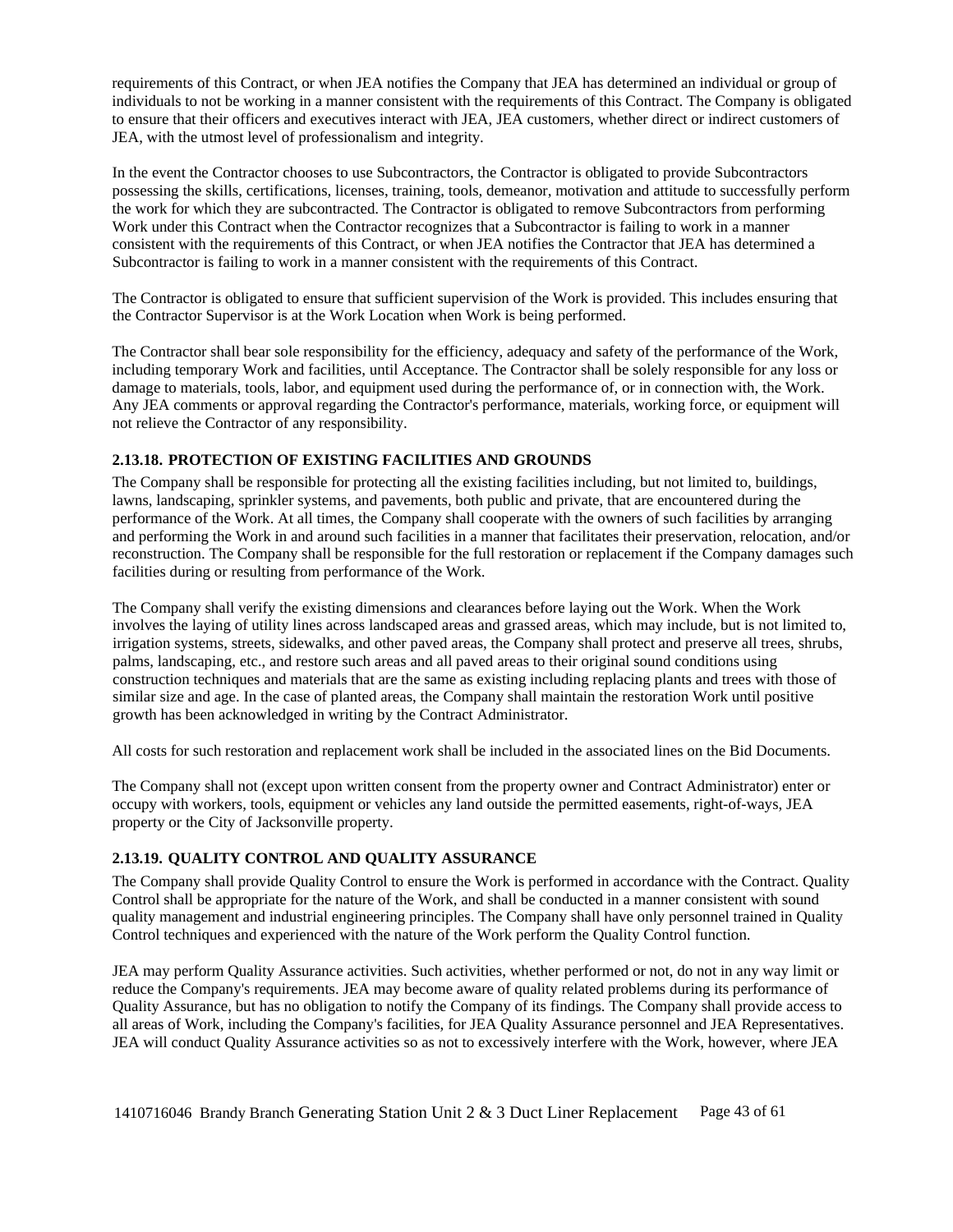Quality Assurance personnel request specific actions of the Company, the Company shall comply with the request and agrees that such compliance is included as part of its Contract Price.

#### <span id="page-43-0"></span>**2.13.20. SAFETY AND PROTECTION PRECAUTIONS (CONSTRUCTION)**

The Company shall comply with all applicable federal, state and local laws, ordinances, all JEA procedures and policies including, but not limited to, JEA's Contractor Safety Management Process (available at JEA.com), and orders of any public body having jurisdiction for the safety of persons or protection of property. The Company understands and agrees that a violation of any provision of this Section e is grounds for an immediate termination of the Contract for default, with no requirement for JEA to provide Company with advanced notice and opportunity to cure. Additionally, the Company shall be responsible for all JEA damages associated with such termination.

The Company shall only use those Subcontractors who have met JEA Safety Prequalification requirements in the JEA Contractor Safety Management Process. The Company shall ensure that Subcontractors and their personnel have all the necessary personal protective equipment and training needed to perform the Work safely.

The Company understands and agrees that JEA Representatives may stop Work at any time that JEA, at its sole discretion, considers the Company's Work to be unsafe or a risk to person or property, and to direct the Company to, at a minimum, perform as directed in such a way as to render the Work environment safe. The Company understands and agrees that it is responsible for paying all costs associated with providing a safe work environment including, but not limited to, any costs associated with any JEA directed safety improvements. The Company also understands and agrees that it is solely responsible for the safety of personnel and property associated with the Work, and that any actions taken by JEA to prevent harm to persons or damage to equipment does not, in any way, relieve the Company of this responsibility.

The Company Representative, or alternatively, the Company Supervisor, shall be designated as the Company's representative responsible for the prevention of accidents.

If the nature of the Work requires, the Company shall notify the police and fire departments as to its Work Location in order to ensure prompt response in an emergency.

### <span id="page-43-1"></span>**2.13.21. SAFETY REPRESENTATION**

The Company represents and warrants to JEA that it has the capacity to train and supervise its employees, Subcontractors and suppliers to ensure the Work complies with all safety requirements of the Contract Documents. The Company shall be responsible for executing the necessary safety training and supervision of its employees and Subcontractors, and acknowledges that JEA is not responsible for training or supervising the Company's employees, except when noted for the purpose of enforcing compliance with these safety requirements.

### <span id="page-43-2"></span>**2.13.22. SHIPPING - FOB DESTINATION**

Items are purchased F.O.B. destination. The Company shall ensure the following:

- o Pack and mark the shipment to comply with the Contract Documents; or in the absence of specifications in the Contract Documents, prepare the shipment in conformance with carrier requirements:
- o Prepare and distribute commercial bills of lading;
- o Deliver the shipment in good order and condition to the point of delivery specified in the Contract;
- o Be responsible for any loss of and/or damage to the goods occurring before receipt of the shipment by JEA Representative at the delivery point specified in the Contract;
- o Be responsible for obtaining any permits required for transportation to the installation site;
- o Furnish a delivery schedule and designate the mode of delivering carrier; and
- o Pay and bear all charges to the specified point of delivery.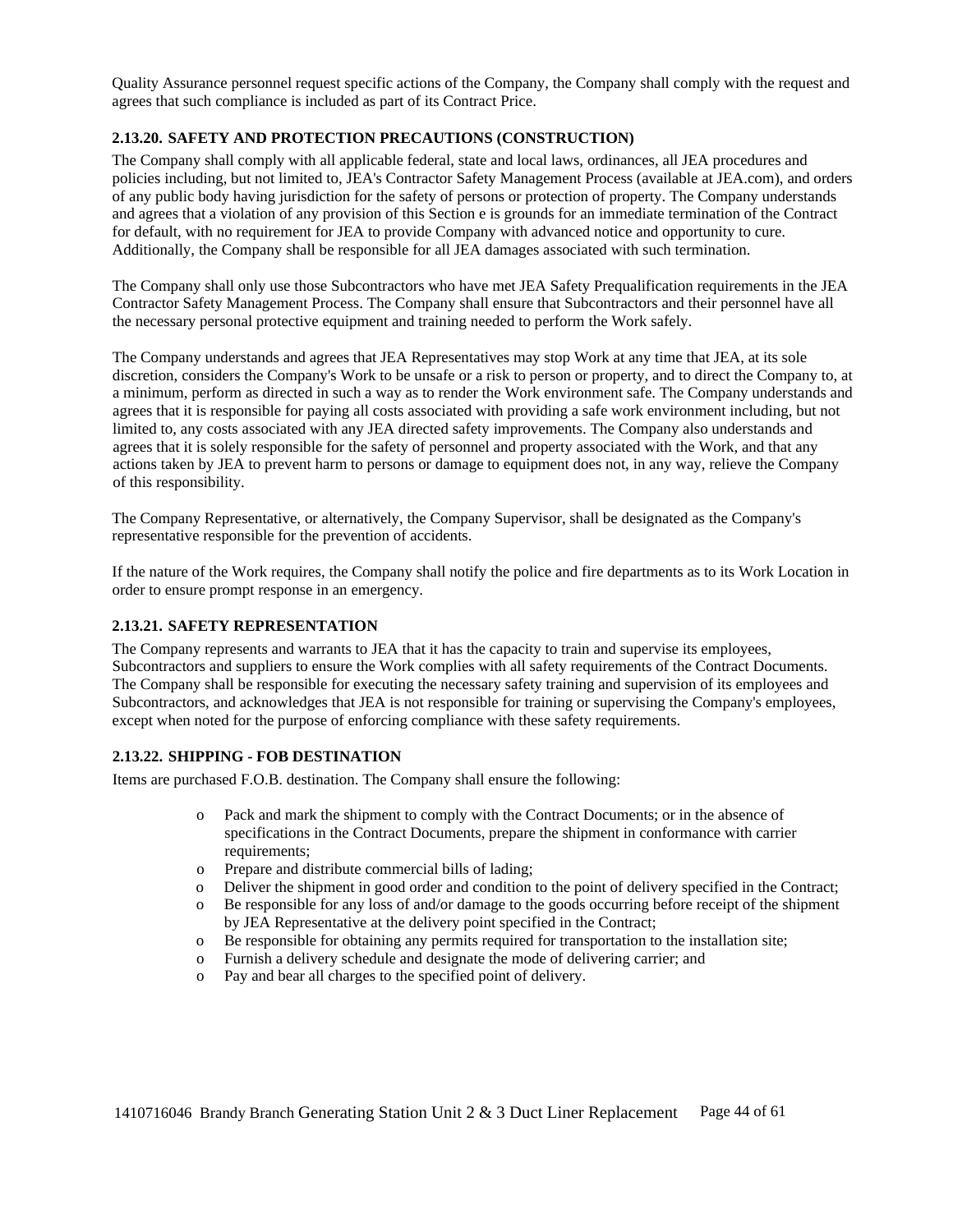#### <span id="page-44-0"></span>**2.13.23. SHOP DRAWINGS**

The Company shall promptly submit all required Shop Drawings in accordance with the provisions provided herein. JEA will not grant an extension of Contract Time due to the Company's failure to submit Shop Drawings in ample time to allow for checking, revisions, reviews, and approval.

A letter of transmittal and four copies of each shop drawing shall accompany each submittal. Shop drawings shall be forwarded to the JEA Engineer. Each drawing shall be listed separately on the letter. The Company shall also note distinctively on the transmittal letter any deviations that the Shop Drawings may have from the requirements of the Contract Documents.

The JEA Engineer's approval of Shop Drawings shall not be construed as a complete check, nor shall it relieve the Company from responsibility for any deficiency that may exist, or from any departures or deviations from the requirements of the Contract unless the Company has, in writing, called the JEA Engineer's attention to such deviations at the time of submission and obtained written approval for the deviation. The JEA Engineer's approval shall not relieve the Company from the responsibility for errors of any sort in Shop Drawings or schedules, nor from responsibility for proper fitting of the Work, nor from the necessity of furnishing any Work, materials, equipment or tools, required by the Contract Documents that may not be indicated on Shop Drawings when approved. The Company shall be solely responsible for all quantities and dimensions shown on the Shop Drawings. The Company shall not execute any Work until the JEA Engineer approves the Shop Drawings and a copy stamped "Approved" is at the Work Location. The Company shall, at no extra cost to JEA, make all changes and alterations whatsoever in Work performed or in subcontracts or orders placed prior to the approval of any and all Shop Drawings.

The Company shall allow a minimum of fourteen (14) days for the review of Shop Drawings. This shall be the period for new Shop Drawings and Shop Drawings that are revised and resubmitted.

As used herein, the term "manufactured" applies to standard units usually mass produced, and "fabricated" means items specifically assembled or made out of selected materials to meet individual design requirements. Shop drawings shall establish the actual details of all manufactured or fabricated items; indicate proper relation to adjoining Work; amplify design details of mechanical and electrical equipment in proper relation to physical spaces in the structure; and incorporate minor changes of design or construction to suit actual conditions.

Shop drawings shall be complete in every detail, properly identified with the Contract name, Contract and subsection number for identification of each item, and state the qualifications, departures or deviations from the Contract, if any. Shop drawings for each section of the Work shall be numbered consecutively and the numbering system shall be retained throughout all revisions. Each drawing shall have a clear space above the title block in the lower right-hand corner for the approval stamps of the Company and the JEA Engineer.

If the materials are not listed in JEA's Approved Materials Manual, then prior to purchase of material or fabrication, the Company shall forward to the JEA Engineer for review, five (5) sets of each shop drawing plus the number of prints it desires returned.

In checking the Shop Drawings, the Company shall verify all dimensions and field conditions and shall check and coordinate the Shop Drawings of any section or trade with the requirements of all other sections or trades whose Work is related thereto, as required for proper and complete installation of the Work. All rough-in and connections for utilities shall conform to approved equipment Shop Drawings.

The JEA Engineer will review the Shop Drawings and will return them to the Company stamped to indicate the action taken. The stamp will indicate that the shop drawing is "Approved", "Approved as Noted", "Returned for Correction", or "Disapproved". Only those Shop Drawings stamped "Returned for Correction" or "Disapproved" shall be resubmitted for subsequent review. Resubmittals shall be in the same form and number of copies as original submittals, with notation indicating a revised submittal. The Shop Drawings stamped "Approved" or "Approved as Noted" will be returned to the Company, who will be responsible for obtaining prints thereof and distributing them to the field and Subcontractors.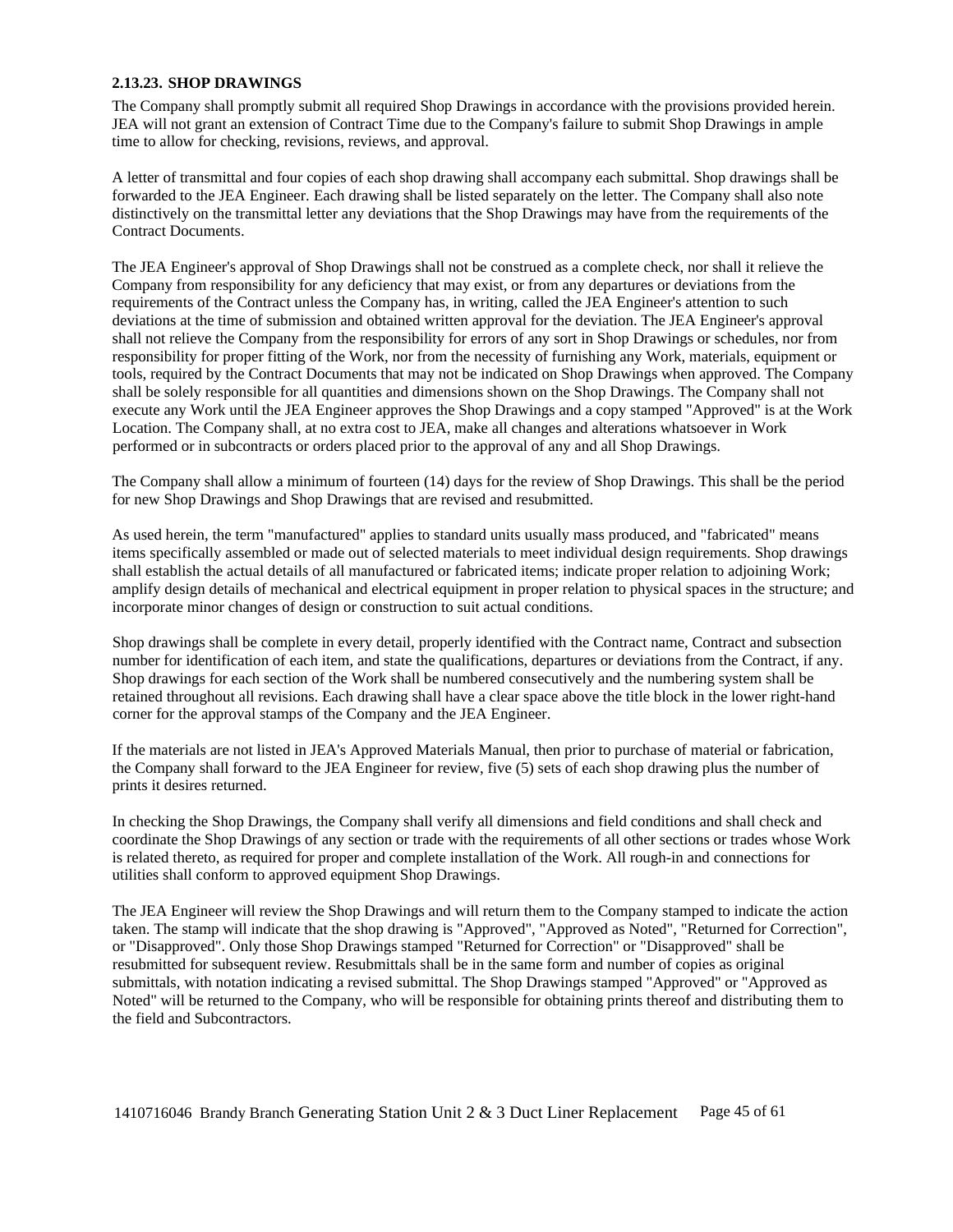At the same time the JEA Engineer returns a reviewed submittal to the Company, it will forward two (2) copies of each item stamped "Approved" or "Approved as Noted" together with any conditions of approval, to JEA for field and office use. The JEA Engineer may revoke approval of Shop Drawings, should field conditions so dictate.

## <span id="page-45-0"></span>**2.13.24. STORAGE OF EQUIPMENT**

The Company shall be responsible for all storage of materials, equipment, vehicles, tools, and all other items associated with the Work. Such storage shall comply with applicable regulations appropriate for the items being stored to ensure suitable care for items and protection from theft, vandalism, or inappropriate use. The Company is solely responsible for the costs for such storage, unless otherwise indicated in the Contract Documents, and any costs associated with noncompliant storage including, but not limited to, loss and damage to items. In the event that JEA directs the Company to stop the Work, costs associated with storing equipment or materials will be compensated in accordance with the Contract Documents. The Company shall ensure that JEA Representatives have access to Workrelated storage on an as needed basis during regular work hours and Overtime.

### <span id="page-45-1"></span>**2.13.25. STORM PREPAREDNESS**

In the event of a Hurricane Warning, Tropical Storm Warning, or other large storm affecting the Work Location, the Company shall secure, or shall remove and store all equipment and materials at the Work Location including, but not limited to, cones, barricades, lights and signs. The Company shall begin taking such precautions as necessary to secure the Work Location upon official issuance of mandatory evacuation of the area of the Work Location and no later than 24 hours prior to predicted arrival of tropical storm or hurricane force winds, or when notified by a JEA Representative to do so. These activities are considered a regular part of the Work, regardless of the frequency they are required.

### <span id="page-45-2"></span>**2.13.26. SUBSTITUTIONS**

Whenever materials or equipment are specified or described in the Contract Documents by using the name of a proprietary item or the name of a particular supplier, the naming of the item is intended to establish the type, function and quality required.

Materials or equipment of other suppliers may be accepted by the JEA Engineer if sufficient information is submitted by the Company to allow the JEA Engineer to determine that the material or equipment proposed is equivalent or equal to that named.

The Company shall make written application to the JEA Engineer for acceptance thereof, certifying that the proposed substitute will perform adequately the functions and achieve the results called for by the general design, be similar and of equal substance to that specified and be suited to the same use as that specified.

The application shall state that the evaluation and acceptance of the proposed substitute will not prejudice the Company's completion of the Work within the time prescribed by the Contract, whether or not acceptance of the substitute for use in the Work will require a change in any of the Contract Documents (or in the provisions of any other Contract directly with JEA for Work on the Contract) to adapt the design to the proposed substitute and whether or not incorporation or use of the substitute in connection with the Work is subject to payment of any license fees, royalties, permits or any other costs.

All variations of the proposed substitute from that specified shall be identified in the application and available maintenance, repair and replacement service shall be indicated.

The application shall also contain an itemized estimate of all costs that will result directly or indirectly from acceptance of such substitute, including costs of redesign and claims of other Companies affected by the resulting change, all of which shall be considered by the JEA Engineer in evaluating the proposed substitute.

Requests for review of substitute items of material and equipment will not be accepted by the JEA Engineer from anyone other than the Company.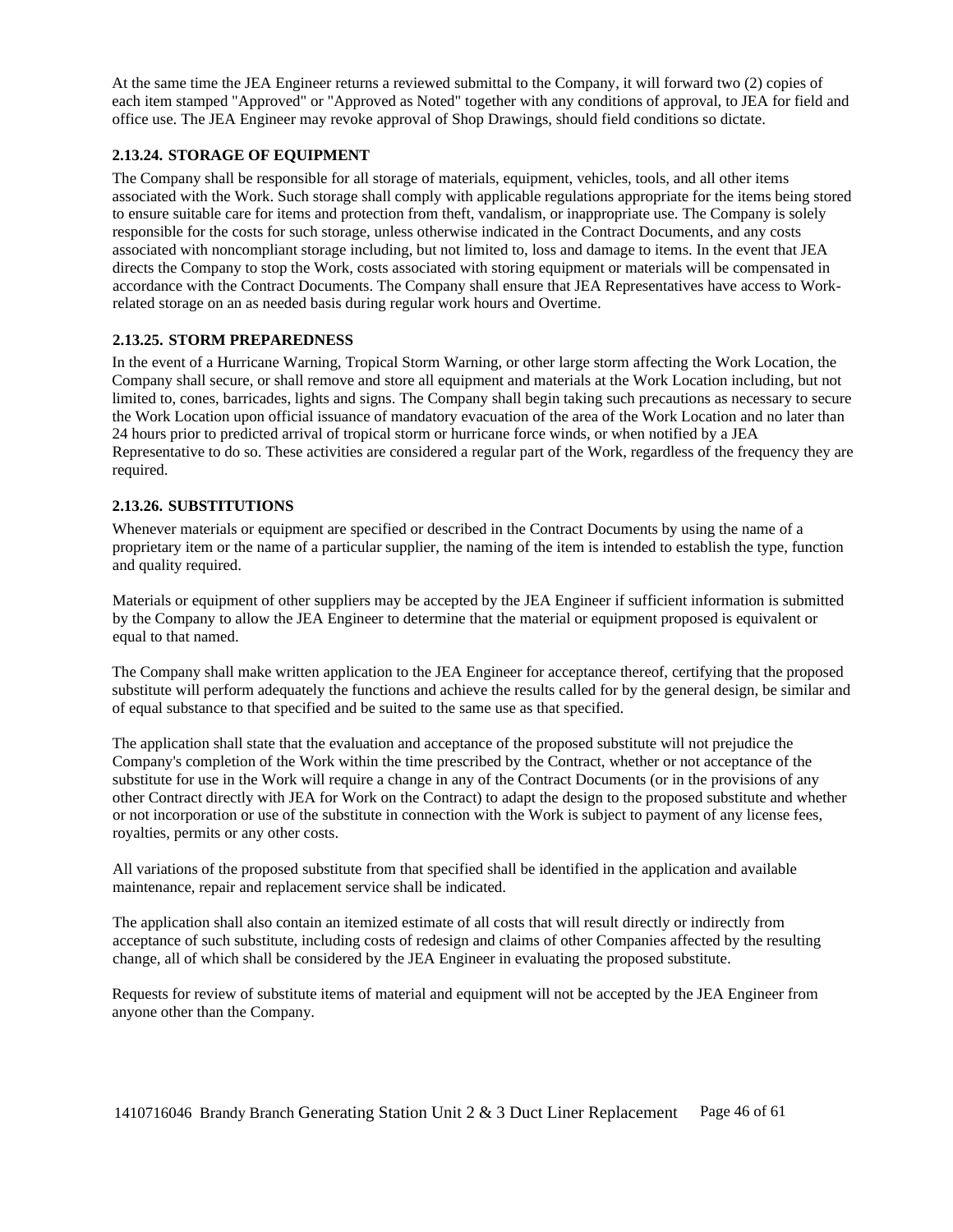The JEA Engineer may require the Company to furnish, at the Company's expense, additional data about the proposed substitute.

If a specific means, method, technique, sequence or procedure of construction is indicated in or required by the Contract, the Company may furnish or utilize a substitute means, method, sequence, technique or procedure of construction acceptable to the JEA Engineer, if the Company submits sufficient information to allow the JEA Engineer to determine that the substitute proposed is equivalent to that indicated or required by the Contract.

The JEA Engineer will be allowed a reasonable time within which to evaluate each proposed substitute; such time shall not be deemed justification for an extension of the Company's time for completion of the Contract.

The JEA Engineer will be the sole judge of acceptability, and no substitute shall be ordered, installed or utilized without the JEA Engineer's prior written notice, which shall be evidenced by either a Change Order or an approved shop drawing.

JEA may require reimbursement for the costs associated with JEA's evaluation of substitutions.

JEA may require the Company to furnish, at the Company's expense, a special performance guarantee bonds or other surety with respect to any substitution.

#### <span id="page-46-0"></span>**2.13.27. TOOLS AND EQUIPMENT**

All tools and equipment used in the performance of the Work shall be used as intended by the manufacturer and in accordance with manufacturer operating manuals and industry practices, whichever is more stringent. The Company shall ensure that all tools and equipment used in the performance of the Work shall be of the size and quality suitable for safe and efficient performance of the Work. If the Company-provided tools and equipment do not meet these requirements, or if in the sole opinion of JEA formed after considering relevant factors, the tools or equipment are inappropriate for performance of the Work, the Company agrees to remove the unacceptable tools and equipment and obtain tools and equipment JEA considers suitable. Such replacement shall be entirely at the Company's expense, and no change to time prescribed by the Contract will be allowed.

The Company is responsible for furnishing and the security of any and all tools and equipment required to perform the Work.

### <span id="page-46-1"></span>**2.13.28. WEATHER PROTECTION**

The Company shall provide proper facilities, take all necessary precautions and assume the entire cost for protecting the Work against weather conditions and for handling all storm, flood and ground water, sewage, or other seepage, that may be encountered during the performance of the Contract. The Company shall provide for such contingencies and for carrying on the Work in freezing weather by methods that meet with the approval of the JEA Engineer. If the Company fails to provide such protection, or in the event of an emergency, JEA may provide such protection at the Company's expense.

#### <span id="page-46-2"></span>**2.13.29. WORK INFORMATION**

In the event the Company requires additional information regarding the scope, technical specifications, Work Locations, personnel requirements, or other information pertinent to the Work or Contract, the Company shall request such information or clarifications from the Contract Administrator in writing. Within the bounds of the JEA Representative's authority, JEA Representatives may provide requested information to the Company.

#### <span id="page-46-3"></span>**2.13.30. WORK LOCATION CLEANLINESS**

The Company shall, at all times, keep the Work Location free from an accumulation of waste materials or rubbish caused by its operations. At the completion of the Work, the Company shall remove all waste materials and any rubbish from and about the project, as well as any tools, construction equipment, machinery and surplus materials. If the Company fails to clean up at the completion of the Work, JEA may do so and charge the cost thereof to the Company.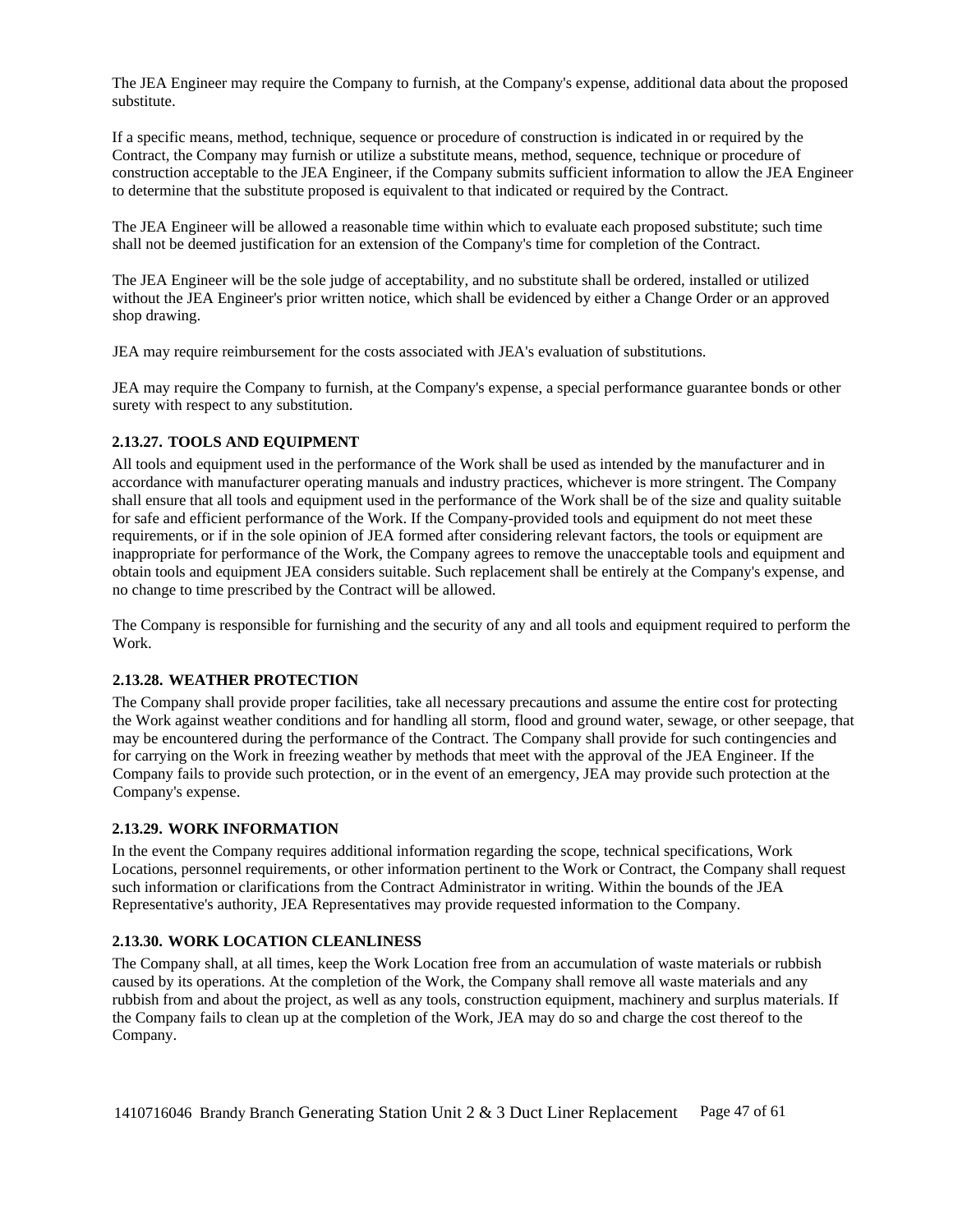#### <span id="page-47-0"></span>**2.13.31. WORKMANSHIP**

The Company shall perform all Work in a safe and professional manner, so as to render a neat and uniform appearance. The Company shall handle all material in such a way as to preserve its finish and protective coatings from damage. General arrangement shall be in accordance with JEA Distribution Construction Standards and shall be satisfactory to the Contract Administrator.

## <span id="page-47-1"></span>**2.13.32. COMPLIANCE WITH REFERENCED SPECIFICATIONS**

All Work, materials, systems or operations specified by reference to standard trade specifications or to manufacturer's published specifications shall comply with the requirements of the referenced specifications, except as modified by the requirements of the Contract Documents. The referenced specification used shall be the latest published edition that is in effect on the effective date of this Contract unless a particular edition is specified. In case of a conflict, the specifications that contain the more stringent requirements will govern.

### <span id="page-47-2"></span>**2.13.33. AS-BUILT DRAWINGS**

The Company shall furnish as-built drawings that depict, if applicable, any changes to the Work.

The validity and verity of the as-built drawings shall be reviewed at a post-construction meeting, which will include the JEA Engineer, JEA Inspector and the Company, within one (1) week of completion of the Work. The JEA Inspector will approve or reject the as-built drawings at this meeting.

At the post-construction meeting, a JEA Representative may accomplish an infrared camera inspection of the Work performed by the Company. The Company shall replace any workmanship found to be defective.

# <span id="page-47-3"></span>**2.13.34. COMPANY'S KNOWLEDGE OF THE WORK**

The Company represents that its total Bid Price and the detailed schedule for the execution of the Work are based on its own knowledge and judgment of the conditions and hazards involved, and not upon any representation of JEA. JEA assumes no responsibility for any understanding or representation made by any of its representatives during or prior to execution of the Contract unless such understandings or representations are expressly stated in the Contract and the Contract expressly provides that JEA assumes the responsibility.

### <span id="page-47-4"></span>**2.13.35. CONTRACTOR'S PLANS AND SPECIFICATIONS**

All plans and specifications that the Contractor provides for any building, structure, system or equipment where required by federal, state, local laws and regulation as part of the Work shall bear the seal of a professional engineer duly registered in the State of Florida at no cost to JEA.

### <span id="page-47-5"></span>**2.14. STANDARD REQUIREMENTS FOR CONSTRUCTION**

### <span id="page-47-6"></span>**2.14.1. PROTECTION OF THE ENVIRONMENT**

The Company and its Subcontractors shall comply with all applicable laws, rules and regulations including, but not limited to, all Environmental Regulations.

### A. Asbestos, Lead, or Toxic Mold Notification:

Asbestos, Lead, or Toxic Mold may be present at the Work Location. The Company shall notify the Contract Administrator immediately upon discovery of asbestos, lead, toxic mold. The Company shall not disturb or remove known or discovered asbestos, lead, or toxic mold unless directed by the JEA Representative.

#### B. Hazardous Materials:

The Company shall bear full responsibility including, but not limited to, payment and liability for the transportation, use, recycling, and disposal of any Hazardous Materials under the Company's control during the performance of the Work. Disposal or recycling of Hazardous Materials shall only be performed at JEA approved facilities. The Company shall provide JEA with appropriate documentation showing proper disposal or recycling of its Hazardous Materials.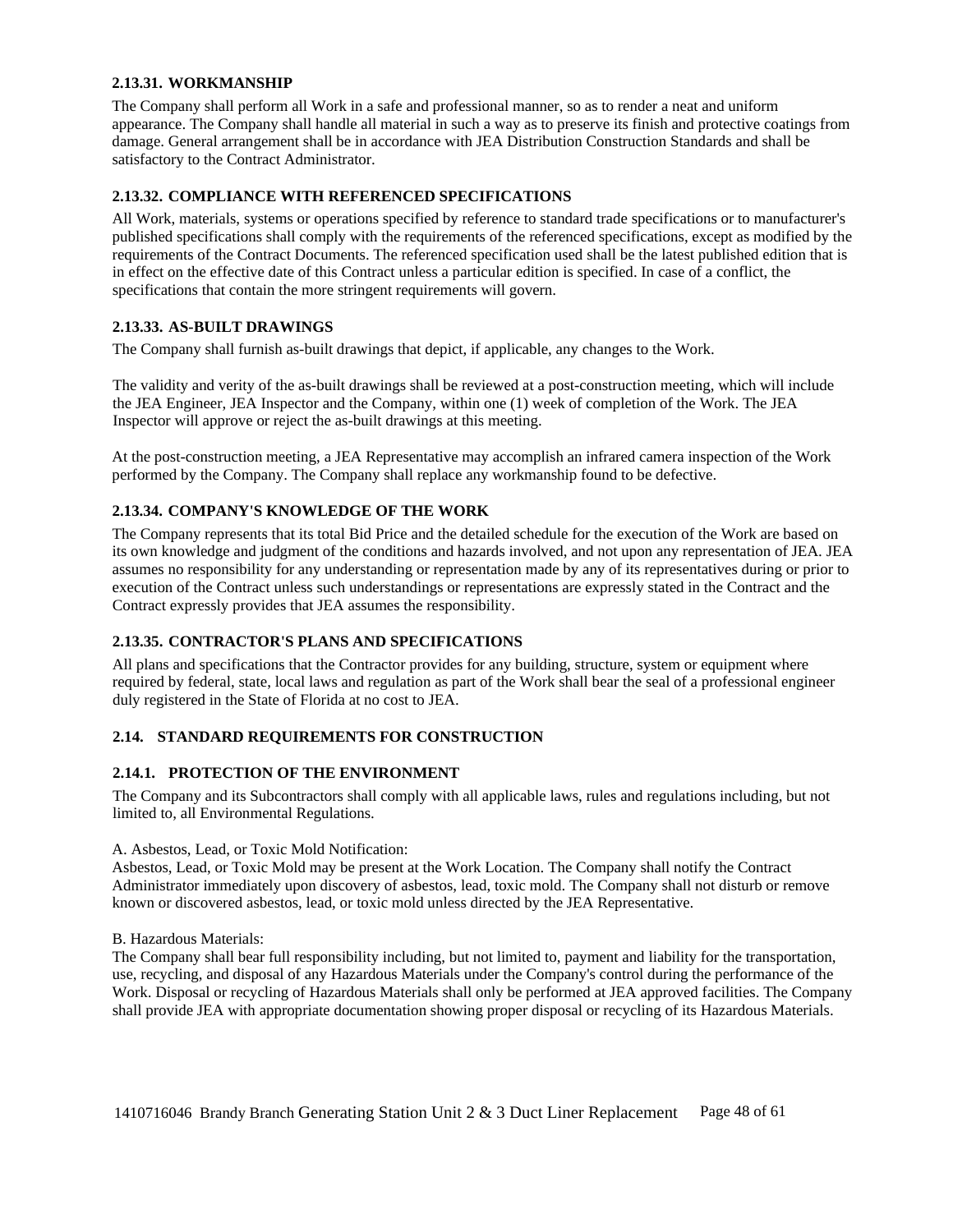The Company shall notify the Contract Administrator in writing of the type, quantity and disposal or recycling method of any hazardous material used during the performance of the Work. The Company shall be solely responsible for the use and disposal or recycling of any such materials. The Company shall submit cleanup procedures to the JEA Representative for review and written approval prior to the use of the hazardous material. In the event that a hazardous material escapes into the environment, the Company shall immediately notify the Contract Administrator in writing of the occurrence and the actions taken. In the event that the Company encounters hazardous materials in the course of construction, the Company shall immediately notify the Contract Administrator verbally, with a written notification to follow. The Contract Administrator shall arrange for disposal by JEA.

JEA has identified and labeled equipment known to contain PCBs. JEA will remove and transport any equipment so identified. The Company shall not remove or transport any equipment containing PCBs. The Company shall immediately notify the JEA Representative of any questionable or unmarked equipment, and the JEA Representative will arrange for testing and identification.

### C. Waste Management:

The Company will be solely responsible for the proper management of all waste material, including but not limited to, paints, lubricants, fuels, solvents, drilling mud and materials, construction and demolition debris, used oil and oily waste, land clearing debris, universal waste (mercury containing lamps and devices, batteries, etc.) and other chemicals and hazardous materials used in connection with or generated during the Work, except as specified above. The Company will provide proper containers for waste materials and comply with all applicable laws, rules and regulations in their disposal or recycling. The Company will dispose of or recycle all empty containers off-site as soon as possible.

#### D. Wetlands:

The Company understands and agrees that the Work Location may include wetlands or other environmentally sensitive areas. The Company shall not enter these areas during the performance of its Work, unless specifically authorized by the Contract Administrator and appropriate state and federal permits have been obtained.

#### E. Wildlife:

The Company and/or Subcontractor's employees shall not endanger wildlife species or domestic animals of any kind.

### F. Violation of Environmental Laws and Permits:

The Company shall immediately cease any activity that causes or results in a violation of JEA's or Company's environmental permits or federal, state and local laws and regulations. Such violation shall immediately be reported to the Contract Administrator verbally, with written notification to follow. All additional costs due to the Company's noncompliance with the applicable environmental permits or Environmental Regulations shall be paid by the Company.

## <span id="page-48-0"></span>**2.15. VENDOR PERFORMANCE EVALUATION**

### <span id="page-48-1"></span>**2.15.1. VENDOR PERFORMANCE EVALUATION**

#### **Use of Vendor Performance Evaluation Scorecards**

JEA may evaluate the Company's performance using the evaluation criteria shown on the vendor scorecard available online at JEA.com.

Scores for all metrics shown on the evaluation range from a low of 1, meaning significantly deficient performance, to a high of 5, meaning exceptionally good performance. The Company's performance shall be classified as Top Performance, Acceptable Performance, or Unacceptable Performance, as defined herein. The evaluator will be a designated JEA employee. The evaluator's supervisor and the Chief Purchasing Officer will review deficient performance letters and Unacceptable Performance scorecards, as described below, prior to issuance. When evaluating the Company's performance, JEA will consider the performance of the Company's Subcontractors and suppliers, as part of the Company's performance.

#### **Frequency of Evaluations**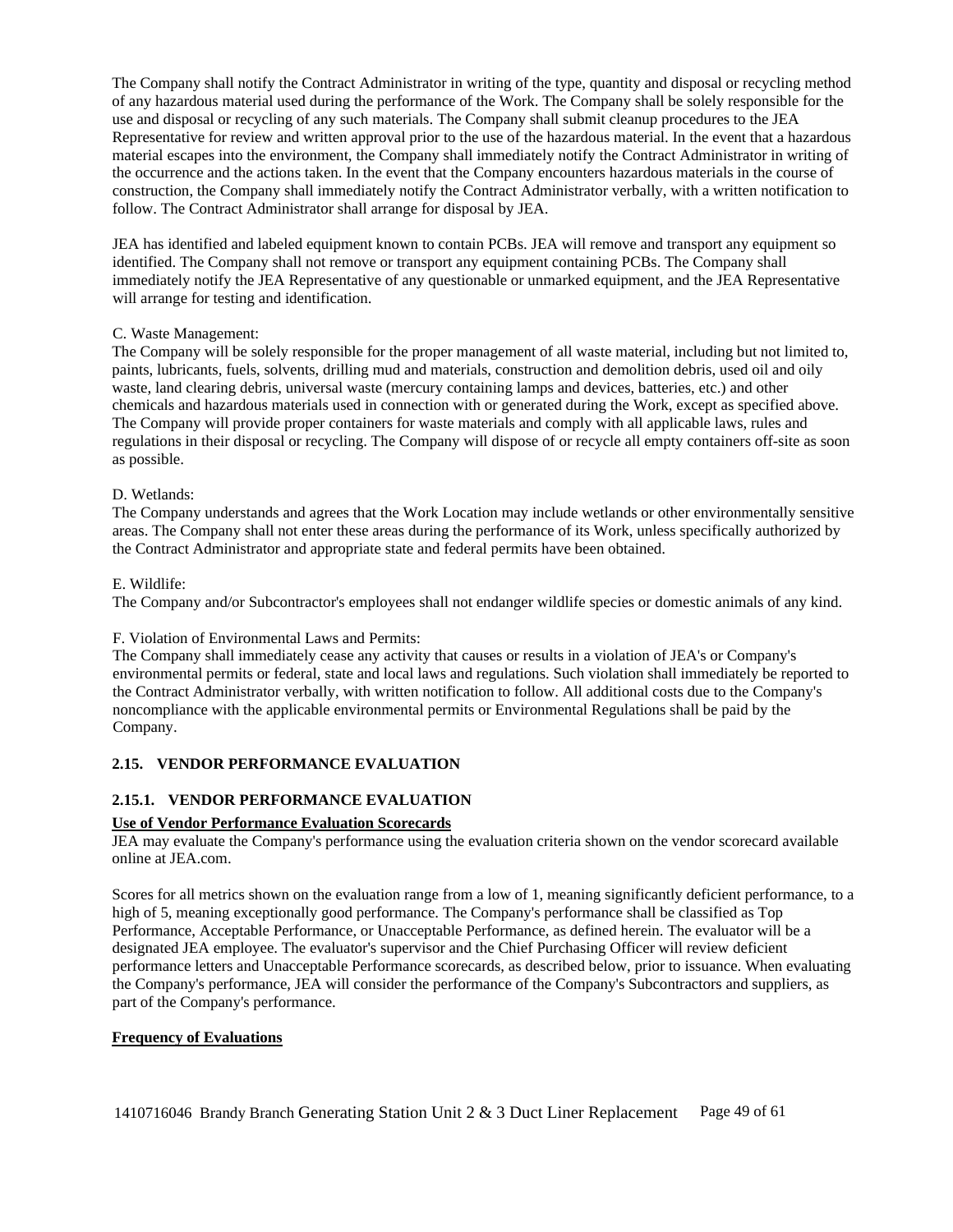JEA may conduct performance evaluations and prepare scorecards in accordance with the procedures described herein at any time during performance of the Work or soon after the completion of the Work. JEA may conduct one (1) or more evaluations determined solely at the discretion of JEA.

#### **Unacceptable Performance**

- If at any time, JEA determines, using the criteria described on the scorecard, that the performance of the Company is Unacceptable, the Contract Administrator and Chief Procurement Officer or his designated alternate will notify the Company of such in a letter. The Company shall have ten (10) days to respond to the Contract Administrator. Such response shall include, and preferably be delivered in-person by an officer of the Company, the specific actions that the Company will take to bring the Company's performance up to at least Acceptable Performance.
- Within thirty (30) days from date of the first Unacceptable Performance letter, the Contract Administrator and Chief Purchasing Officer or his designated alternate will notify the Company by letter as to whether its performance, as determined solely by JEA, is meeting expectations, or is continuing to be Unacceptable. If the Company's performance is described in the letter as meeting expectations, no further remedial action is required by the Company, as long as Company's performance continues to be Acceptable.
- If the Company's performance as described in the letter continues to be Unacceptable, or is inconsistently Acceptable, then the Company shall have fifteen (15) days from date of second letter to demonstrate solely through its performance of the Work, that it has achieved Acceptable Performance. At the end of the fifteen (15) day period, JEA will prepare a scorecard documenting the Company's performance from the start of Work, or date of most recent scorecard, whichever is latest, and giving due consideration to improvements the Company has made in its performance, or has failed to make. If the scorecard shows Company's performance is Acceptable, then no further remedial action is required by Company as long as Company's performance remains Acceptable. If the scorecard shows the Company's performance is Unacceptable, JEA will take such actions as it deems appropriate including, but not limited to, terminating the Contract for breach, suspending the Company from bidding on any JEA related solicitations, and other remedies available in the JEA Purchasing Code and in law. Such action does not relieve the Company of its obligations under the Contract, nor does it preclude an earlier termination.
- In the event that the Contract Term or the remaining Term of the Contract does not allow for the completion of the deficient performance notification cycles described above for those in danger of receiving an Unacceptable Performance scorecard, JEA may choose to accelerate these cycles at its sole discretion.
- If the Company receives five  $(5)$  or more letters of deficiency within any twelve  $(12)$  month period, then JEA will prepare a scorecard describing the deficiencies and the Company's performance will be scored as Unacceptable.

#### **Acceptable Performance**

JEA expects the Company's performance to be at a minimum Acceptable.

#### **Disputes**

In the event that the Company wants to dispute the results of its scorecard performance evaluation, the Company must submit a letter to the Chief Procurement Officer supplying supplemental information that it believes JEA failed to take into account when preparing the scorecard. Such letter, along with supplemental information, must be submitted no later than ten (10) days following the Company's receipt of the scorecard. If the Chief Procurement Officer decides to change the scorecard, the Company will be notified and a revised scorecard will be prepared, with a copy issued to the Company. If the Chief Procurement Officer decides that no change is warranted, the decision of the Chief Procurement Officer is final. If the Company is to be suspended from consideration for future Award of any contracts, the Company may appeal to the Procurement Appeals Board as per JEA Procurement Code.

#### **Public Records**

There can be no expectation of confidentiality of performance-related data in that all performance-related data is subject to disclosure pursuant to Florida Public Records Laws. All scorecards are the property of JEA.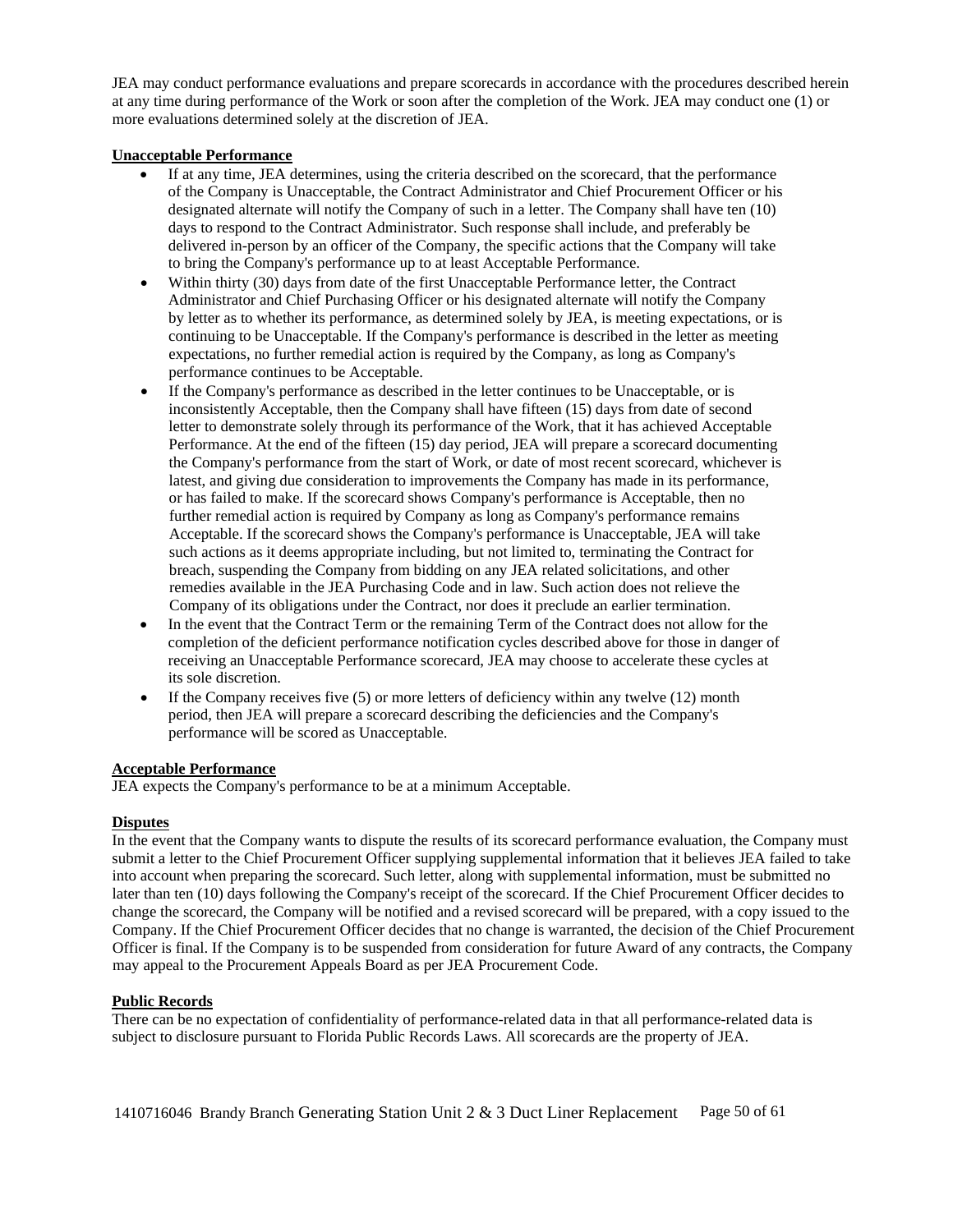#### <span id="page-50-0"></span>**2.16. JEA RESPONSIBILITIES**

#### <span id="page-50-1"></span>**2.16.1. ACCESS TO THE WORK LOCATIONS**

JEA will provide, as indicated in the Contract Documents, and no later than the date when needed by the Company, access to the Work Location, including rights-of-way or access thereto, and such other lands that are designated for the Company's use. JEA will secure easements for permanent structures or permanent changes in existing facilities, unless otherwise specified in the Contract Documents.

# <span id="page-50-2"></span>**2.17. CHANGES IN THE WORK, CONTRACT TIME OR PRICE**

#### <span id="page-50-3"></span>**2.17.1. AMENDMENTS**

This Contract may not be altered or amended except in writing, signed by JEA Chief Procurement Officer, or designee, and the Company Representative, or each of their duly authorized representatives.

#### <span id="page-50-4"></span>**2.17.2. FORCE MAJEURE**

No party shall be liable for any default or delay in the performance of its obligations under this Contract due to an act of God or other event to the extent that: (a) the non-performing party is without fault in causing such default or delay; (b) such default or delay could not have been prevented by reasonable precautions; and (c) such default or delay could not have been reasonably circumvented by the non-performing party through the use of alternate sources, work-around plans or other means. Such causes include, but are not limited to: act of civil or military authority (including but not limited to courts or administrative agencies); acts of God; war; terrorist attacks; riot; insurrection; inability of JEA to secure approval, validation or sale of bonds; inability of JEA or the Company to obtain any required permits, licenses or zoning; blockades; embargoes; sabotage; epidemics; fires; hurricanes, tornados, floods; or strikes.

In the event of any delay resulting from such causes, the time for performance of each of the parties hereunder (including the payment of monies if such event actually prevents payment) shall be extended for a period of time reasonably necessary to overcome the effect of such delay, except as provided for elsewhere in the Contract Documents.

In the event of any delay or nonperformance resulting from such causes, the party affected shall promptly notify the other in writing of the nature, cause, date of commencement and the anticipated impact of such delay or nonperformance. Such written notice, including Change Orders, shall indicate the extent, if any, to which it is anticipated that any delivery or completion dates will be thereby affected within seven (7) calendar days.

### <span id="page-50-5"></span>**2.17.3. QUANTITIES**

Where the total Bid Price was based on estimated quantities, prior to making final payment, JEA will determine actual quantities using sampling, surveying and other industry recognized means and prepare a Change Order adjusting the Contract Price to reflect actual volumes.

The Company shall immediately notify the JEA Contract Administrator in writing of any unauthorized change in the scope of the Work or significant change in the quantities of the Work that may increase the Contract Price, require an extension of Work schedule, or negatively impact permitting or other regulatory requirements.

### <span id="page-50-6"></span>**2.17.4. USE OF THE SUPPLEMENTAL WORK AUTHORIZATION (SWA)**

The JEA Representative will issue a written SWA to incorporate cost or schedule changes into the Contract. Issuance of an SWA is solely at the discretion of the JEA Representative. The SWA shall be used for increases or decreases in the Contract price, within the SWA amount set forth in the Bid, or to make changes in schedule for performance of the Work. An SWA shall authorize the Company to perform changes in the Work. The Company shall not start on SWA work until the Company receives a fully authorized, written SWA form, signed by the appropriate JEA personnel - the Company shall not consider verbal statements as authorization to proceed with the changes. The Company should not expect that any SWAs will be issued. JEA shall have no obligation to pay for SWA work unless the same is performed pursuant to a written SWA form signed before the SWA work is commenced.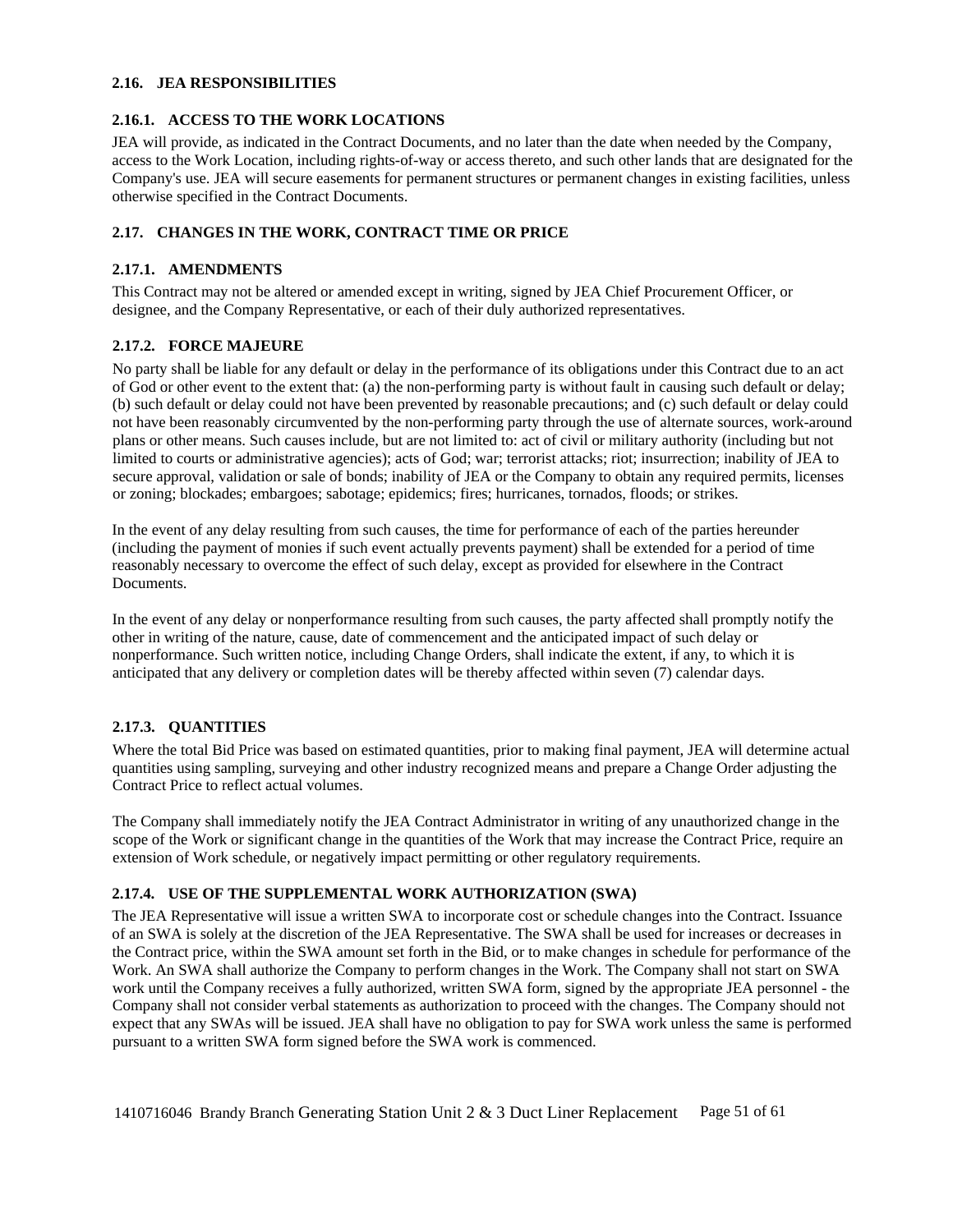#### <span id="page-51-0"></span>**2.17.5. WHEN SWA EFFECTIVE**

The Company shall not start on SWA work until the Company receives a fully authorized, written SWA form, signed by the appropriate JEA personnel. The Company shall not consider verbal statements as authorization to proceed with the changes. An SWA shall authorize the Company to perform changes in the Work. JEA shall have no obligation to pay for SWA work unless the same is performed pursuant to a written SWA form signed before the SWA work is commenced.

In determining costs for Work associated with any Change Order or an SWA, the following methods may be used:

1. Agreed Upon Lump Sum Method

a. The Company and the JEA Representative shall mutually agree to the pricing of a change order or an SWA. Any negotiated increase or decrease in the Contract Price shall be based on the Company's costs for labor, materials and supplies directly applicable to the increase or decrease plus 10% thereof for Company's supervision, overhead, bonds and profit. For any negotiated increase or decrease, the Company will provide a complete detailed breakdown for all labor, material, and equipment, etc. associated with the change. The detailed breakdown shall include applicable labor rates for all trades used, equipment rates, labor and equipment hours. A lump sum figure submitted with no breakdown will be returned to the Company without review.

b. Where the work is covered by established Unit Prices contained in the Contract, and JEA agrees that the Unit Price in the Contract is a fair and reasonable price, the Unit Price will be applied to the quantity of work. In the event that JEA does not agree that the Unit Price in the Contract is a fair and reasonable price, a negotiated price will be applied to the quantity of work at the discretion of the JEA.

#### 2. Cost Reimbursable (Time and Materials) Method

a. Whenever the Company and the JEA are unable to agree on costs for an increase in the Work, JEA or JEA Representative shall order the Company to proceed with the Work on a cost reimbursable (time and material) basis. JEA will pay the Company for the SWA work in the manner hereinafter described, and the compensation thus provided shall constitute full payment for said work. JEA shall issue the SWA for the Company to perform the specific work with payment determined as follows:

b. For materials purchased by the Company and used in the work, the Company shall be paid the actual cost of such materials, including sales taxes if required, and freight and delivery charges as shown by original receipted bills. A mark-up amount equal to 10% of the sum thereof shall be added to this cost. JEA reserves the right to select and approve, or to reject the materials to be used and the sources of supply of any materials furnished by the Company.

c. The Company will be paid the cost of wages for all labor that is engaged in the Work, plus the actual cost chargeable to the Work for workers compensation insurance, social security taxes, unemployment compensation insurance and such additional amounts as are paid by the Company. A total mark-up shall be added equal to 10% of wages and other cost listed above. In evidence of the costs of labor the Company shall provide a certified statement of wages actually paid, together with copies of supporting payrolls. Wage rates used in determining the amount of the payment will be the actual wage rates paid by the Company for Work under this Contract, except that no rate used shall exceed the rate of comparable labor currently employed on the project.

d. Payment for the services of foremen in direct charge of the specific operation will be made. Payment for the service of superintendents, timekeepers or other overhead personnel will not be made nor will payment for the services of watchmen be made unless required specifically by the SWA Work. The actual function performed by an employee rather than its payroll title will be the criterion used in determining the eligibility of an employee's services for payment under this provision.

e. The types and amounts of equipment and machinery used by the Company in carrying out its work under the SWA shall be made in keeping with normal practice for work of similar nature. JEA may, at its discretion, limit by specific instruction the types and amounts of equipment and machinery to be used. For all equipment and machinery used in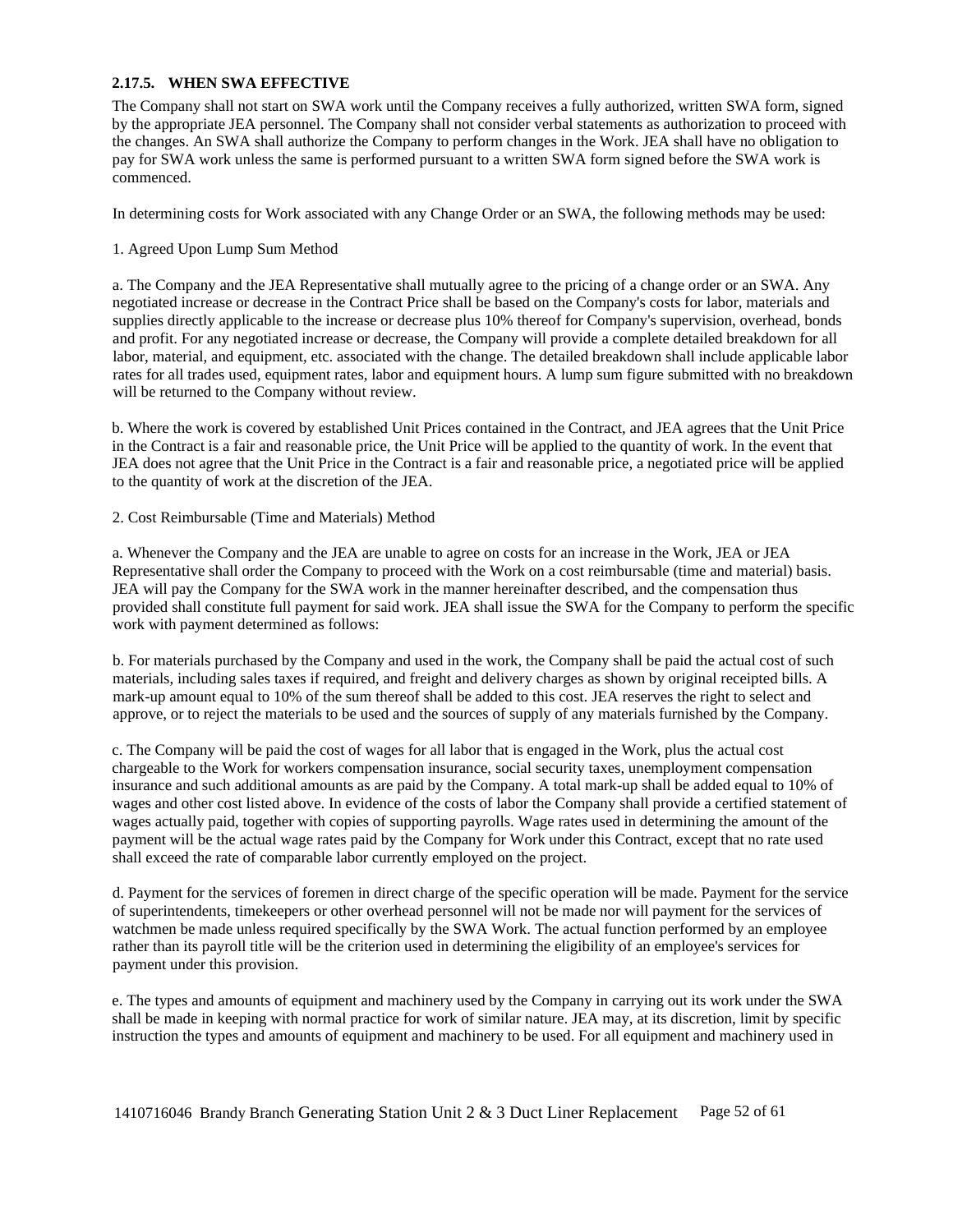the SWA work, JEA will pay the lowest of the following options to which no mark-up percentages will be added (note that these options apply to rented or contractor owned equipment):

80% of the rental value as set forth in the Blue Book value, or

Actual cost, or

Current local equipment rental company quote as produced by JEA.

In computing the hourly rental of such equipment, the following applies:

The lowest calculated hourly equipment rental rate shall be used based on the duration that the equipment is at the site and/or the actual cost the Company is paying. For example, if the equipment used has been on the project for more than one month, then the hourly rate used shall be derived/calculated from the monthly equipment rate.

Less than 30 minutes shall be considered  $1/2$  hour except when the minimum rental time to be paid is one hour.

Rental time will not be allowed while equipment is inoperative due to breakdowns. The rental time of equipment to be paid for shall be the time the equipment is in operation on the SWA work being performed. The Company shall be reimbursed for the time required to move the equipment to the Work, and return it to its original location, only if the Company is charged this cost by the renting agency. Excess rental time of equipment due to inefficient work practices will not be reimbursed. Actual costs must be supported by invoices or other similar documentation provided by the Company.

f. No payment will be allowed for the use of small tools and minor items of equipment, which, as used herein, are defined as individual tools or pieces of equipment having a replacement value of \$500.00 or less.

g. The Company and JEA Representative shall compare records of the Work performed on a Cost Reimbursable basis at the end of each day. These records shall be prepared by the Company and shall be signed by both JEA and the Company Representative. A copy of these records shall be submitted to JEA with the invoice for the work.

h. Payment for cost reimbursable SWA work will be included in monthly progress payments.

i. The Company's Subcontractors will be allowed a 10% mark-up on Work performed by their own forces. The Company will be allowed a 5% mark-up on the Subcontractor's costs (i.e. labor and materials) only, no mark-up on the Subcontractor's profit.

j. Subcontractor's costs in excess of fifty thousand dollars (\$50,000) shall be justified for competitiveness through the submission of at least 3 bids or proposals for the work, or other cost justification satisfactory to JEA.

#### <span id="page-52-0"></span>**2.17.6. INITIATION OF A CHANGE BY COMPANY**

To request any change in the Work including, but not limited to, changes in scope, quantities, price, or schedule, the Company shall submit a written request in the form of a Request for Information ("RFI") to the JEA Representative within ten (10) working days of the date that the event that prompted the change was discovered or should have been discovered. The RFI shall contain sufficient information regarding the nature of the requested change, including an itemized estimate of cost, either positive or negative, in relation to the change, and any effect on contract time which is related to the changed condition, and work descriptions and other information necessary to evaluate the merits of the change. The JEA Representative may reject RFI's which do not provide sufficient supporting information. Upon receipt of the Company's RFI, the JEA Representative will provide written direction as to the procedures that will be used to address the request. JEA shall have the right to approve or disapprove any RFI, request or claim for change as it deems necessary and in its best interests consistent with the other Contract requirements. Where JEA and the Company are unable to reach a mutually acceptable resolution for the RFI, JEA will make a commercially reasonable determination, made in accordance with JEA's Procurement Code, which shall be final.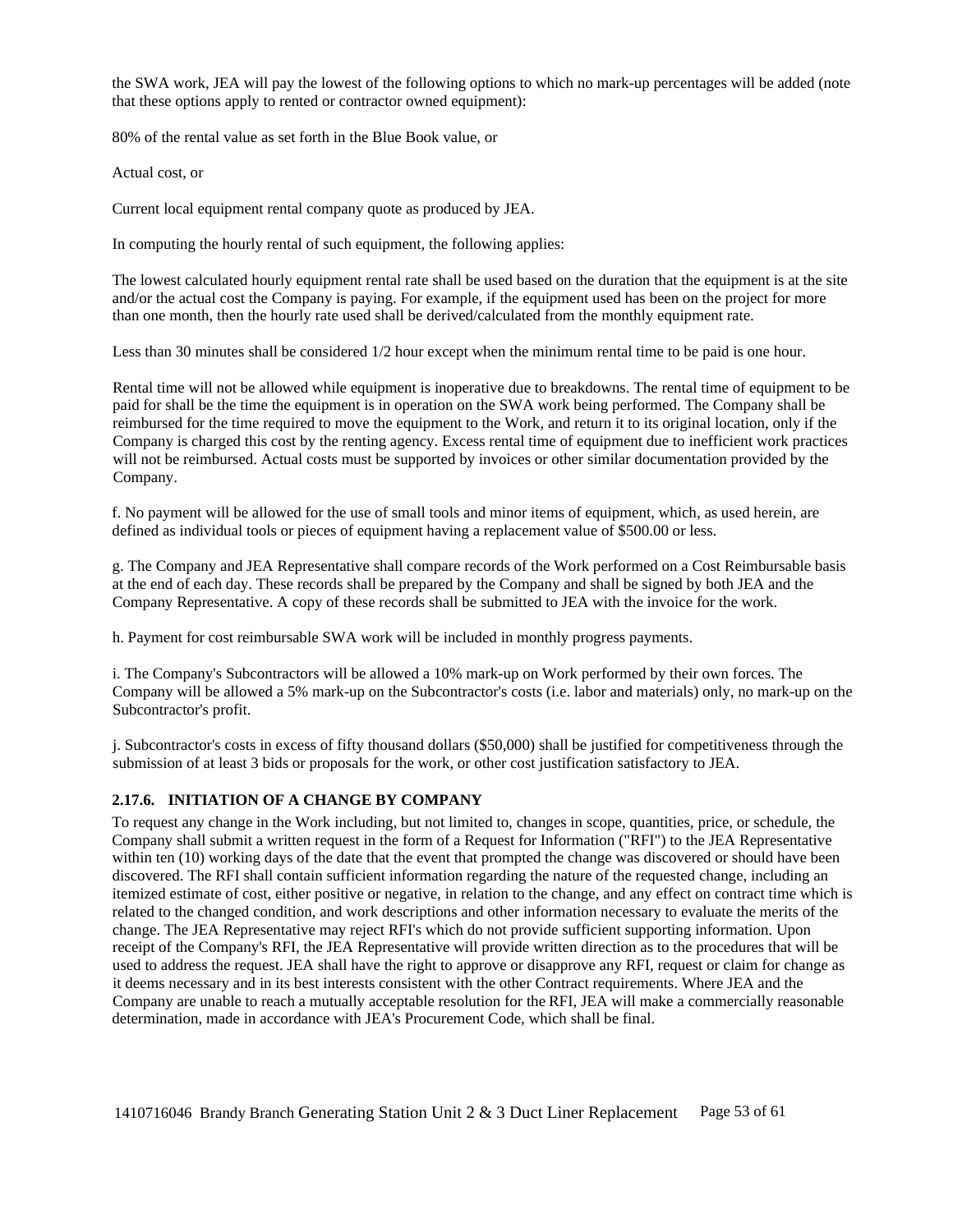## <span id="page-53-0"></span>**2.17.7. INITIATION OF A CHANGE BY JEA**

When it is in JEA's best interest, the JEA Representative may request that the Company provide pricing information to accommodate a requested change in the Work, including a change to the scope of Work, quantity, schedule or completion date. Upon the written request by JEA, the Company shall submit a cost estimate, including all pricing elements requested by JEA. The Company shall not proceed with any changes to the Work until such change is authorized in writing.

# <span id="page-53-1"></span>**2.17.8. NO DAMAGE FOR DELAY**

Damage, loss, expense or delay incurred or experienced by the Company in the prosecution of the Work by reason of unforeseen circumstances, unanticipated difficulties and obstructions, bad weather, or other mischances that are generally considered to be a part of the usual hazards associated with Work, shall be borne entirely by the Company and shall not be the subject of any claim for additional compensation or change in Approved Schedule.

The Company agrees that its sole remedy for any claims, damages or losses related to any delay, disruption or hindrance alleged to be caused by JEA or any of JEA's agents or other contractors, shall be an extension of the Contract completion date.

Any demand for equitable time adjustment must be served in writing to JEA within five (5) days of the event giving rise to the delay, disruption or hindrance. Any request for an equitable time adjustment shall be accompanied by a logical time impact analysis, demonstrating the nature and magnitude of the event to the critical path.

Failure to strictly comply with these requirements shall be deemed a waiver of any right to seek equitable time adjustment.

In the event the "no damage for delay" clause is inapplicable, there shall be no recovery for home office overhead and any damages claimed shall be proven by discreet accounting of direct project costs and no theoretical formula or industry estimating reference manuals shall be permissible.

# <span id="page-53-2"></span>**2.17.9. CHANGE IN THE WORK**

To request or claim any change in the Work including, but not limited to change in scope, quantities, pricing, or schedules, the Company shall submit a letter to the Contract Administrator stating such request or claim. JEA shall have the right to approve or disapprove any request or claim for change as it deems necessary and in its best interests consistent with the other Contract requirements. Whether requested by the Company, claimed by the Company, or contemplated by JEA, no change shall be authorized unless made on a JEA Change Order signed by the Contract Administrator or through a formal written amendment to this Contract.

In the event of an emergency endangering life or property where it is appropriate for the Company to take action, the Company shall undertake such actions to preserve life and property. JEA and the Company will determine after emergency is concluded, the extent of out-of-scope work performed by Company, and the Contract Administrator will issue a Change Order or amend the Contract for such work, if any and as necessary.

All requests for changes filed by the Company shall be in writing delivered to the Contract Administrator within ten (10) working days of when the event that prompted the claim was discovered or should have been discovered. Upon receipt of the Company's claim notification, Contract Administrator will provide written direction as to the procedures that will be used to address the request. The Company's request shall be sufficiently detailed including itemized costs, condition and work descriptions and other information necessary to evaluate the merits of the claim. The Contract Administrator may reject requests providing insufficient supporting information. Any change in the Contract resulting from the request will be incorporated into the Contract via a Change Order or Purchase Order. Where JEA and the Company are unable to reach a mutually acceptable resolution of request, JEA's determination will be final.

Where necessary, JEA will determine the value of work covered by a Change Order using one (1) of the following methods: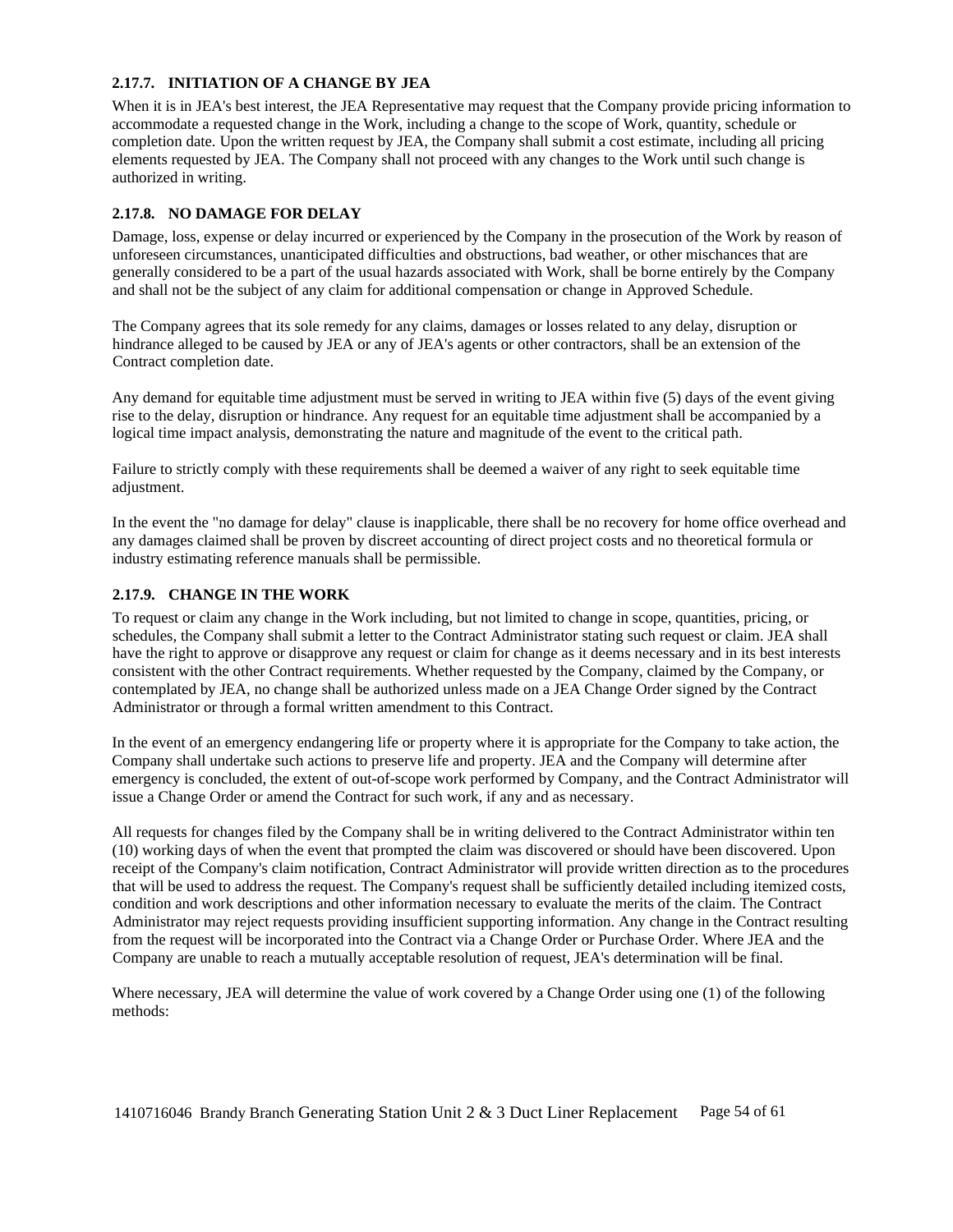- Where the work is covered by established Unit Prices contained in the Contract, the Unit Price will be applied to the quantity of work;
- By mutual acceptance of lump sum price;
- By actual cost and a mutually acceptable fixed amount for overhead and profit, or

Where Bid Price was based on estimates quantities, prior to making final payment, JEA will determine actual quantities using sampling, surveying and other industry recognized means and prepare a Change Order adjusting the price to reflect actual volumes.

The Company shall immediately notify the Contract Administrator in writing of any unauthorized change in the scope of the Work or significant change in the quantities of the Work that may increase the Contract Price, require an extension of Work schedule, or negatively impact permitting or other regulatory requirements.

The Work schedule may be changed only by a Change Order or Purchase Order. The Company's request or claim for a Work schedule adjustment shall be in writing delivered to the Contract Administrator within five (5) working days following the discovery of the event that prompted the claim or when the event should have been discovered. Where accepted by JEA, changes to Work schedule will only adjust for critical path impacts. Failure to include the necessary critical path analysis with request shall be grounds for rejecting the claim. The path of critical events mentioned herein means the series of interdependent Work events that must be sequentially performed and that require a longer total time to perform than any other such series. Upon receipt of the Company's request for a change in the Work schedule, the Contract Administrator will provide any additional directions in writing detailing the procedures that will be used to resolve the request, including provision of time impact or manpower and equipment loading schedules. Where JEA and the Company are unable to reach a mutually acceptable resolution of request, JEA will make a commercially reasonable determination, made in accordance with JEA's Procurement Code, which shall be final.

All Work defined on Change Orders shall be subject to the conditions of the Contract, unless specifically noted on the Change Order.

### <span id="page-54-0"></span>**2.17.10. ASSIGNING OF CONTRACT**

Each party agrees that it shall not assign, delegate, or otherwise dispose of the Contract, the duties to be performed under the Contract, or the monies to become due under the Contract without the other party's prior written consent.

The assignment of the Contract will not relieve either of the parties of any of its obligations until such obligations have been assumed in writing by the assignee. If the Contract is assigned by either of the parties, it will be binding upon and will inure to the benefit of the permitted assignee. The Company shall be liable for all acts and omissions of its assignee or its Subcontractor.

### <span id="page-54-1"></span>**2.17.11. CHANGE OF LUMP SUM BULK BID PRICE**

All duties, responsibilities and obligations assigned to or undertaken by the Company in performing the Work described in the Contract shall be at the Company's expense without change to the Lump Sum for Complete Scope of Work as indicated on Exhibit A/Bid Form (hereinafter referred to as "Lump Sum Bulk Bid Price".).

If the Company is entitled by the Contract Documents to make a claim for an increase in the Lump Sum Bulk Bid Price, the Company shall make such claim in writing, delivered to JEA within ten (10) business days of the occurrence of the event giving rise to the claim.

In all claims for adjustments in the Lump Sum Bulk Bid Price, JEA's determination shall be final. Any change in the Lump Sum Bulk Bid Price resulting from such claim shall only be made by a JEA Change Order. JEA will compute the final quantities of JEA Change Order based upon measurements or surveys provided by JEA.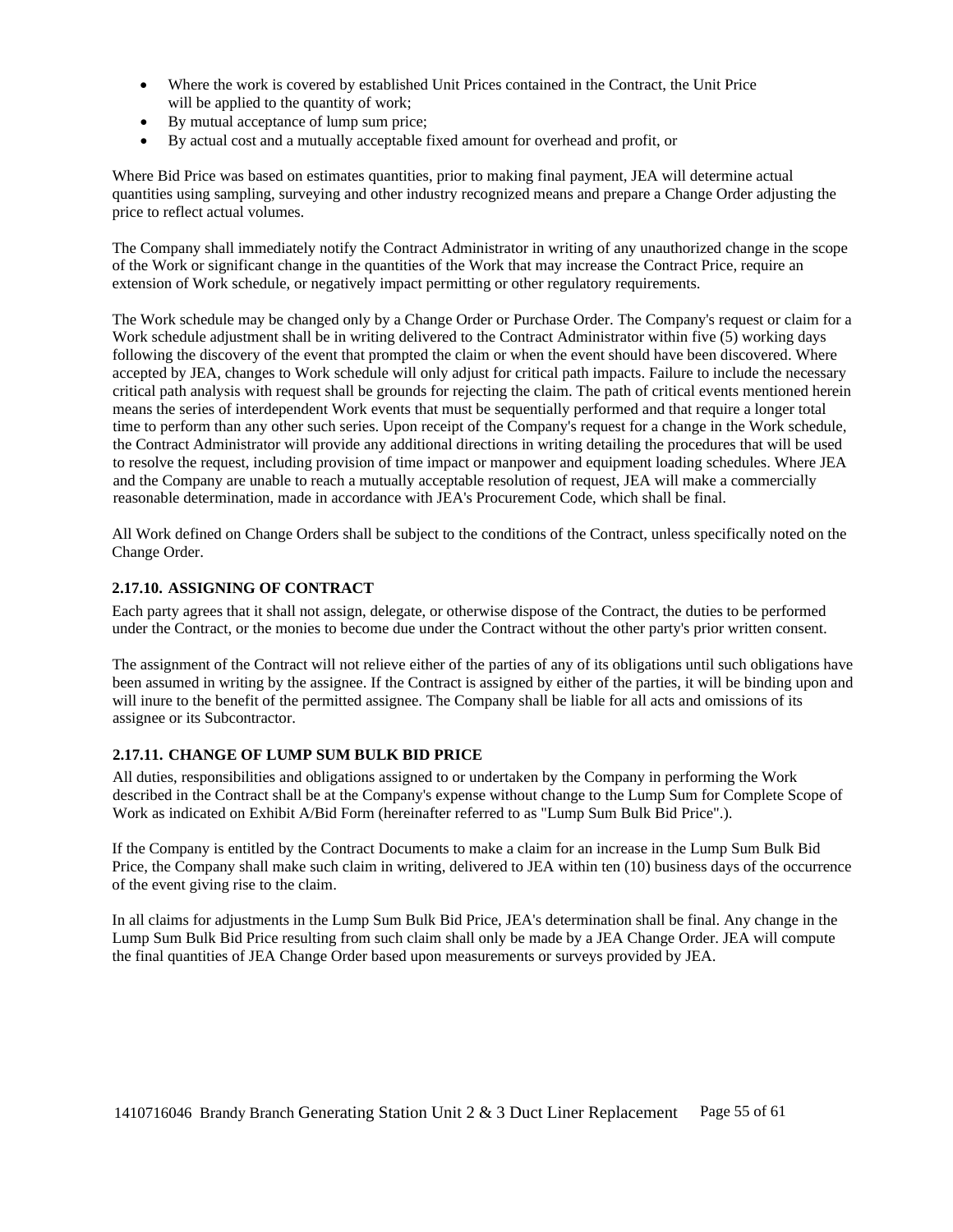#### <span id="page-55-0"></span>**2.18. MISCELLANEOUS PROVISIONS**

### <span id="page-55-1"></span>**2.18.1. AMBIGUOUS CONTRACT PROVISIONS**

The parties agree that this Contract has been the subject of meaningful analysis and/or discussions of the specifications, terms and conditions contained in this Contract. Therefore, doubtful or ambiguous provisions, if any, contained in this Contract will not be construed against the party who physically prepared this Contract.

#### <span id="page-55-2"></span>**2.18.2. APPLICABLE STATE LAW; VENUE; SEVERABILITY**

The rights, obligations and remedies of the parties as specified under the Contract will be interpreted and governed in all respects exclusively by the laws of the State of Florida without giving effect to the principles of conflicts of laws thereof. Should any provision of the Contract be determined by the courts to be illegal or in conflict with any law of the State of Florida, the validity of the remaining provisions will not be impaired. Litigation involving this Contract or any provision thereof shall take place in the State or Federal Courts located exclusively in Jacksonville, Duval County, Florida.

#### <span id="page-55-3"></span>**2.18.3. CONTINUING THE WORK**

The Company shall carry on the Work and maintain the progress schedules during disputes or disagreements with JEA. No Work shall be delayed or postponed pending resolution of any disputes or disagreements, except as JEA and Company may otherwise agree in writing. Suspension of the Work or portion thereof by Company shall entitle JEA to terminate the Contract for Default.

#### <span id="page-55-4"></span>**2.18.4. CUMULATIVE REMEDIES**

Except as otherwise expressly provided in this Contract, all remedies provided for in this Contract shall be cumulative and in addition to and not in lieu of any other remedies available to either party at law, in equity or otherwise.

#### <span id="page-55-5"></span>**2.18.5. DISPUTES**

If a dispute occurs between JEA and the Company over a contractual issue that cannot be mediated by the JEA Representative, the dispute shall be handled in accordance with Article 5 of the JEA Procurement Code.

## <span id="page-55-6"></span>**2.18.6. ENTIRE AGREEMENT**

This Contract constitutes the entire agreement between the parties. No statement, representation, writing, understanding, or agreement made by either party, or any representative of either party, which are not expressed herein shall be binding. All changes to, additions to, modifications of, or amendment to this Contract, or any of the terms, provisions and conditions hereof, shall be binding only when in writing and signed by the authorized officer, agent or representative of each of the parties hereto.

### <span id="page-55-7"></span>**2.18.7. EXPANDED DEFINITIONS**

Unless otherwise specified, words importing the singular include the plural and vice versa and words importing gender include all genders. The term "including" means "including without limitation", and the terms "include", "includes" and "included" have similar meanings. Any reference in this Contract to any other agreement is deemed to include a reference to that other agreement, as amended, supplemented or restated from time to time. Any reference in the Contract to "all applicable laws, rules and regulations" means all federal, state and local laws, rules, regulations, ordinances, statutes, codes and practices.

#### <span id="page-55-8"></span>**2.18.8. HEADINGS**

Headings appearing herein are inserted for convenience or reference only and shall in no way be construed to be interpretations of text.

### <span id="page-55-9"></span>**2.18.9. INDEPENDENT CONTRACTOR**

Company is performing this Contract as an independent contractor and nothing in this Contract will be deemed to constitute a partnership, joint venture, agency, or fiduciary relationship between JEA and Company. Neither Company nor JEA will be or become liable or bound by any representation, act, or omission of the other.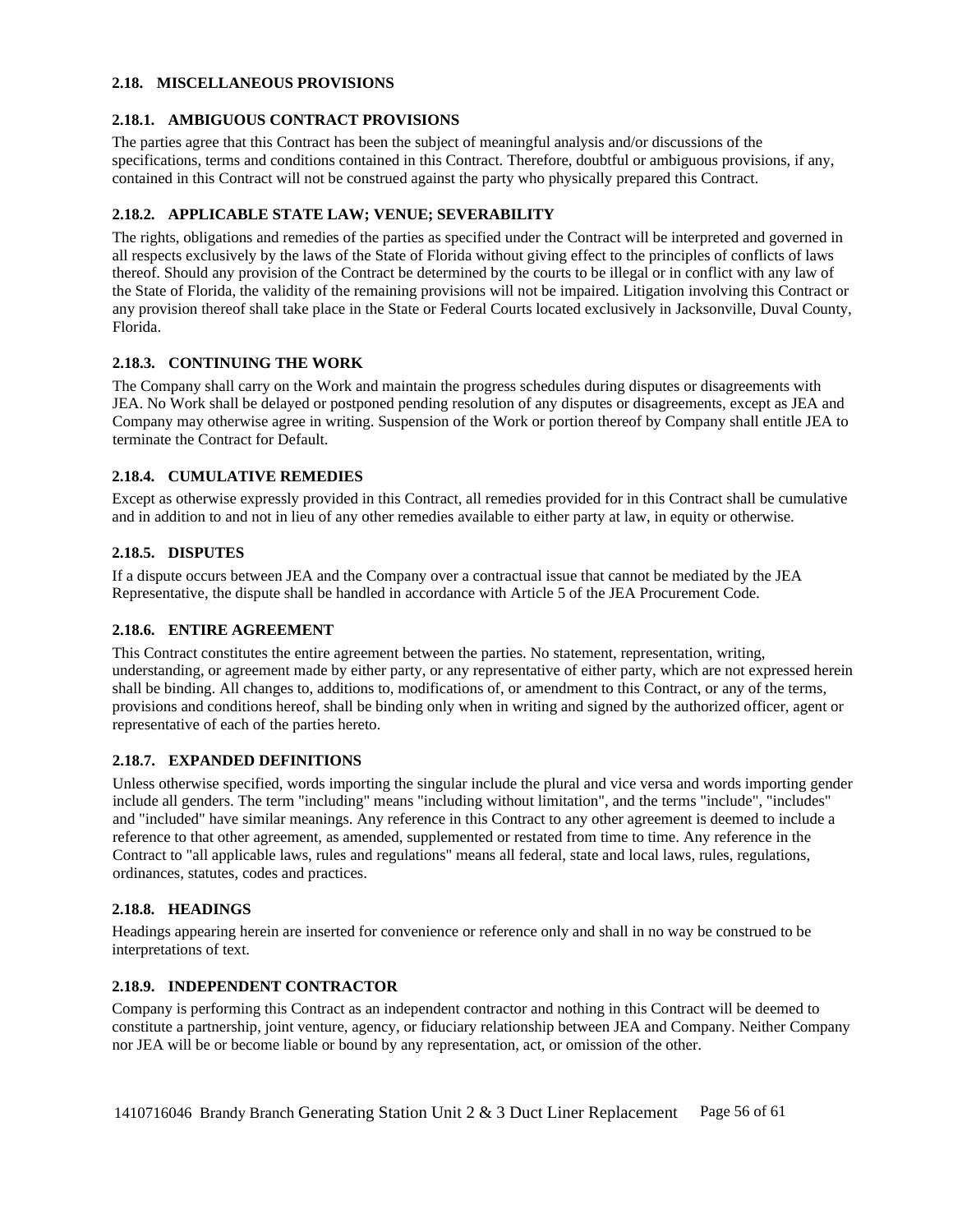#### <span id="page-56-0"></span>**2.18.10. LANGUAGE AND MEASUREMENTS**

All communication between the Company and JEA, including all documents, notes on drawings, and submissions required under the Contract, will be in the English language. Unless otherwise specified in the Contract, the US System of Measurements shall be used for quantity measurement. All instrumentation and equipment will be calibrated in US System of Measures.

# <span id="page-56-1"></span>**2.18.11. MEETINGS AND PUBLIC HEARINGS**

The Company will, upon request by JEA, attend all meetings and public hearings as required, in any capacity, as directed by JEA.

# <span id="page-56-2"></span>**2.18.12. NEGOTIATED CONTRACT**

Except as otherwise expressly provided, all provisions of this Contract shall be binding upon and shall inure to the benefit of the parties, their legal representatives, successors and assigns. The parties agree that they have had meaningful discussion and negotiation of the provisions, terms and conditions contained in this Contract. Therefore, doubtful or ambiguous provisions, if any, contained in the Contract shall not be construed against the party who physically prepared this Contract.

### <span id="page-56-3"></span>**2.18.13. NONEXCLUSIVE**

Notwithstanding anything contained herein that may appear to be the contrary, this Contract is "non-exclusive" and JEA reserves the right, in its sole discretion, to retain other companies to perform the Work, and/or JEA may selfperform the Work itself.

#### <span id="page-56-4"></span>**2.18.14. NONWAIVER**

Failure by either party to insist upon strict performance of any of the provisions of the Contract will not release either party from any of its obligations under the Contract.

#### <span id="page-56-5"></span>**2.18.15. REFERENCES**

Unless otherwise specified, each reference to a statute, ordinance, law, policy, procedure, process, document, drawing, or other informational material is deemed to be a reference to that item, as amended or supplemented from time to time. All referenced items shall have the enforcement ability as if they are fully incorporated herein.

### <span id="page-56-6"></span>**2.18.16. RIGHT TO AUDIT & FINANCIAL REPORTING**

#### **Accounting System**

The Company shall establish and maintain a reasonable accounting system that enables JEA to readily identify the Company's assets, expenses, cost of goods, and use of funds.

# **Audited Financial Statements**

The Company shall provide to JEA audited financial statements for the most recent fiscal year upon JEA's request, not later than five days after receipt of written request.

#### **Content and Retention of Records**

Such records shall include, but not be limited to, accounting records, written policies and procedures; subcontract files (including proposals of successful and unsuccessful bidders, bid recaps, etc.); all paid vouchers including those for out-of-pocket expenses; other reimbursement supported by invoices; ledgers; cancelled checks; deposit slips; bank statements; journals; original estimates; estimating work sheets; contract amendments and change order files; back charge logs and supporting documentation; insurance documents; payroll documents; timesheets; memoranda; and correspondence. Company shall, at all times during the term of this Contract and for a period of five years after the completion of this Contract, maintain such records, together with such supporting or underlying documents and materials.

#### Inspection /Audit of Records

Upon JEA's request, the Company agrees to allow JEA to audit, to examine, and to make copies of or extracts from its financial and operating records (in whatever form they may be kept, whether written, electronic, or other) kept by the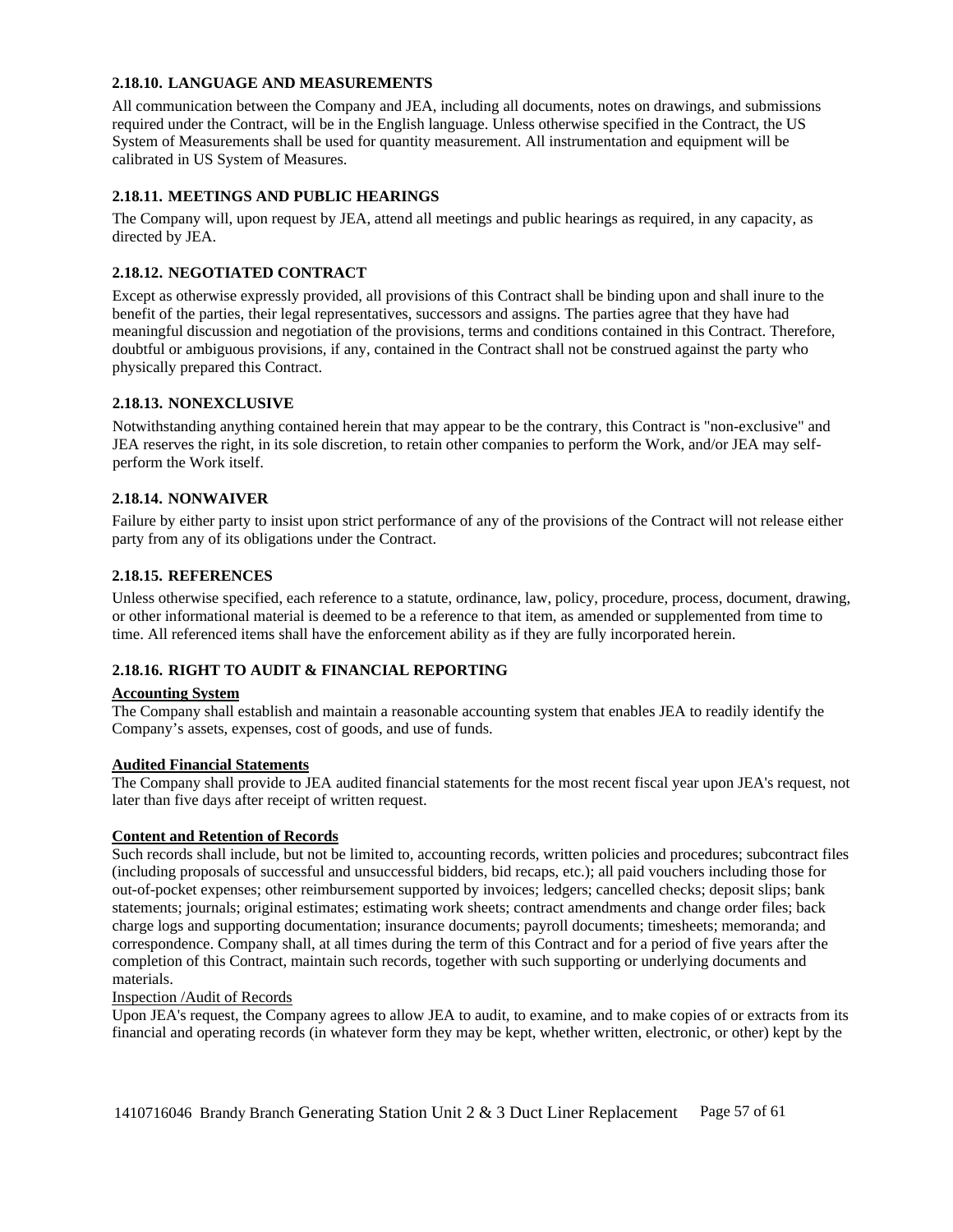Company, its employees, agents, assigns, successors, and subcontractors, for the purpose of determining invoice accuracy, or otherwise assessing compliance with the Contract Documents.

The Company shall at any time requested by JEA, whether during or after completion of this Contract, and at Company's own expense make such records available for inspection and audit (including copies and extracts of records as required) by JEA. Such records shall be made available to JEA during normal business hours at the Company's office or place of business in a workspace suitable for the audit and [subject to a three day written notice/without prior notice]. In the event that no such location is available, then the financial records, together with the supporting or underlying documents and records, shall be made available for audit at a time and location that is convenient for JEA. The Company agrees to have knowledgeable personnel available to answer questions for the auditors during the time they are performing the audit and for a period of two weeks thereafter. Company shall ensure JEA has these rights with Company's employees, agents, assigns, successors, and subcontractors, and the obligations of these rights shall be explicitly included in any subcontracts or agreements formed between the Company and any subcontractors to the extent that those subcontracts or agreements relate to fulfillment of the Company's obligations to JEA.

#### **Cost of Audits**

Costs of any audits conducted under the authority of this right to audit and not addressed elsewhere will be borne by JEA unless certain exemption criteria are met. If the audit identifies overpricing or overcharges (of any nature) by the Company to JEA in excess of one-half of one percent (0.5%) of the total contract billings, the Company shall reimburse JEA for the total costs of the audit. If the audit discovers substantive findings related to fraud, misrepresentation, or nonperformance, JEA may recoup the costs of the audit work from the Company.

#### **Billing Adjustments and Recoveries**

Any billing payment recoveries to JEA that must be made as a result of any such audit or inspection of the Company's invoices and/or records shall be made within a reasonable amount of time (not to exceed 90 days) from presentation of JEA's findings to Company.

#### **Failure to Comply**

If Company fails to comply with the requirements contained in this clause, the Company may be found to be in breach of the Contract, be subject to debarment or suspension of bidding privileges with JEA, and/or JEA may exercise any other remedies available by law.

#### <span id="page-57-0"></span>**2.18.17. SEVERABILITY**

In the event that any provision of this Contract is found to be unenforceable under applicable law, the parties agree to replace such provision with a substitute provision that most nearly reflects the original intentions of the parties and is enforceable under applicable law, and the remainder of this Contract shall continue in full force and effect. With regard to any provision in this agreement pertaining to damages, equitable or otherwise, it is the intent of the Parties that under no circumstances shall there be recovery for home office overhead. Any damages claimed shall be proven by discreet accounting of direct project costs and no theoretical formula or industry estimating reference manuals shall be permissible.

### <span id="page-57-1"></span>**2.18.18. SUBCONTRACTING OR ASSIGNING OF CONTRACT**

Each party agrees that it shall not subcontract, assign, delegate, or otherwise dispose of the Contract, the duties to be performed under the Contract, or the monies to become due under the Contract without the other party's prior written consent.

The assignment of the Contract will not relieve either of the parties of any of its obligations until such obligations have been assumed in writing by the assignee. If the Contract is assigned by either of the parties, it will be binding upon and will inure to the benefit of the permitted assignee. The Company shall be liable for all acts and omissions of its assignee or its Subcontractor.

In the event the Company obtains JEA approval to use Subcontractors, the Company is obligated to provide Subcontractors possessing the skills, certifications, registrations, licenses, training, tools, demeanor, motivation and attitude to successfully perform the work for which they are subcontracted. The Company is obligated to remove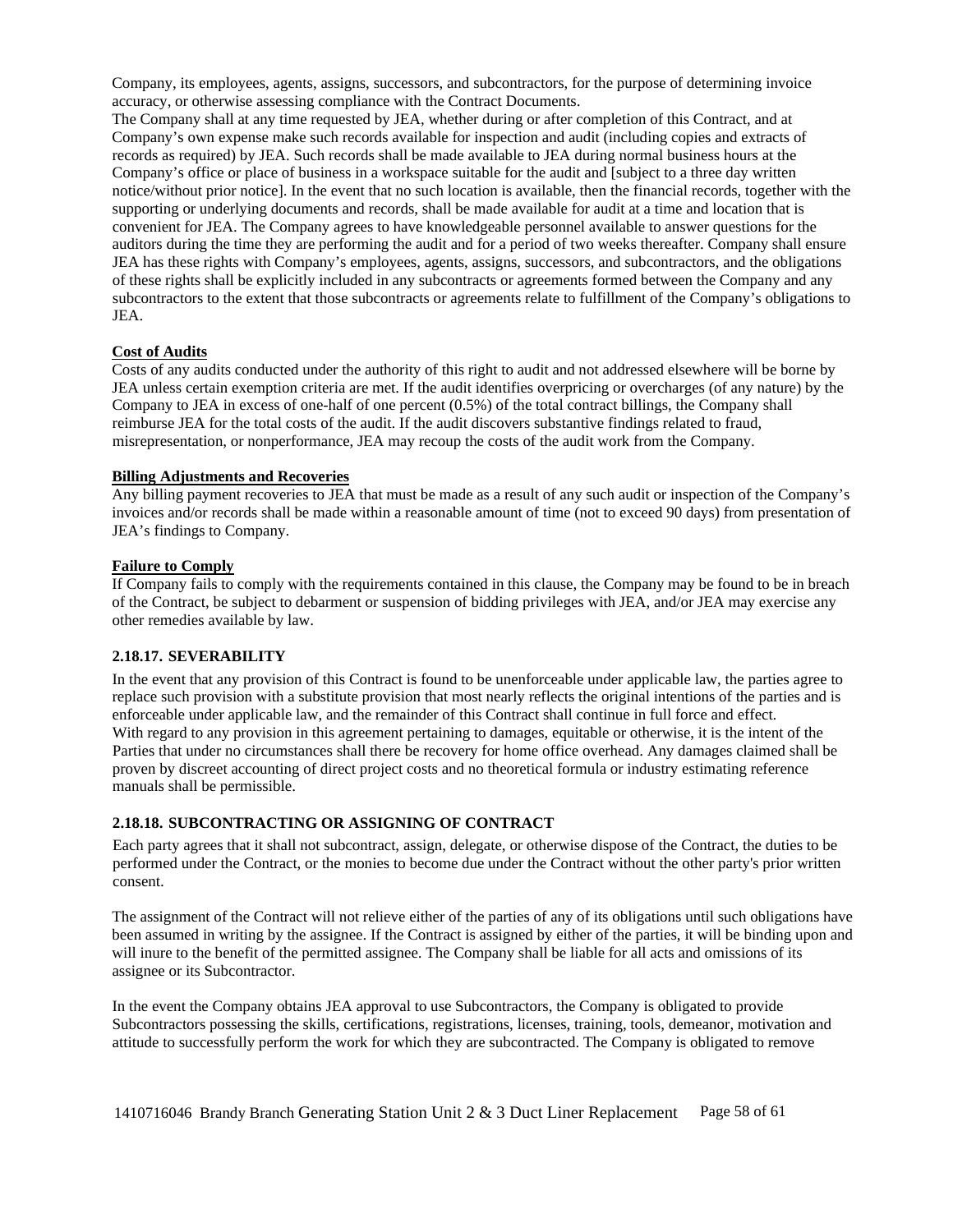Subcontractors from performing Work under this Contract when the Company recognizes that a Subcontractor is failing to work in a manner consistent with the requirements of this Contract, or when JEA notifies the Company that JEA has determined a Subcontractor is failing to work in a manner consistent with the requirements of this Contract.

# <span id="page-58-0"></span>**2.18.19. SURVIVAL**

The obligations of JEA and the Company under this Contract that are not, by the express terms of this Contract, to be performed fully during the Term, shall survive the termination of this Contract.

## <span id="page-58-1"></span>**2.18.20. TIME AND DATE**

Unless otherwise specified, references to time of day or date mean the local time or date in Jacksonville, FL. If under this Contract any payment or calculation is to be made, or any other action is to be taken, on or as of a day that is not a regular business day for JEA, that payment or calculation is to be made, and that other action is to be taken, as applicable, on or as of the next day that is a regular business day. Where reference is made to day or days, it means calendar days. Where reference is made to workday, workdays, business day, or business days, it means regular working days for JEA Procurement.

# <span id="page-58-2"></span>**2.18.21. TIME OF ESSENCE**

<span id="page-58-3"></span>For every material requirement of this Contract, time is of the essence.

# **2.18.22. TITLE TO MATERIALS FOUND**

JEA shall retain the title to water, mineral matter, timber and any other materials that the Company, or its Subcontractors, encounters during the excavation or other operations of the Work. The Company shall use or dispose of this material in accordance with the Contract or written instructions from the Contract Administrator. Any materials found in the excavation, or other operations of the Company, that are of archaeological or historical value shall be left in place. The Company shall immediately notify JEA of the find and shall take no further action until directed by JEA.

# <span id="page-58-4"></span>**2.18.23. USE OF JEA CONTRACTS BY THE CITY OF JACKSONVILLE**

Where the City of Jacksonville's or its other independent agencies' or political subdivisions' procurement codes all use of JEA contracts, the Company agrees to extend any pricing and other contractual terms to such entities.

### <span id="page-58-5"></span>**2.18.24. WAIVER OF CLAIMS**

A delay or omission by JEA to exercise any right or power under this Contract shall not be construed to be a waiver thereof. A waiver by JEA under this Contract shall not be effective unless it is in writing and signed by the party granting the waiver. A waiver by a party of a right under or breach of, this Contract shall not be construed to operate as a waiver of any other or successive rights under, or breaches of, this Contract.

The Company's obligations to perform and complete the Work in accordance with the Contract shall be absolute. None of the following will constitute a waiver of any of JEA's rights under the Contract: approval of payments, including final payment; Certificate of Contract Completion; any use of the Work by JEA; nor any correction of faulty or defective work by JEA.

### <span id="page-58-6"></span>**2.18.25. JEA PROJECT SECURITY PROGRAM**

The JEA Project Security Program establishes a coordinated security program and assigns specific security responsibilities for which the Company and/or its Subcontractors shall be responsible at while performing services at existing JEA facilities and upon the substantial completion of new facilities. The programs objectives are 1) to direct all project security activities toward a single goal--no breaches, thefts or vandalism, and 2) to ensure effective coordination and communication of all project security activities with JEA Security.

In general, the Company shall provide on-site JEA security personnel at any time a JEA facility's perimeter is unsecured, including but not limited to, alarms disabled, fences or gates down, traffic flows that require gates to be opened repeatedly and/or for more than one (1) hour of the work day. The Company shall schedule security personnel through JEA Security. Where existing lighting is disabled or otherwise impacted by the Work, the Company shall provide temporary lighting equal to or exceeding that which exists.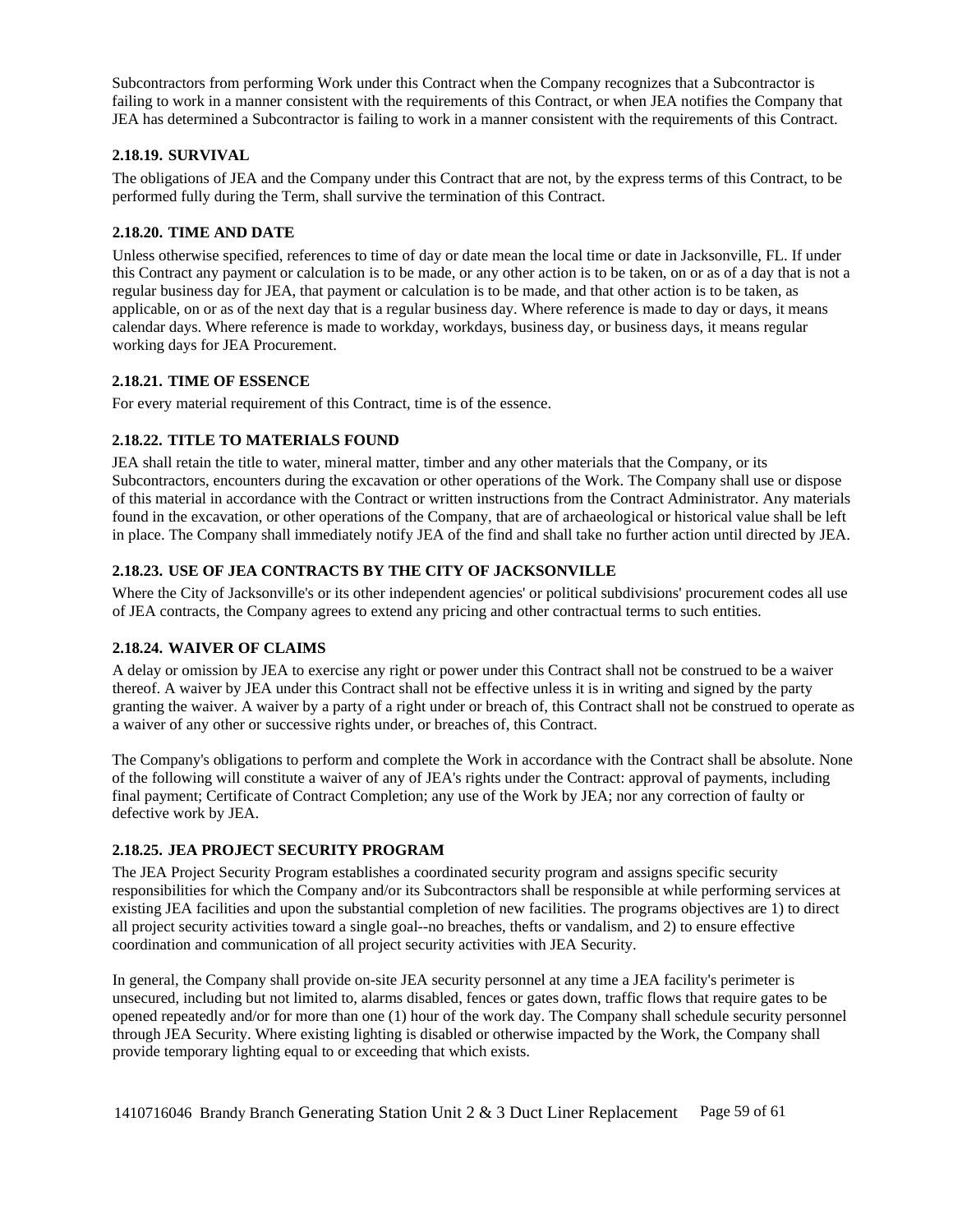Further, the Company shall be responsible for complying with all applicable provisions of Chapter 12 "Security Program" of the JEA Contractor Safety Management Process Safety Requirements, a copy of which may be obtained upon request.

#### <span id="page-59-0"></span>**2.18.26. BACKGROUND CHECKS AND OTHER INFORMATION SECURITY POLICIES**

The Company, at its expense, shall conduct appropriate background checks and screen each individual who will provide services to JEA as a part of the Work, including, but not limited to, individuals who will have access to JEA's computer systems, either through on-site or remote access. The minimum background screening process shall include, but not be limited to, the following checks:

- a) Social Security Number (SSN) Trace;
- b) Criminal Records (County and State Criminal Felony and Misdemeanor, National Criminal Database, Federal Criminal);
- c) Background checks undertaken by JEA for its own employees who have duties similar to the duties of the Company's employee(s); and
- d) Background checks which are required pursuant to applicable background screening policies adopted by JEA from time to time, including, but not limited to, background checks required in connection with obtaining a JEA access badge or logical access to JEA systems.

The background screening must be conducted prior to the employee providing any services or performing any work for JEA. JEA has the right to require more regular background checks and has the right to require that the Company provide background check results to JEA. JEA also shall have the right to require that JEA conduct its own background checks on the Company's employees and to screen all such employees. In such event, the Company shall cooperate and provide JEA with all information requested by JEA to enable JEA to complete the background screening. JEA shall have the right to audit the Company's background check process to ensure compliance with JEA standards. If, at any time, the Company discovers that an individual providing services to JEA as a part of the Work has a criminal record that includes a felony or misdemeanor, the Company shall immediately inform JEA and JEA will assess the circumstances surrounding the conviction, time frame, nature, gravity and relevancy of the conviction to the job duties. JEA, in its sole discretion, shall determine whether the individual will be placed on, or terminated from, a JEA assignment. Additionally, all individuals providing services to JEA shall have the responsibility to self-disclose any misdemeanor or felony conviction that occurs while assigned to JEA within three business days of the conviction. If the Company learns of any such conviction, the Company shall notify JEA immediately. The Company shall comply with all applicable laws and regulations governing the conduct of background checks, including but not limited to the Fair Credit Reporting Act (FCRA). Failure of the Company to comply with the terms of this paragraph may result in immediate termination of its contract with JEA. In addition, the Company must review JEA's Personnel Risk Assessment Review Process Contractors – CIP, FACTA and HIPAA. If applicable under such process, the Company must complete the background screening process specified therein and complete JEA's PRA Contractor Evaluation Form – Contractor Background Check Attestation (the "PRA Form") for each applicable employee.

### <span id="page-59-1"></span>**2.18.27. JEA CRITICAL INFRASTRUCTURE PROTECTION (CIP)**

Pursuant to federal regulations, JEA is required to implement Critical Infrastructure Protection (CIP) and comply with NERC/FERC reliability standards for identified assets (collectively the "Assets"). Assets include both physical and cyber Assets that are essential for JEA to maintain the integrity of the bulk electric system. Therefore, the Company must ensure that all individuals that have access to any Assets meet all requirements of JEA, including, but not limited to the background screenings described in Section "**BACKGROUND CHECKS AND OTHER INFORMATION SECURITY POLICIES"** above, prior to the individual performing any services for JEA. The specific Assets an individual will access will determine the specific JEA training and criminal background check that will be required before an employee will be approved to perform services for JEA. The Company will be responsible for all labor costs associated with completion of the training. The provisions of this Section and the immediately preceding section shall